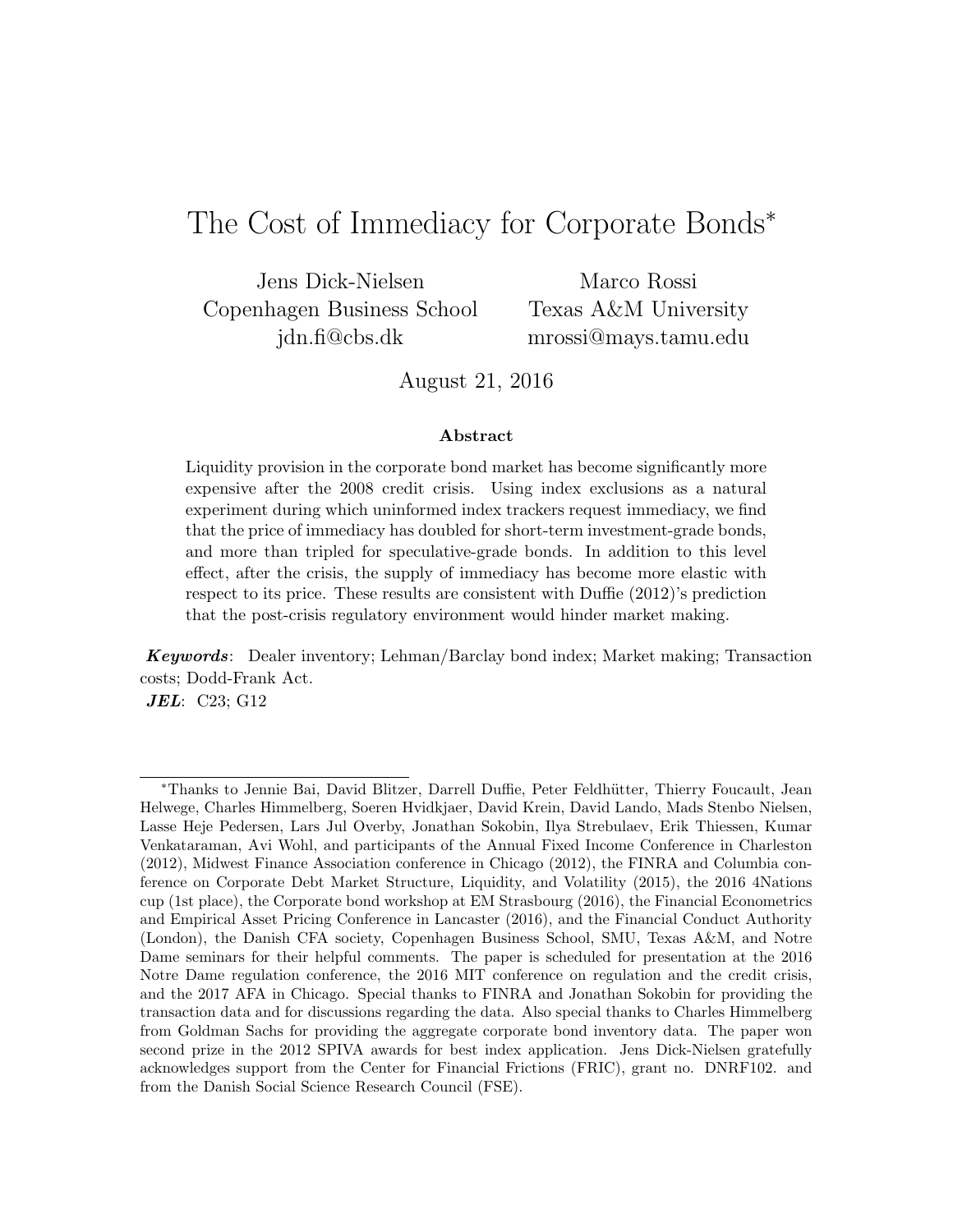## 1 Introduction

In dealership, over-the-counter markets dealers are compensated for providing liquidity to market participants. Dealers provide liquidity in the form of immediacy by expanding, or reducing, their inventory to facilitate trading, as opposed to just matching customers (Garman, 1976; Stoll, 1978; Amihud and Mendelson, 1980; Ho and Stoll, 1981). Since the onset of the 2008 credit crisis, aggregate corporate bond inventories have shrunk by  $50-60\%$ .<sup>1</sup> During the same period the corporate bond market has been growing steadily: the amount of corporate bonds outstanding has almost doubled; trading volume has increased; and the number of new issuances has increased (see e.g. Figure 1 panel C and D). Shrinking inventories and a growing bond market suggest that providing immediacy to liquidity seekers has become harder. We show that the price of immediacy has more than doubled relative to what it used to be before the 2008 crisis.

Following the credit crisis, dealers have kept their inventories low in anticipation of regulation banning proprietary trading and imposing tighter capital requirements, (Watson, 2012). These regulatory responses to the crisis were already apparent by early 2009, and the precise formulations have long been debated and eventually implemented. While regulation could have the unfortunate side-effect of reducing market liquidity (Duffie, 2012), empirical investigations based on effective bid-ask spreads, or other price impact measures, are unlikely to uncover its adverse effect on liquidity.<sup>2</sup> A direct application of the well-known Lucas (1976) critique, suggests that, by increas-

<sup>1</sup>Primary dealer inventories of corporate securities peaked at the beginning of the crisis at \$281 bn. In early 2009 the inventories had been cut to \$100 bn and in September 2012 the inventories were down to \$60 bn (see Figure 1). The specific drop in inventories of corporate bonds is also approximately around 50% from the peak before the crisis.

 ${}^{2}$ For instance, Trebbi and Xiao (2015); Adrian, Fleming, Shachar, and Vogt (2015); Bessembinder, Jacobsen, Maxwell, and Venkataraman (2016) all find some evidence that liquidity measures and trading costs have improved after the crisis.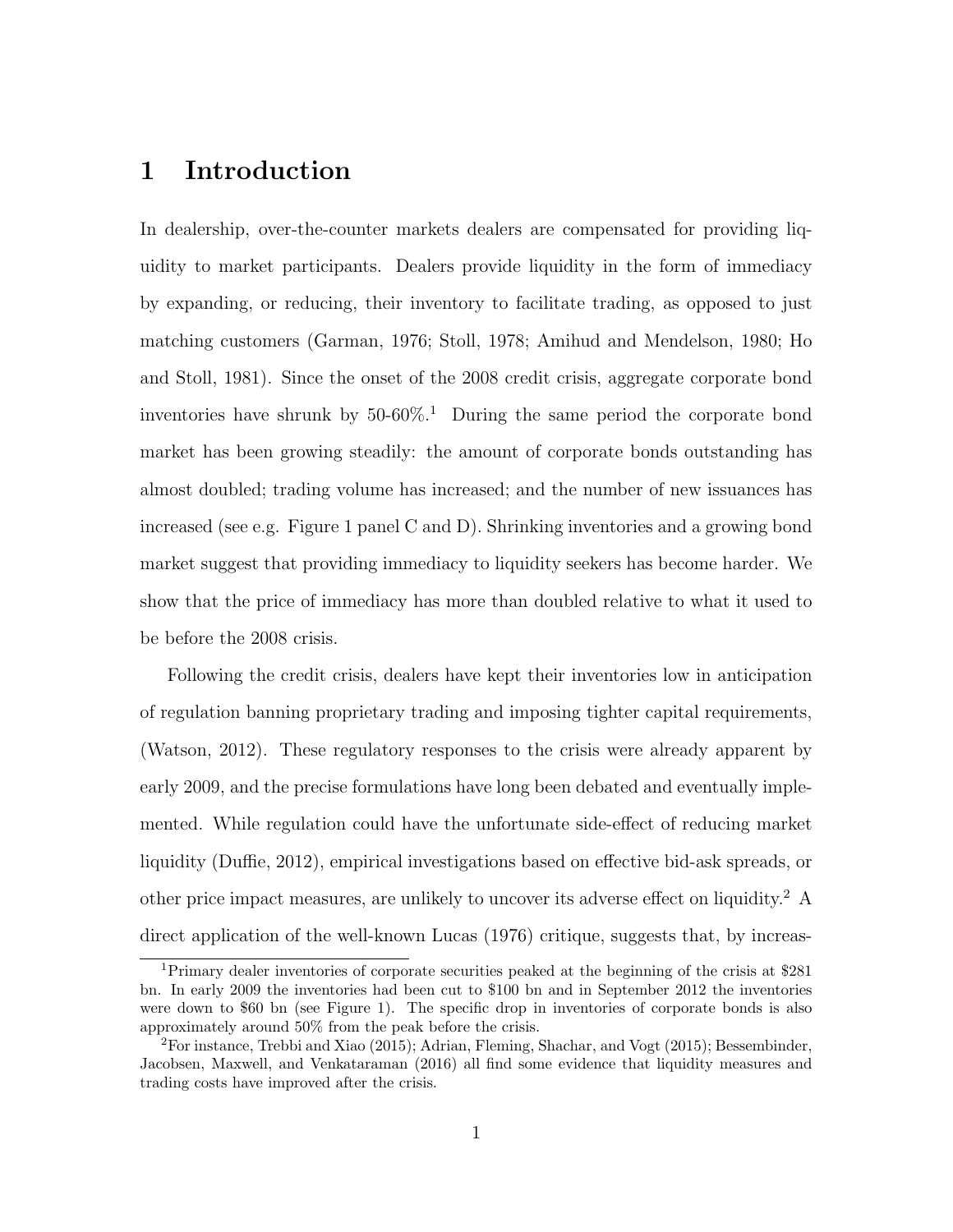ing the cost of immediacy, the regulation may affect the optimal behavior of market participants, who will likely, albeit reluctantly, spread their large trades over time, or give up on large trades altogether. In fact, measured trading costs might decrease, leading to erroneous conclusions about recent regulations. To use an analogy, rules increasing the cost of air travel will induce more travelers to use the bus. By discouraging air travel, such regulation might well lower the average cost of transportation (after all, taking the bus is cheaper than a plane ticket), but average utility will surely decline because of the loss of immediacy. Getting from Los Angeles to New York in three days by bus is not the same as completing the trip in five hours by plane.

Liquidity is generally defined as the ability to execute a transaction at a fair price and on short notice. Low realized bid-ask spreads thus indicate that transactions are executed near a fair price, but they tell little about the speed of execution, i.e. whether immediacy was supplied by the dealer. Since post-crisis regulation might have impacted the ability to provide immediacy, we need to look beyond traditional corporate bond liquidity measures.

The main contribution of this study is to quantify the cost of immediacy for corporate bonds in a trading environment that circumvents the Lucas (1976) critique. We identify trading situations in which the motive to obtain immediacy is strong, so that liquidity seekers cannot orchestrate alternative trading arrangements. Furthermore, in our setting, the desire to trade reveals no information about the fundamental value of the assets traded. Specifically, we compute liquidity costs around bond exclusions from the Barclay Capital (formerly Lehman) investment-grade corporate bond index. In this natural experiment, index trackers (the sellers) request immediacy from the dealers (the buyers) in order to minimize their tracking error. Moreover, mechanical index rules, not fundamentals, dictate the decision to trade, so that dealers do not have to worry about information motivating the trades. This last observation ensures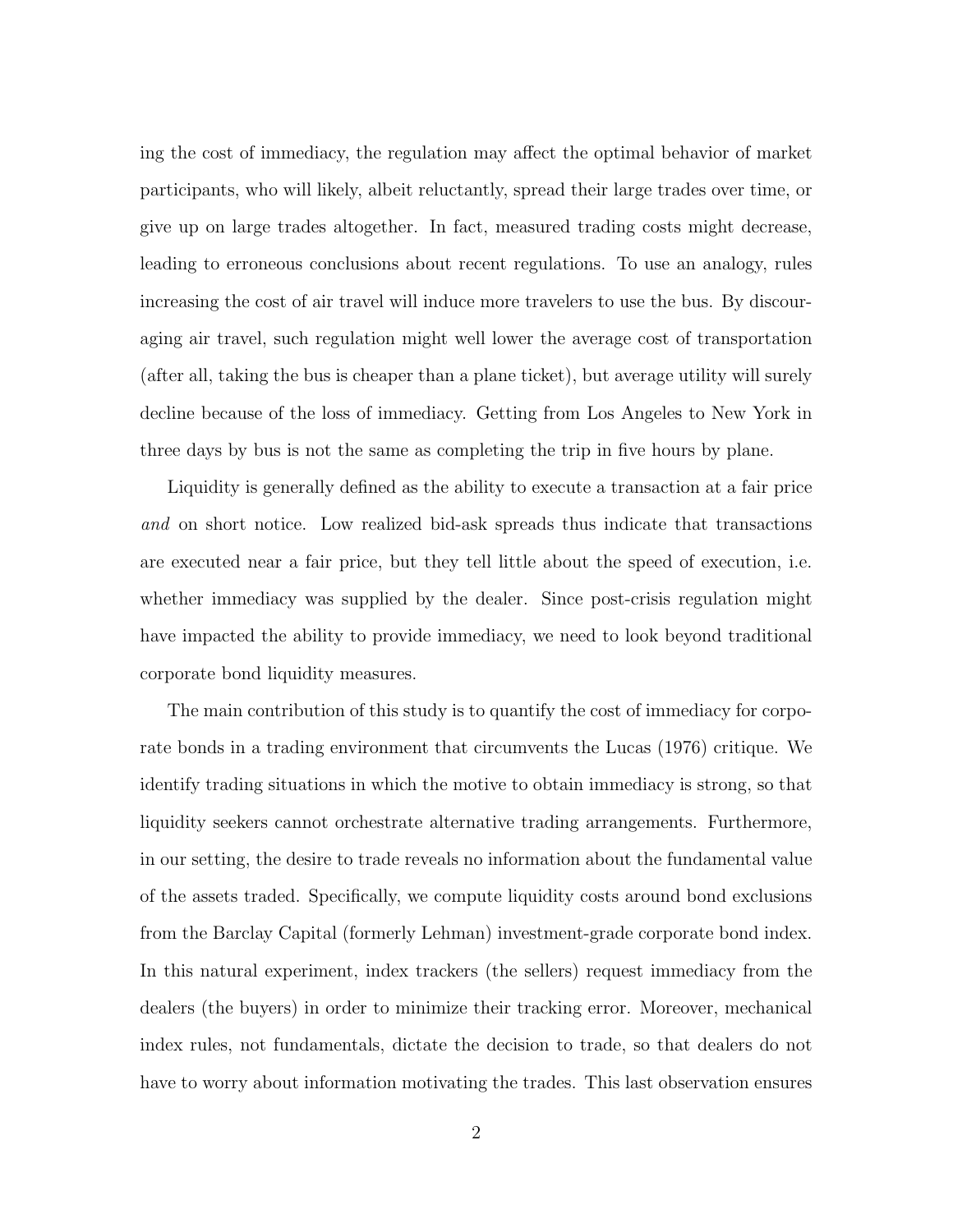that the dealer's bid reflects the cost of providing immediacy, rather than the adverse selection problem of dealing with unwanted informed traders (Easley and O'hara, 1987).

Our empirical analysis shows that the price elasticity of the supply of immediacy has increased significantly after the crisis. This increase in elasticy is indicative of higher market making cost, which translates into higher average transaction costs,<sup>3</sup> thus providing support for standard theories of market maker inventories. For safe bonds, which are quickly turned over again by dealers, the cost of immediacy has approximately doubled, while for more risky bonds, the cost has more than tripled. The adverse increase in transaction costs offsets the impact of previous regulations in the corporate bond market that aimed at lowering the cost of trading through increased transparency (Bessembinder, Maxwell, and Venkataraman, 2006; Edwards, Harris, and Piwowar, 2007; Goldstein and Hotchkiss, 2008).

We also show that the market share of traditional dealers decreases substantially after the crisis, as predicted by Duffie (2012). Hence, as it becomes more expensive for traditional market makers to supply immediacy other market participants can take over as market makers but at a higher cost.

We infer the cost of immediacy by computing an inter-temporal bid-ask spread, which we define as the percentage difference between the post-exclusion ask price and the pre-exclusion bid price. This measure captures the essence of the dealer's role, who uses her inventory to absorb the selling pressure generated by the index trackers unloading their positions, and then resells the bonds to restore the desired level of inventory. In order to control for systematic movement in the corporate bond market around the exclusion, we also compute a measure of abnormal bond performance using

<sup>3</sup>On average, the estimated bid-ask spreads in this study are comparable to those of Edwards, Harris, and Piwowar (2007) and Feldhütter (2012).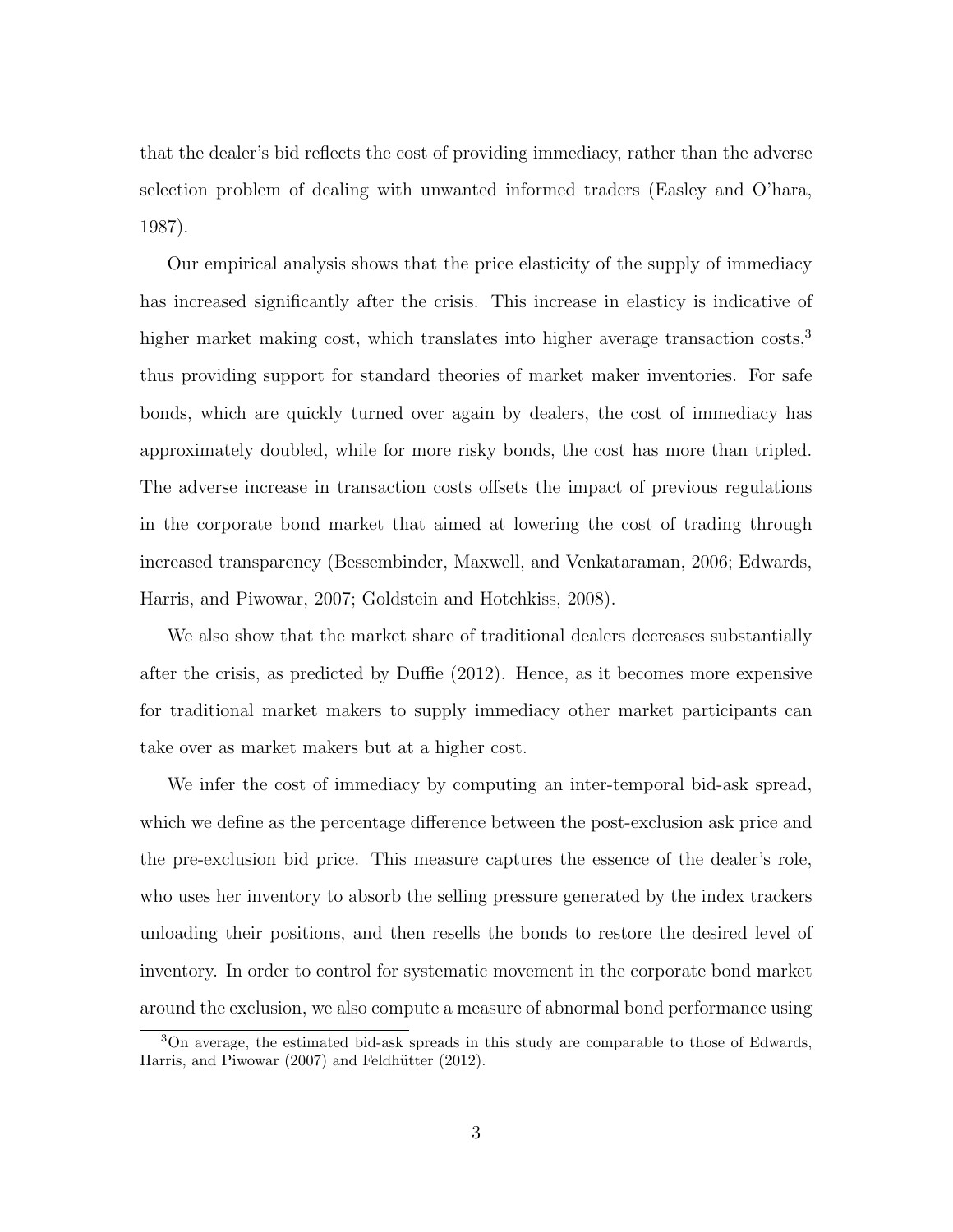the methodology proposed by Bessembinder, Kahle, Maxwell, and Xu (2009). Finally, we use a special version of the TRACE database, which we obtained directly from FINRA, to compute dealer specific returns and bond positions around the exclusions. All these measures point to the same conclusion that the cost of providing immediacy has increased in the post-crisis, low-inventory regime.

Before measuring the transaction costs around index exclusions, we verify that these exclusions are indeed events during which index trackers request immediacy. Our analysis reveals that the traded volume of bonds exiting the index peaks during the day of the exclusion, and it is at least five times higher than in the weeks surrounding the exclusion. The peak in trading volume is consistent with index trackers attempting to minimize their tracking errors by trading close to the index exclusion date. Blume and Edelen (2004) show that stock index trackers display a similar desire to transact on the exact exclusion date.

Having established the existence of a demand for immediacy, we verify that dealers absorb the selling pressure by increasing their inventories. Dealers slowly increase their inventories several days before the exclusion, with the increase intensifying at the exclusion day. The speed with which bonds are resold by the dealers in the weeks following the index exclusion depends on the nature of the exclusion: for maturityrelated exclusions, the sales take place relatively quickly; for downgrade-related exclusions, the bond sales tend to occur over a longer period.

Dividing the sample into three sub-periods shows that dealers' behavior has changed after the crisis. Our analysis of the cumulative change in inventories demonstrates that dealers' willingness to hold the bonds in their inventories has declined in the new regulatory regime. While before (and even during) the crisis dealers kept most of the downgraded bonds for at least one hundred days, after the crisis the inventories return to pre-exclusion levels within 20 trading days. Risky bonds are no longer kept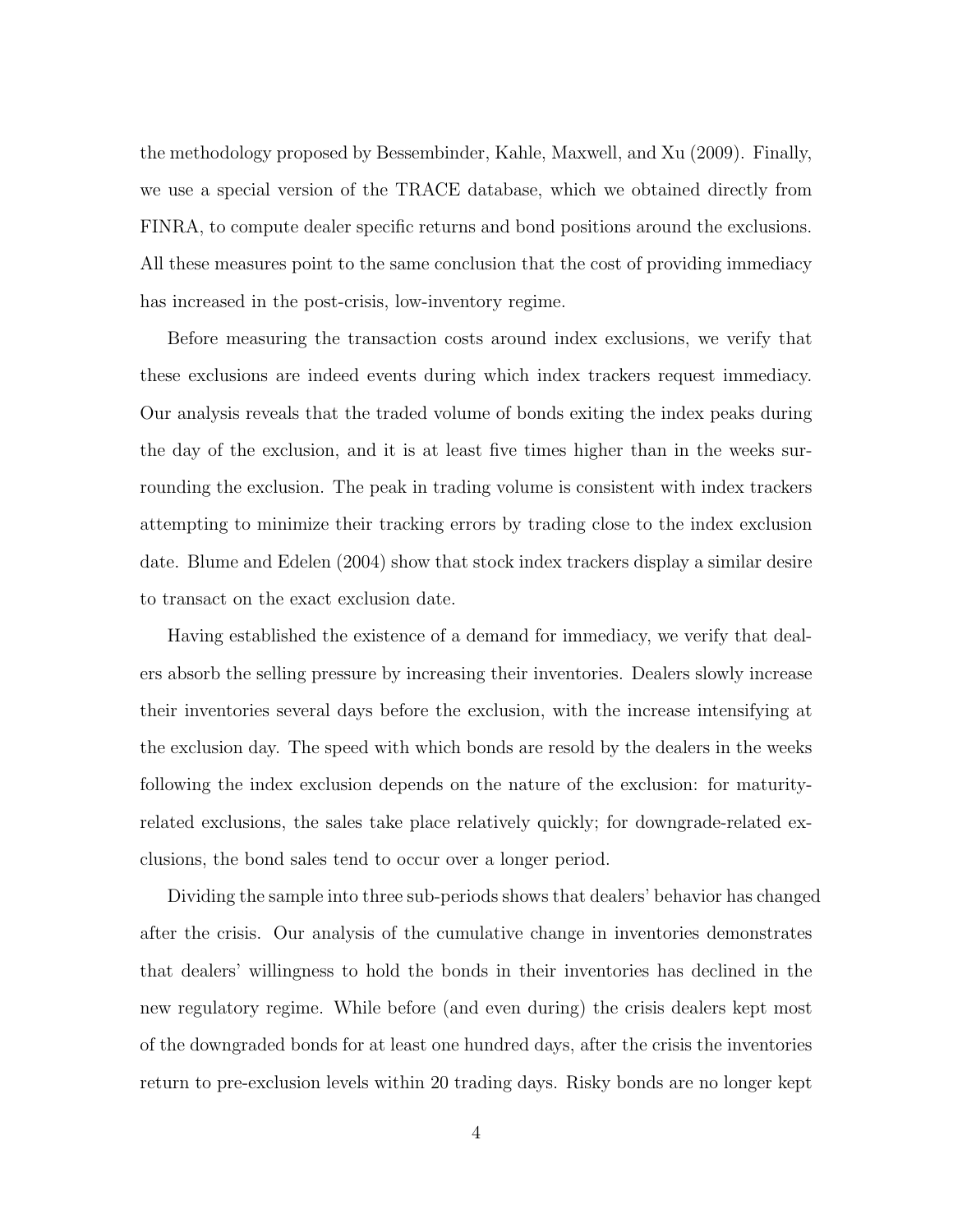on inventory thereby presumably reducing the riskiness of the market maker. This reduction in risk-taking by dealers could be seen as a success of the Volcker Rule.

For bonds maturing within less than one year, dealers start selling soon after the exclusion date, and inventories are back to normal within two weeks. We note that, during the crisis, the cumulative change in inventories for the short-maturity bonds becomes negative within a day of the exclusion, probably because selling these liquid bonds was the easiest way to raise cash. We also note that the dealer behavior for the downgraded bonds were very similar before and during the crisis where a large part of the bonds stayed on the dealers inventory. It is after the crisis, rather than during the crisis when dealers should have been more constrained, that the dealer behavior changes. This change in dealer behavior suggests that it is driven by regulation concerns, rather than limited risk bearing capacity in a more traditional sense.

In addition to contributing to the literature on corporate bond liquidity, this paper occupies a natural place in the literature connecting regulations to financial market efficiency. The debate on the repercussions of the Dodd-Frank act on the financial system offers positions that view the regulatory changes as harmful (Duffie, 2012) as well as beneficial (Richardson, 2012). Despite the multitude of opinions on the welfare effects of the regulatory changes that took place after the credit crisis, few empirical investigations exist. In a recent paper, Trebbi and Xiao (2015) argue that the Dodd-Frank act has not had negative welfare consequences, since their breakpoint testing technique cannot detect any "breakpoints in market liquidity for fixed-income asset classes and across multiple liquidity measures, with special attention given to the corporate bond market." However, we have already argued that these liquidity measures (such as the one shown in Figure 1, Panel B) are the outcome of market participants' optimization problems, and a large-scale policy change alters the rules of the game, that is the parameters of that optimization. By focusing on a homogenous,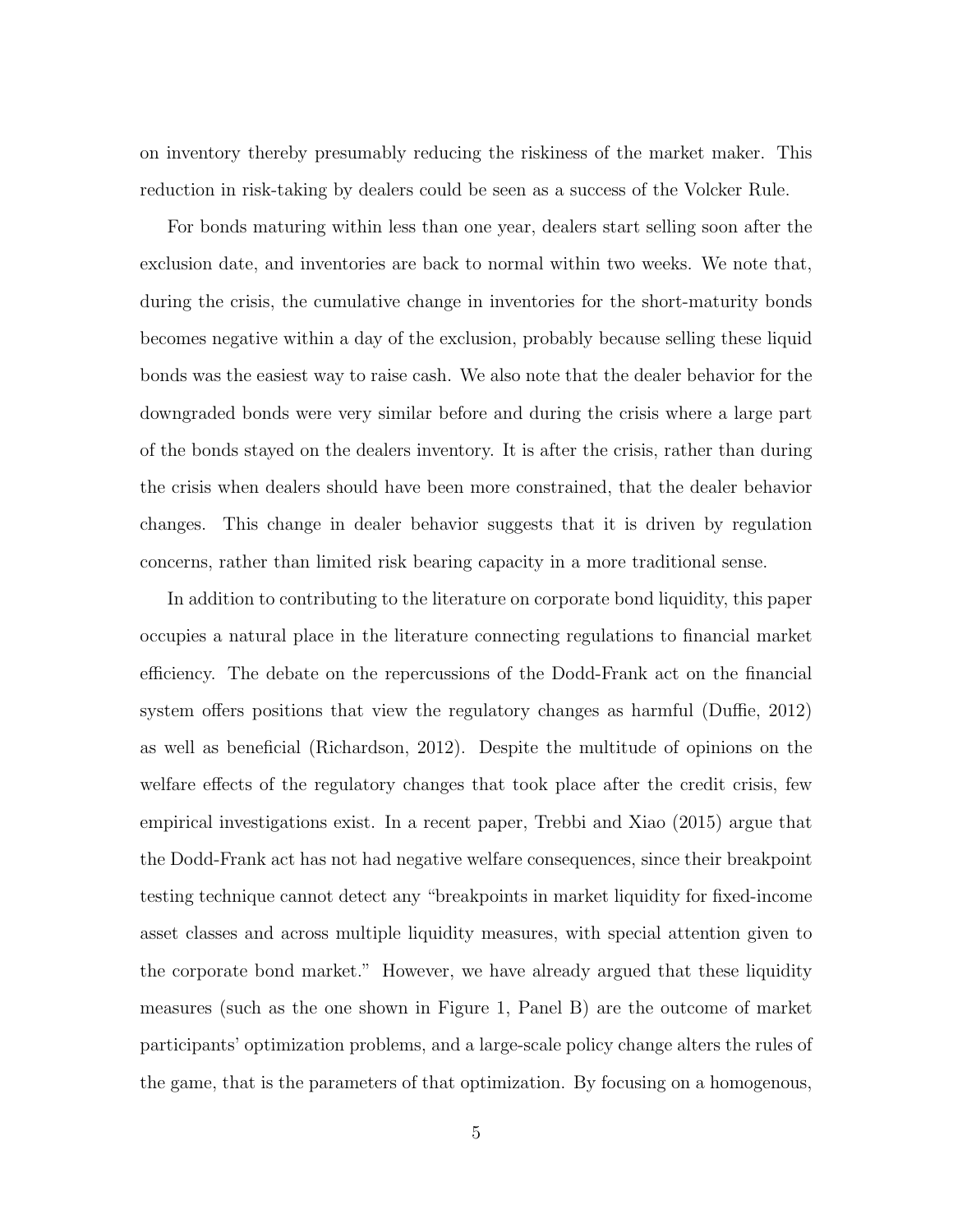information-free event in which agents cannot arrange alternative trading strategies both before and after the policy change, our analysis is able to uncover the adverse effect that the new regulatory regime has had on corporate bond liquidity. Bao, O'Hara, and Zhou (2016) confirm our findings regarding the impact of the Volcker Rule using a more recent sample. Consistent with our study, Bessembinder, Jacobsen, Maxwell, and Venkataraman (2016) provide some evidence that dealers are less willing to commit capital after the crisis.

Our paper also contributes to the literature on index revisions, which is quite large when it deals with stock index revisions (Harris and Gurel (1986); Shleifer (1986); Beneish and Whaley (1996); Hegde and McDermott (2003); Denis, Mc-Connell, Ovtchinnikov, and Yu (2003); Chen, Noronha, and Singal (2004); Greenwood (2005)). Bond index revisions have also been studied in Newman and Rierson (2004) and Chen, Lookman, Schürhoff, and Seppi (2014), but both studies have focused on special one-time announcement effects, months before the actual index revision date. Newman and Rierson (2004) look at a large and unique issuance event for European telecom companies. Chen, Lookman, Schürhoff, and Seppi (2014) look at the effect of a unique rating rule change for the Lehman index. Different from those studies, the empirical part of this paper looks at the trading very close to the actual index revision dates.

Lastly, the finding of our paper have bearing on the literature studying liquidity provision around predictable trades. Bessembinder, Carrion, Tuttle, and Venkataraman (Forthcoming) show that traders engaged in predictable transactions, that do not reveal information about the fundamentals of the traded asset, need not face predatory trading (Brunnermeier and Pedersen, 2005). In fact, disclosing information about the timing and attributes of the transaction mitigates its adverse price impact (Admanti and Pfleiderer, 1991). Our results indicate that the finding of Bessem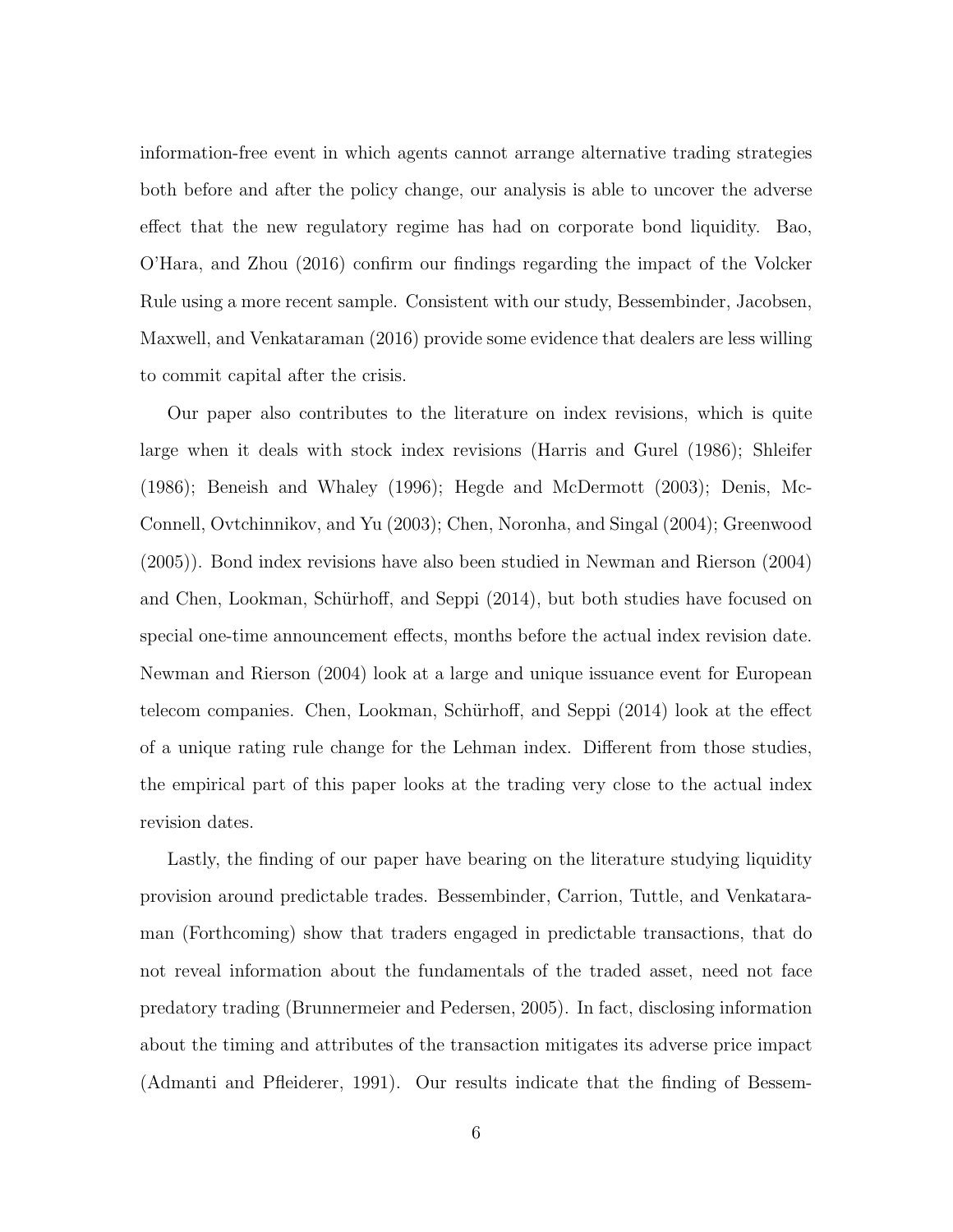binder, Carrion, Tuttle, and Venkataraman (Forthcoming) on the periodic portfolio re-balancing by USO (a commodity ETF) are valid in a more general market setting, even when trades are not completely predictable. Lou, Yan, and Zhang (2013) look at anticipated shocks in the treasury market whereas our study focuses on the more illiquid corporate bond market.

## 2 Corporate bond index tracking

Exclusions from the Barclay Capital (formerly Lehman) corporate bond index provide an ideal natural experiment for studying the cost of immediacy over time. Each month corporate bond index trackers demand immediacy from dealers when they seek to sell bonds exactly when the bonds exit the index.

The rules for bonds entering or exiting the index are both transparent and mechanical which makes the monthly exclusion events information-free and homogeneous over time. Bonds exit the index for three main reasons: time to maturity falls below 1 year; their rating goes from investment-grade to speculative grade; or when they are called by the issuer. The index is rebalanced once a month on the last trading day of the month at 3:00 PM EST and all bonds that are no longer index eligible are excluded at this point in time. Hence, the actual downgrade date of a bond which may or may not contain information (Ambrose, Cai, and Helwege (2012)) takes place before the bond exclusion from the index (we return to this issue in the robustness section).

The objective of the index trackers is to minimize tracking error between the return on their portfolio and that of the index. Blume and Edelen (2004) show that index trackers following the S&P 500 index are transacting on the exact day that the index is rebalanced, even though they then sacrifice potential profit by doing so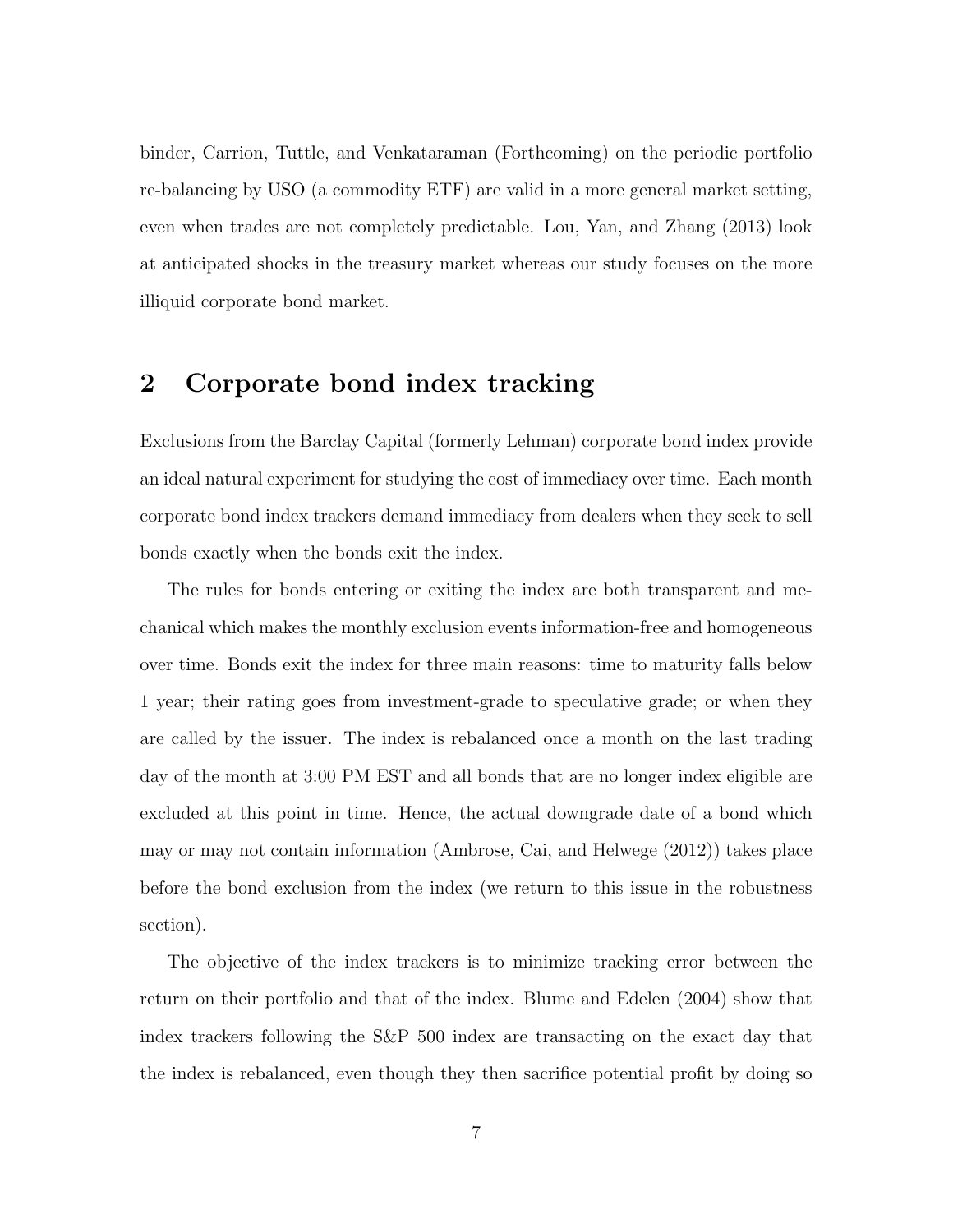(Beneish and Whaley (1996)). Low tracking error is a signal to investors that the index tracker is in fact committed to tracking the index and thus resolves an agency problem. Figure 2 shows that corporate bond index trackers, like the S&P 500 index trackers, also seek to transact as close as possible to the exclusion date. Day 0, the event day, is the last trading day of the month in which the bond is excluded. Panel A of Figure 2 shows trading volume for all bonds excluded from the index because of low maturity. Trading volume is aggregated across all the bonds excluded at a given event date and then averaged across all event dates. Panel B replicates Panel A for bonds excluded because of a recent downgrade to speculative grade. In both cases, trading activity spikes at the exclusion date.<sup>4</sup>

Since corporate bonds trade over-the-counter, index trackers cannot be certain to transact at the desired date which is why activity is also high right before and after the exclusion date. Figure 2 clearly confirms that some investors are in fact tracking the index and that they seek to minimize their tracking error as is expected from index trackers.

Bond index trackers are different from stock index trackers in the way they track the target index. Stock index trackers use an exact-replication strategy (Blume and Edelen, 2004), whereas bond index trackers use a sampling strategy (Schwab, 2009; Vanguard, 2009). Exact-replication implies that the investor holds a position in each asset member of the index. For corporate bond index trackers, such a strategy would generate huge transaction costs because the index is large, the market is illiquid, and the index is rebalanced every month. Instead, bond index trackers sample the index by holding only a fraction of the bonds currently in the index. This portfolio is designed to match the index with respect to duration, cash flows, quality and callability. As

<sup>&</sup>lt;sup>4</sup>A similar trading pattern can be seen around revisions of the S&P 500 (Shleifer (1986); Harris and Gurel (1986); Chen, Noronha, and Singal (2004) and others), the Nikkei 225 (Greenwood, 2005) and the FTSE 100 (Mase, 2007).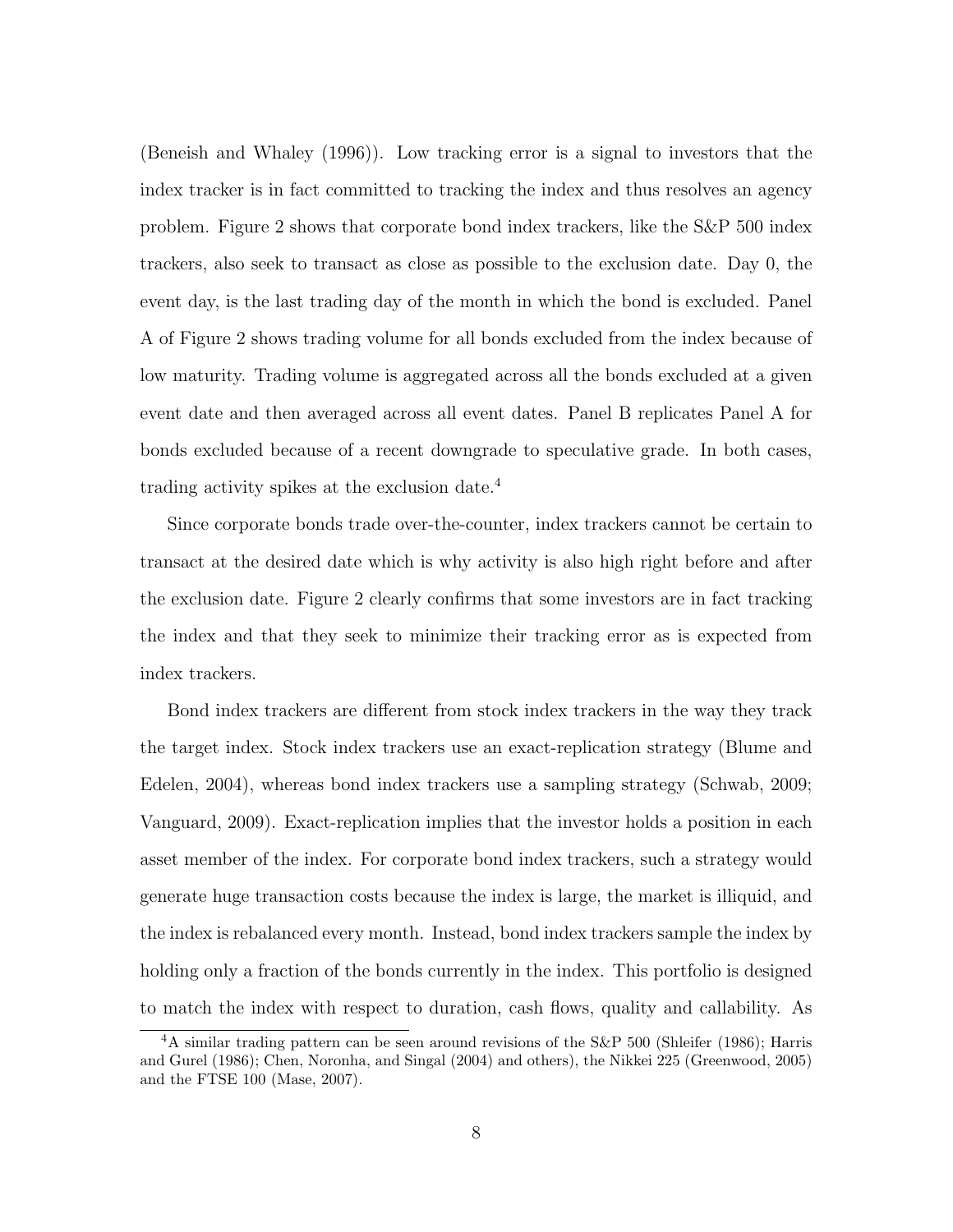an example, the Vanguard Total Bond Market Index Fund held 3,731 out of 9,168 bonds in the Barclay Capital US aggregate bond index on December 31, 2008. All the large bond index funds, e.g. Vanguard, Schwab and Fidelity, have similar guidelines for tracking an index by sampling. The typical rule is to have 80% for their assets invested in bonds currently in the index and the remaining 20% invested outside the index. The outside investments are usually in more liquid instruments such as futures, options and interest rate swaps but could also be in non-public bonds or lower rated bonds. The 80% rule followed by index funds is not per se binding but still gives yet another reason why index trackers are selling out close to the exclusion date as we saw in Figure 2. Lehman has also given guidelines on how to track the index using only liquid derivatives (Dynkin, Gould, and Konstantinovsky, 2006) but that is not the way bond index funds are tracking the index.

The criteria for how to invest the last 20% outside the index are rather loose (Schwab, 2009; Vanguard, 2009) so it is not possible to know exactly which assets the funds have on their balance sheets. The lack of transparency makes it even more important for the funds to keep a low tracking error as a way to signal sane investments (Blume and Edelen, 2004). Looking at the Vanguard Total Bond Market Index Fund again, they have had an yearly average absolute return tracking error on their shares compared to the target index of 23.5 bps over 1995-2009. This track record can be compared to that of Barclays Global Investors fund that tracks the S&P 500 index with a tracking error of only 2.7 bps per year (Blume and Edelen, 2004).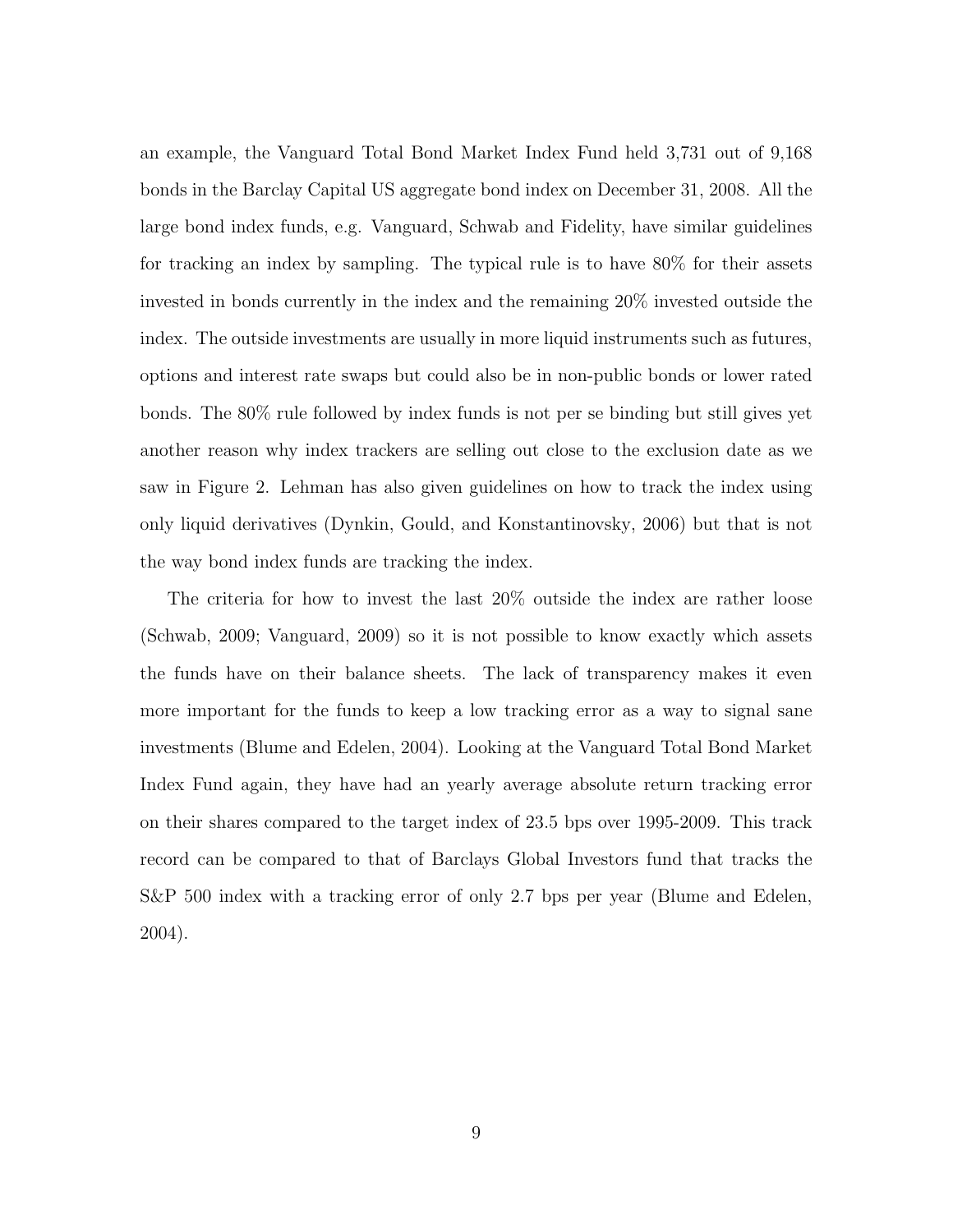## 3 Data

This study uses a unique and complete transaction level dataset for US corporate bonds provided to us by FINRA. The dataset is identical to the Enhanced TRACE dataset available on the Wharton Research Data Services (WRDS), except that we also have anonymized counterparty identifiers for each transaction. This allow us to track the changes in individual dealer inventories around the exclusion events.

### 3.1 Sample Construction

The bond sample consists of all bonds exiting the Barclay Capital corporate bond index (formerly the Lehman corporate bond index) between July, 2002 and November, 2013. The exclusions are fairly equally scattered over time as seen in Figure 3. As of July, 2005, the index contains all US corporate bond issues with an investmentgrade rating by at least two of the three major rating agencies (Standard and Poor's, Moody's and Fitch). Furthermore, the issuance size must be at least \$250 millions and time to maturity must be above  $1 \text{ year}^5$ . Bonds leave the index for the three reasons mentioned earlier: they are excluded if the time to maturity falls below 1 year: if they are called: or if the index rating  $6 \text{ goes from investment-grade to speculative}$ grade. On the other end, bonds enter the index for two main reasons: if they are newly issued and index eligible; or if the index rating goes from speculative grade to investment-grade. These rules result in an index which covers a very large fraction of the entire market.

<sup>5</sup>There are certain more qualitative rules for being index eligible. See index rules at https://ecommerce.barcap.com/indices/index.dxml

<sup>6</sup>Each bond has an index rating defined as the middle rating from Standard and Poor's, Moody's and Fitch. If only two ratings are available, the lower and more conservative rating is used. If only one rating agency provides a rating, then that is the index rating. Before July 1st, 2005 Fitch was not used in the index rating.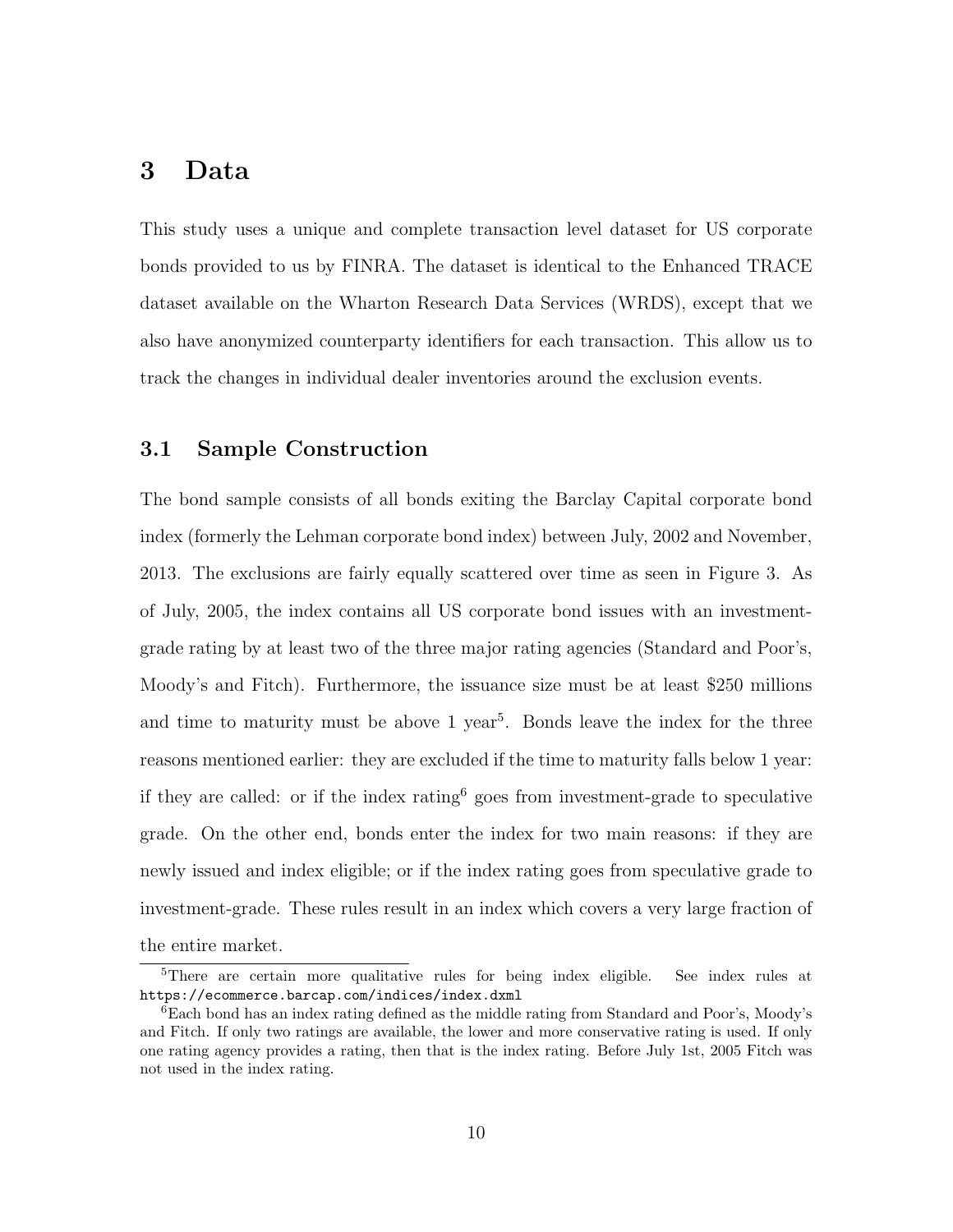Table 1 gives characteristics of the excluded bonds. A large number of bonds have been excluded from the index for "other" reasons. The average issuance size of these bonds is far less than for the rest of the sample. Most of these exclusions have been generated by an increase over time in the lower index limit on issuance size, once in October, 2003 and again in June, 2004. At the end of 2009 the index contained more than 3,400 bonds.

The TRACE data is cleaned up before usage following the guidelines in Dick-Nielsen (2009). We then remove residual price outliers as in Rossi (2014). Finally, we only keep trades equal to, or above \$100,000 in nominal value (Bessembinder, Kahle, Maxwell, and Xu,  $2009$ ).<sup>7</sup>

### 3.2 Intertemporal bid-ask spreads

Calculating corporate bond returns is a challenge because most bonds trade infrequently. We calculate dealer-bond specific returns and as a robustness check, we also calculate bond specific returns. Dealer-bond specific returns are calculated by first calculating a dealer specific buying price for each bond. The dealer specific buying price is the average buying-volume weighted price over day -2, -1, and 0 for a given bond. Here day 0 is the index exclusion day, and day -2, and -1 are the two days leading up to the event date. The price thus reflects the individual dealer's average buying price. Second, bonds may not have had transactions on all days surrounding the event date. To circumvent this problem, we calculate a market-wide average dealer-selling price on each day following the event date. The selling price is the volume weighted average selling price over all trades and dealers in that bond. Since this calculated selling price can be seen as a market-wide price, it is likely the price that the individual dealer would use to mark-to-market her acquired inventory position.

<sup>7</sup>We keep agency transactions, but results in this study are robust to their exclusion.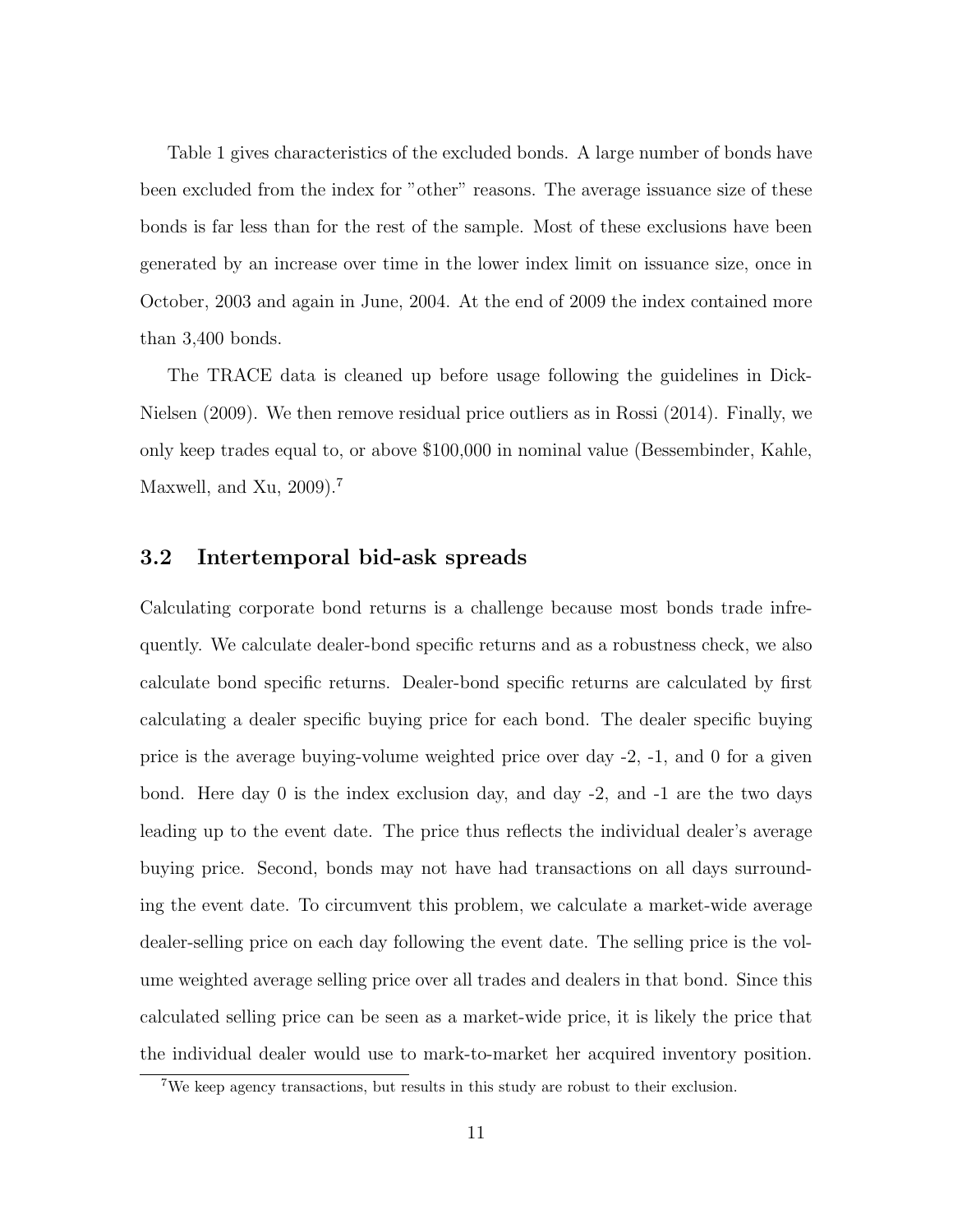The return is then calculated as the logarithmic difference between these two prices (Cai, Helwege, and Warga, 2007; Ambrose, Cai, and Helwege, 2012). If there are no transactions on a given day following the event date the return is calculated using the first available price after that date. In order to limit any information bias caused by the non-trading days, the sample is restricted to bonds where the prices are observed within three days of the non-trading date.<sup>8</sup> The returns are also corrected for any accrued interest. Third, the abnormal return is formed by subtracting the return of a benchmark index (Barber and Lyon, 1997). The benchmark is a portfolio of bonds matched on rating and time to maturity.

In order to test the robustness of the dealer-bond specific return, we also calculate a bond specific return. This is done using a procedure similar to the one above. The difference is that instead of a dealer-bond specific buying price, we use a market-wide buying price. The market-wide buying price is the volume weighted average across all buy-side trades and all dealers in that bond.

The cost of immediacy is here defined as the return on the transaction as seen from the dealer's viewpoint. Therefore the bid-ask spread is included in all returns as explained above. The before-price is calculated using only buy-side prices and the after-price is calculated using only sell-side prices. This method resembles the return to the dealer who first buys the bonds from the index trackers and then sells them on to other investors. We note that these returns are not easily replicable by other investors in the economy, who would face a possibly large bid-ask spread to implement the strategy of buying at the exclusion and selling afterward. The rest of the study uses the following terminology. When the benchmark return is subtracted from the raw return it is called an abnormal return, and when the benchmark return is not

<sup>8</sup>Both Cai, Helwege, and Warga (2007) and Ambrose, Cai, and Helwege (2012) show that this return calculation method is robust to an even larger window.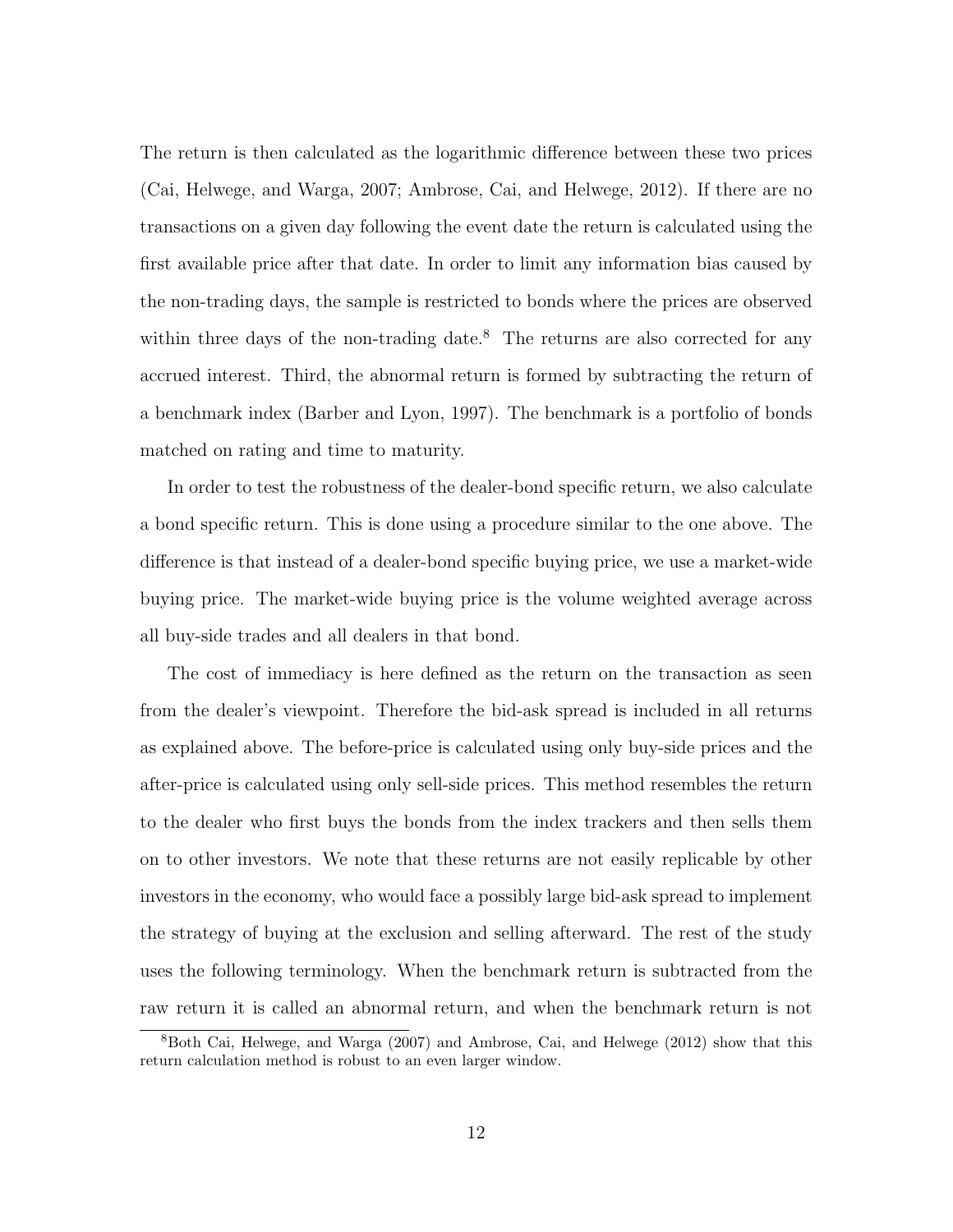subtracted it is called an inter-temporal bid-ask spread. The latter method is also used as the event return in Goldstein and Hotchkiss (2008), whereas the the former method is used as the event return in Cai, Helwege, and Warga (2007) and Ambrose, Cai, and Helwege (2012).

## 4 Event study of index exclusions

#### 4.1 Dealer inventory

Index trackers demand immediacy when bonds exit the index. This section shows that dealers take the bonds on inventory when providing immediacy. Since the dealers' attitude towards taking on new inventory shifts over time, it is expected that the cost of immediacy for the index trackers also shifts - consistent with inventory theories.

Figure 2 showed that trading activity spikes at the exclusion events indicating that index trackers get rid of the bonds. Figure 4 shows the corresponding dealer inventories in the bonds excluded because of low maturity and because of a recent downgrade. The inventories are cumulative, aggregated over all dealers, and with a chosen benchmark of \$0 100 trading days before the event. The daily change in inventory is calculated as the total volume in dealer buys minus the sales. Consistent with the story of index trackers demanding liquidity or immediacy at the exclusions, the dealer inventories on average increase in the days leading up to the exclusion and particularly on the event day. Hence, dealers use their inventory actively when providing liquidity. For the low maturity bonds, we see the increase starting around 3 days prior to the exclusion date whereas the buildup for the downgraded bonds starts earlier but also increases in magnitude approximately 3 days prior to the event. The buildup in the downgraded bonds from day -23 up to day -4 is caused by a buy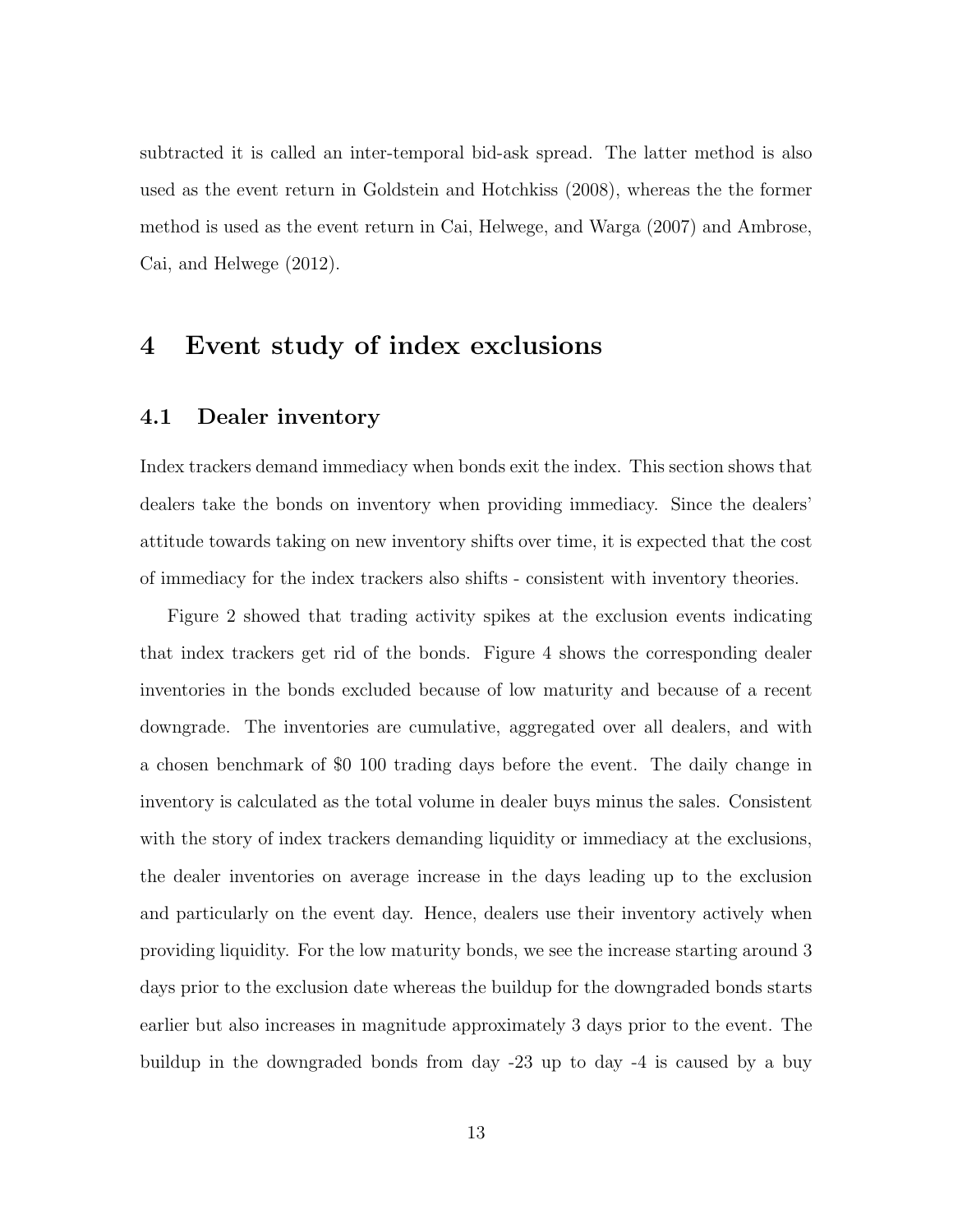up from the dealers on the actual downgrade date. On the downgrade date itself other investors, different from index trackers, demand liquidity because many firms have an investment policy that discourages holding speculative grade assets. This sell out on the downgrade date happens despite a grace period of up to two month in which the institutional investors are allowed to hold on to these bonds (see e.g. Ellul, Jotikasthira, and Lundblad (2011) and Ambrose, Cai, and Helwege (2012)). However, we will show later that in terms of immediacy, the downgrade date is a smaller event than the exclusion date. At the downgrade date, dealers behave more like brokers, matching buy and sell orders, rather than providing immediacy by taking the bonds on inventory.

After the exclusion event, Figure 4 shows that the dealers sell all or part of their newly acquired inventory. After 2 weeks the inventory of the low maturity bonds has been sold off. For the downgraded bonds only 60% of the bonds has been sold after 100 days. The two events thus differ in the way dealers use their inventory. Since dealers on average do not sell one-third of the buildup again within 100 days, the decrease in the general willingness to hold inventory is expected to have affected the transaction cost of the downgraded bond the most.

#### 4.2 Dealer behavior before and after the credit crisis

Figure 5a and 5b show the change in dealer inventories around the event before, during, and after the crisis. The before period is from 2002Q3 to 2007Q2, the crisis period is from 2007Q3 to 2009Q4, and the after period is from 2010Q1 to 2013Q4. The dealer behavior in the short maturity bonds has changed from before to after the crisis in that the dealers on average provide twice as much immediacy after the crisis than before. But they decrease the inventory to 0 over the same time interval.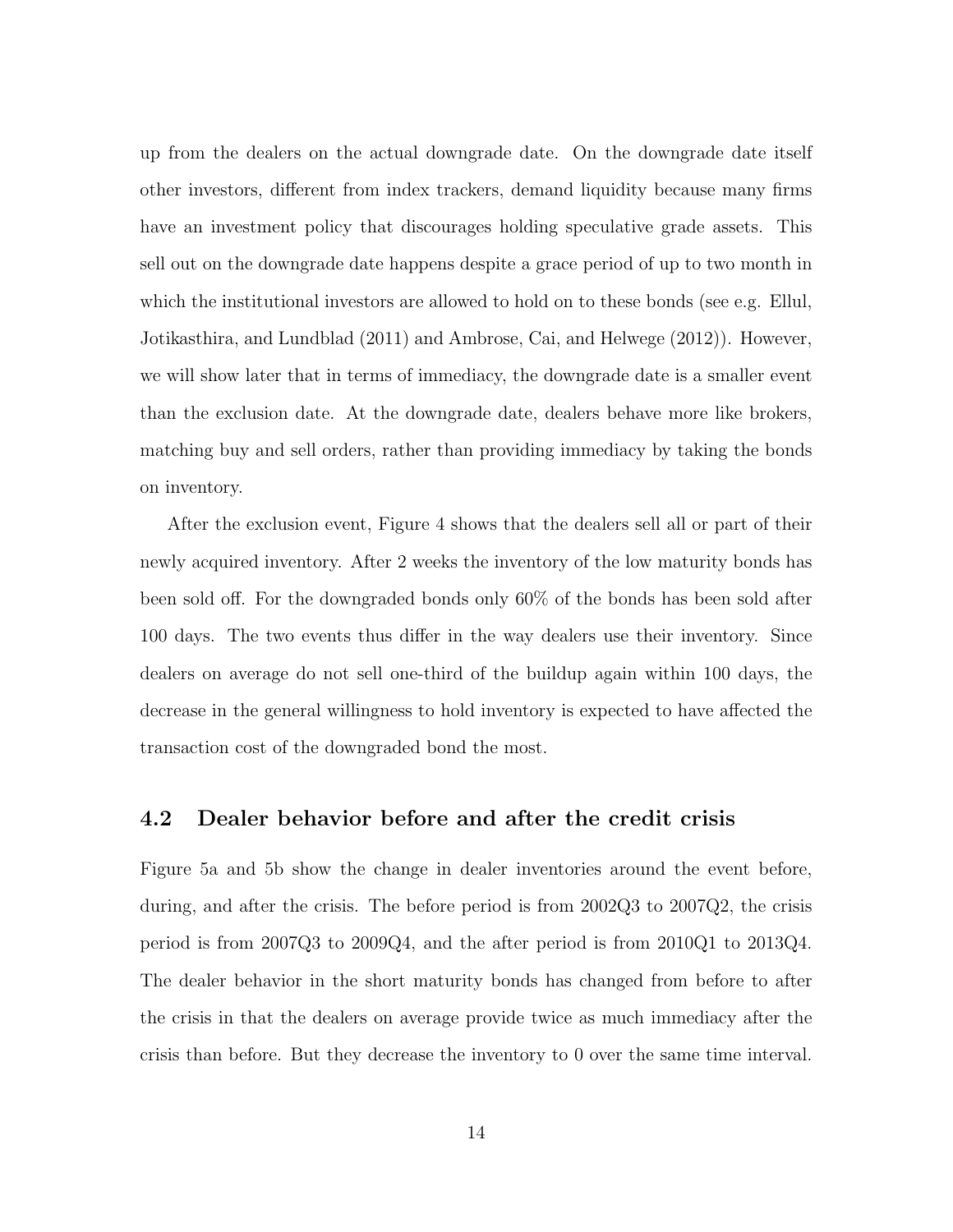Hence, the absolute speed with which they sell off again has doubled.

The fact that dealers provide more immediacy after the crisis could be due to index tracking becoming more popular. If index tracking has become more popular over time then the dealer-buying volume (i.e. index trackers selling volume) should have increased over time for the regular maturity exclusions. However, this is not what we see in the data. While index trackers sell slightly more bonds at the exclusion, this cannot alone explain the increase in inventory positions that we observe. Instead, it seems that dealers' reduced matching of buy and sell orders is responsible for the larger inventory buildup.

For the downgraded bonds there is a clear shift in dealer behavior from before and during the crisis to after the crisis. Before and during the crisis the dealers keep a large fraction of the inventory increase on their books. However, after the crisis they decrease the relative position to 0 after around 21 days. Since the shift in behavior happens after the crisis, and not during the crisis, it is reasonable to infere that the shift is not driven by limited risk-bearing capacity by the dealers. Measures of dealer risk-bearing capacity such as dealer leverage, or the VIX index are all better after the crisis than during the crisis. Since the shift cannot be motivated by financial constrains it seems likely that the shift is due to anticipated tighter regulation. After the crisis aggregate dealer inventories have stayed low and we can see the same tendency in our graphs. This change in behavior indicates that the Volcker Rule has been successful in discouraging market makers from keeping a risky inventory portfolio. The risky downgraded bonds are no longer kept on inventory but are instead unloaded rather quickly. This change in behavior has most likely decreased the riskiness of the market makers as was the intention of the post-crisis regulation. Note that much of the regulation is not finally implemented during our sample period. However, the change in behavior happens before the actual implementation date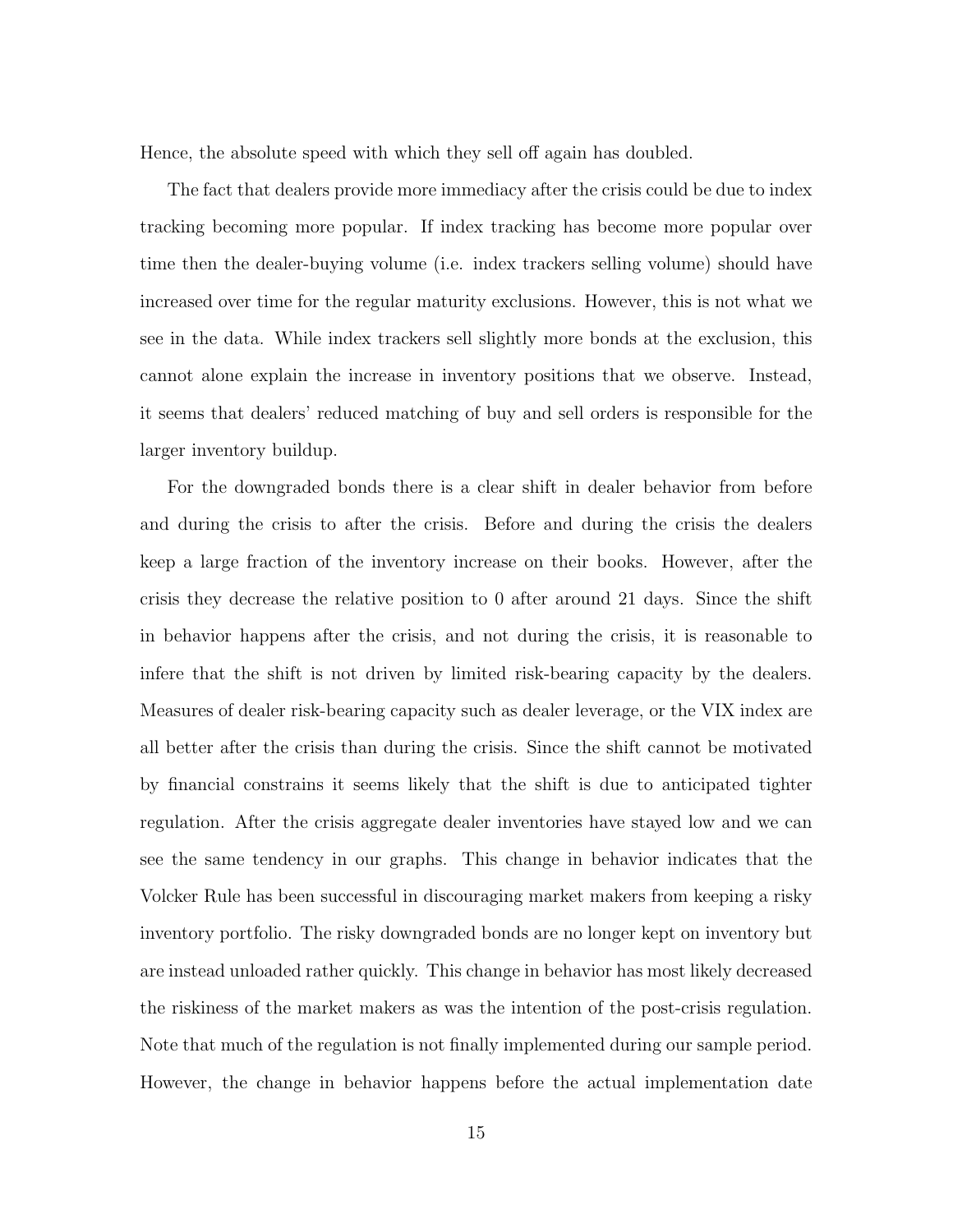because most of the regulation can be anticipated and because the dealers will not risk ending up with a large inventory position which they then have to unload after the implementation of the various rules.

### 4.3 The cost of immediacy

Since dealers actively use their inventories to provide liquidity to index trackers, we expect them to earn a positive return on average. The following section shows that dealers are compensated for providing liquidity which indirectly is the cost of immediacy for the index trackers. The costs are higher for the downgrade event compared to the low maturity event as would be expected, since the downgraded bonds are both more risky and kept longer on inventory.

Table 2 and 3 show the dealer returns for the two exclusion events. Returns are either inter-temporal bid-ask spreads, or abnormal dealer returns. Each of these returns are either equally weighted or value-weighted. The value-weighted returns are weighted by the dealer buying volume (VW1), or by the dealer inventory buildup (VW2), on the event date and over the previous two days. Hence, those bonds purchased by dealers that increased inventory – provided immediacy – are given more weight. The bonds where the inventory build up is negative (because a dealer sold more bonds than she bought) are given a weight of 0. The reader should note that the inter-temporal bid-ask spreads (and the abnormal returns) are dealer and bondspecific. The price at time zero refers to the volume-weighted average purchase price that a dealer paid over the two days preceding and including the actual exclusion date. The final selling price is the market selling price of a given bond at time  $t$ , where  $t$  is the upper bound of the event window, and is common to all dealers.

Looking at Table 2, we see that the abnormal dealer returns for the bonds excluded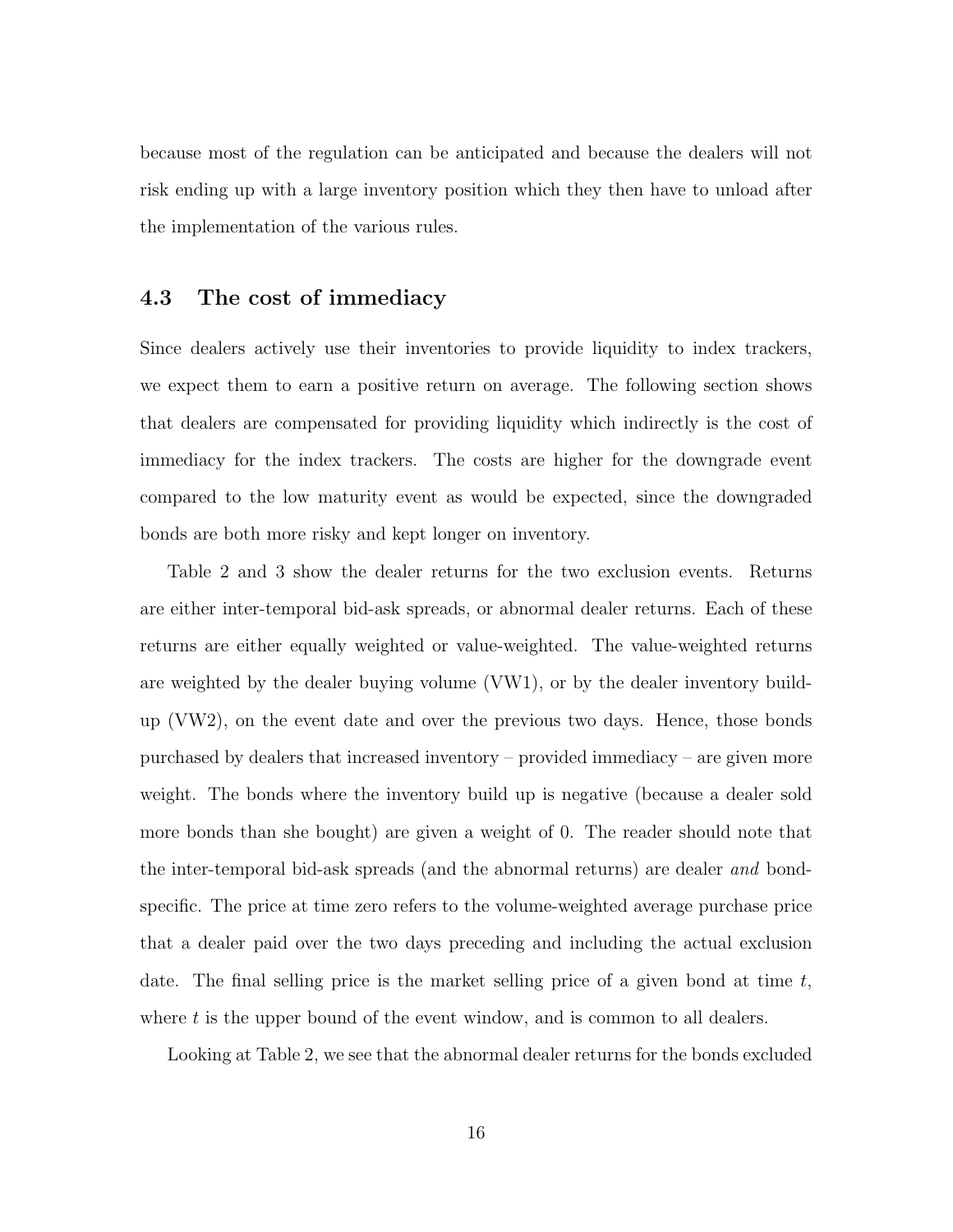due to maturity are uniformly higher after the crisis relative to before the crisis. The equally-weighted column (EW) attributes the same weight to all excluded bonds, even those for which there is very little trading, or inventory build-up. Given the statistical sampling approach to replicating the index, indexers only hold some excluded bonds. For this reason, equally weighted returns may mistakenly give too much weight to bonds for which traders do not seek immediacy. Both value-weighted returns show a much sharper increase (roughly a 100%) in the cost of immediacy for highly rated, short-term bonds over the sample period. Figure 6a, 6c, and 6e illustrate the increase in the cost of immediacy documented in Table 2.

Qualitatively, Table 3 paints the same picture as Table 2. Quantitatively, the returns are much larger, which is to be expected given the low rating of these bonds and the increased inventory risk that they pose. Moreover, the increase in the cost of immediacy since the pre-crisis period is much larger than the maturity exclusion case. As can be seen from the value-weighted abnormal return columns, the increase ranges from 200% at the one-day horizon to almost 700% at the 30-day horizon. Figure 6b, 6d, and 6f illustrate the increase in the cost of immediacy documented in Table 3.

The returns that we use to construct Table 2 and 3 are dealer and bond specific, meaning that we have multiple dealer returns for each bond, depending on the purchase price at which a bond entered a given dealer inventory. While this approach is not typical, it is valuable since it provides a richer picture and will help us control for dealer-specific effects in the multivariate analysis that will follow. Nevertheless, in Table 4 and 5 we replicate the event study using bond returns constructed with just an initial buying price and a final selling price. These prices are just the volume-weighted average of the transacted prices in a given day. As can be seen, the conclusions that we can draw from these tables are very similar to those we have drawn so far. Therefore, going forward, the analysis will use the finer dealer-bond-specific return structure.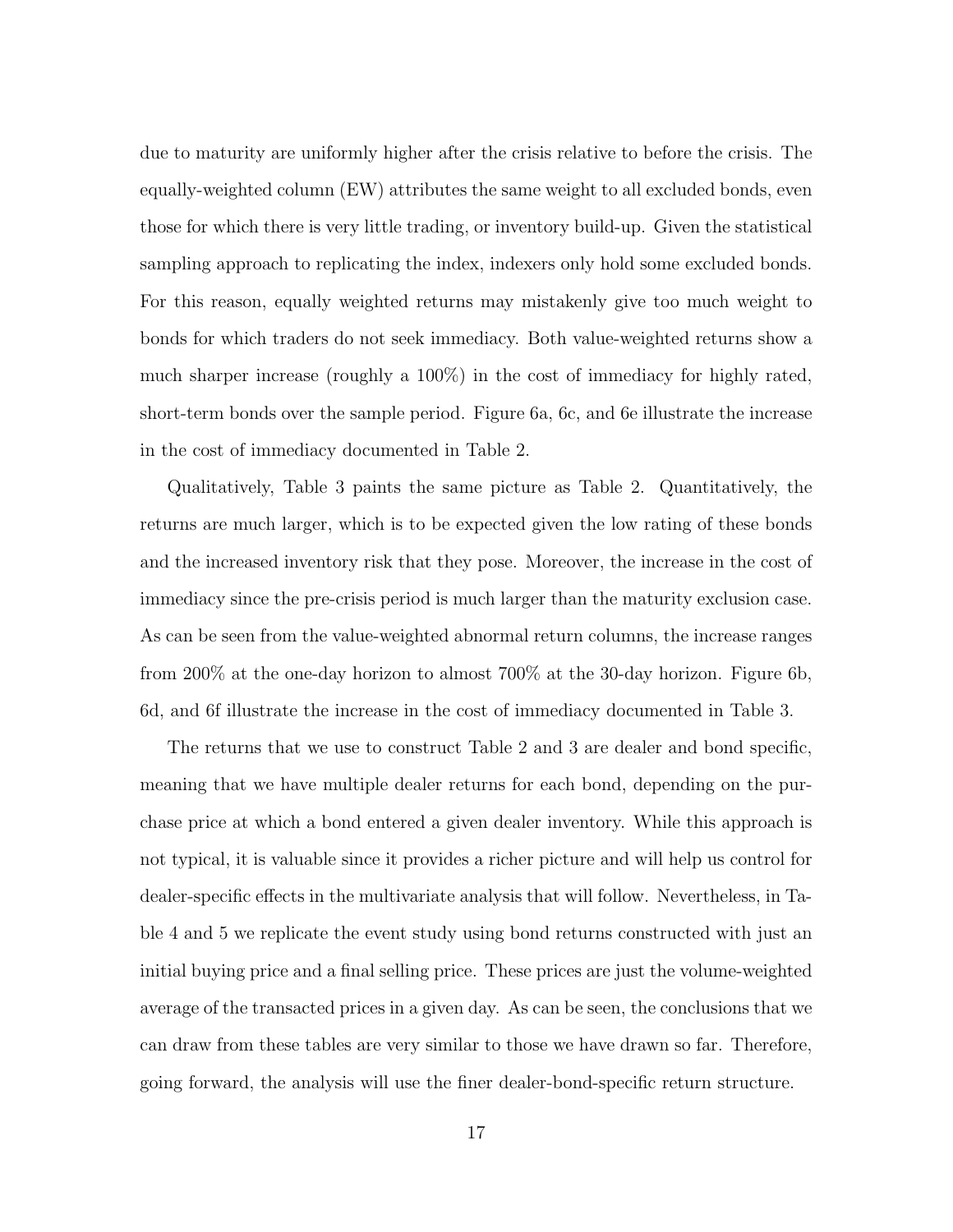In addition to increasing the cost of immediacy, the post-crisis regulatory regime is also expected to change the composition of market makers (Duffie, 2012). We find support for this hypothesis by looking at the market share for traditional dealers. We define market share as the fraction of the total dealer buying volume on day -2, -1 and date 0 absorbed by each dealer. Table 6 shows the combined average market share for four large market makers over time. The market makers are the four most active dealers who were alive and active in the entire sample period from 2002 to 2013. On average these dealers have a total market share before the crisis of 21% of the maturity exclusions and 32% of the downgrade exclusions. During the crisis these dealers apparently became very constrained and lost a lot of their market share. After the crisis these dealers have failed to recover their original market share. The loss in market share happens despite other very active dealers defaulting during the crisis and thus leaving a market making void. The most active dealers before the crisis are most likely subject to the Volcker Rule and other capital requirements. Consistent with the predictions in Duffie (2012), these dealers are constrained in the post-crisis regulatory regime, making it possible for other market participants to move in and compete with traditional market makers.

## 5 Regression analysis of the cost of immediacy

In Section 4, we have shown a remarkable increase in the price of immediacy (proxied by abnormal dealer returns) taking place since the onset of the credit crisis. In this section, we relate the higher returns earned by dealers to the quantity of bonds transacted, and other variables likely to affect the supply and demand of immediacy.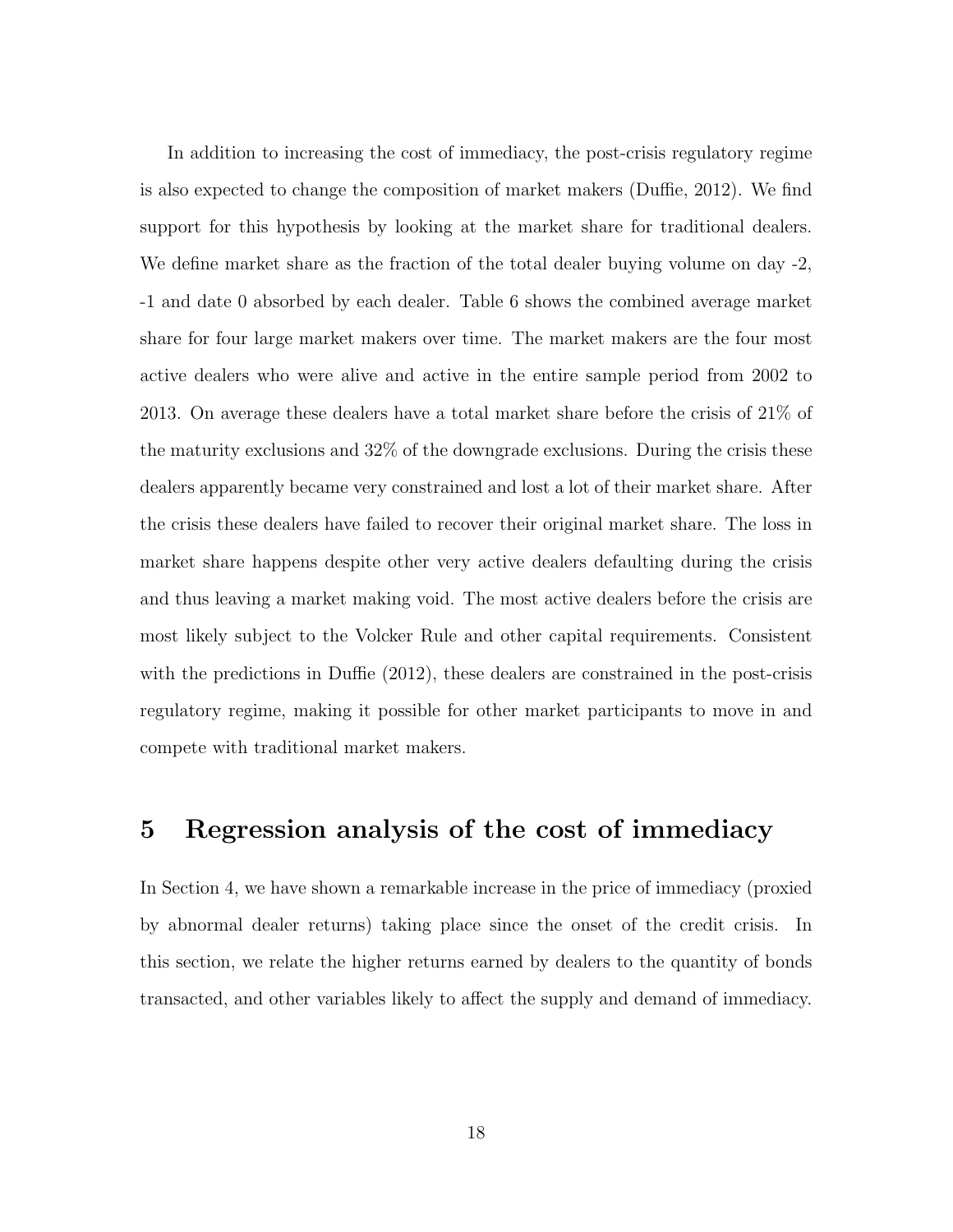#### 5.1 Setup

The price  $(P)$  and quantity  $(Q)$  of immediacy are jointly determined in the market. Therefore regressing the compensation for immediacy on its quantity subjects the econometrician to simultaneous equation bias. Importantly, we do not usually know if such regression estimates a supply function or a demand function. More formally, the empirical model to consider is given by the system of equations:

$$
Q_t^D = \alpha_0 + \alpha_1 P_t + e_t \tag{1}
$$

$$
Q_t^S = \beta_0 + \beta_1 P_t + u_t \tag{2}
$$

$$
Q_t^D = Q_t^S = Q_t,\t\t(3)
$$

where  $e_t$ ,  $u_t$  contain both observable and unobservable supply shifters, and the last equation imposes market clearing. In order to obtain unbiased and consistent estimates of the slopes, a two-stage least squares (2SLS) is normally used. See Choi, Getmansky, Henderson, and Tookes (2010) for a recent application to this methodology to the analysis of issue proceeds and underpricing for convertible bonds.

The premise of this study is that indexers are impatient around bond exclusion events. Our empirical analysis so far suggests that their price demand elasticity around these events is extremely low. Therefore, the exclusion restriction that we impose is to set  $\alpha_1 = 0$  in Equation (1). Chacko, Jurek, and Stafford (2008) impose a similar restriction in their theoretical model of the price of immediacy, but in the context of a limit order book.

In summary, setting  $\alpha_1 = 0$  identifies the relation between prices and quantities as a supply relation. A non-negative relation between prices and quantities in our setting would provide support for our assumption.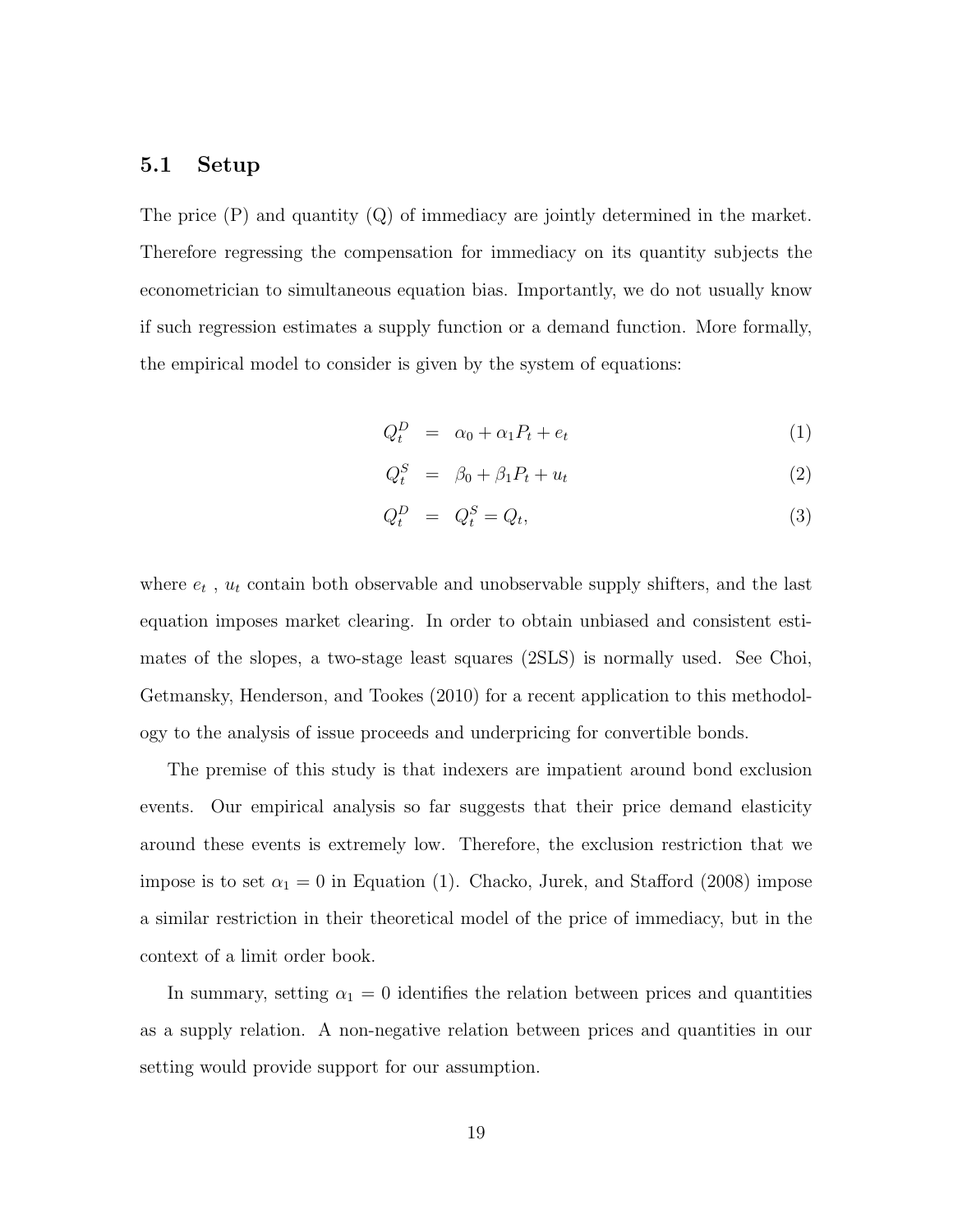### 5.2 Model specification

The dependent variable in the regressions is the cumulative abnormal bond returns (a proxy for the cost of immediacy, i.e.  $P(Q)$ ). The independent variable of interest is a measure of liquidity provision  $(Q)$ . Assuming that dealers see the excluded bonds as reasonable substitutes, we define  $Q$  as the aggregate dealer inventory imbalance (measured in \$MIO) for each dealer from day -2 to 0 across all excluded bonds at the event (downgrade and maturity separately). We drop all dealers with a net negative inventory imbalance. We interact Q with three dummies indicating whether the observation takes place before, during, or after the credit crisis. As a robustness check, in Section 6 we will consider alternative specifications that adopt different definitions of both P and Q.

We also include other factors likely to influence the cost of immediacy. Specifically, we include the amount outstanding of the bond. Larger bonds are likely more transparent and liquid than smaller bonds and are therefore less risky to have on inventory. We also include a range of variables which proxy for dealers' risk bearing capacity. These are the VIX index as in Lou, Yan, and Zhang (2013) and aggregate leverage growth for broker-dealers from the Federal Reserve Flow of Funds  $\rm data^9$  as in Adrian, Etula, and Muir (2014). The VIX is supposed to proxy for the dealers' funding constraints and the aggregate leverage growth is supposed to capture the dealers' leverage constraints. When aggregate leverage growth is low it has become more costly to obtain leverage and when VIX is high dealers face higher funding constraints. We also include the TED spread to proxy for money market stress. Finally, we include industry (financials Vs non-financials), rating, and period dummies that are interacted with each other. Moreover, we also include dealer fixed effects. To save

 $9$ This data is for primary dealers in the treasury market. Schultz (2001) shows that the major corporate bond dealers overlap significantly with the primary market dealers in the treasury market.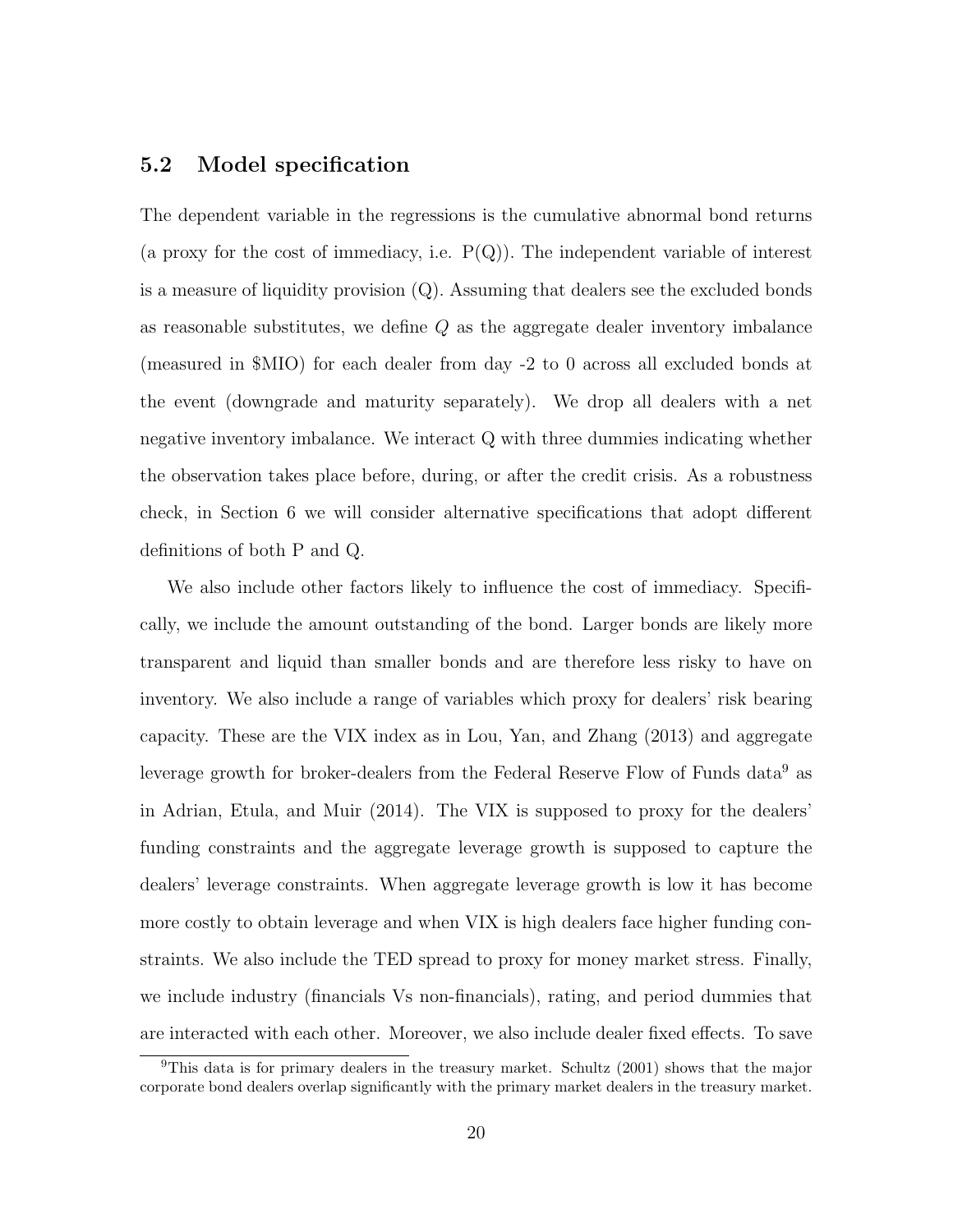space, the estimated coefficients on the dummies are not reported in the regression tables.

Table 7 provides descriptive statistics on the variables used in the regression analysis. In addition to pooled statistics (Panel A), the table provides statistics grouped by exclusion event. Given the index inclusion criteria, the average size of the bond index is quite large. Looking at the dealer inventory buildup (Q) in Panel A, it can be seen that the average dealer inventory buildup was about \$7.89 MIO before the crisis, \$2.85 MIO during the crisis, and then after \$6.25 MIO. Looking at Panel B and C, we see that the recovery in the size of the provision of liquidity is due mostly to maturity exclusions. The average size of Q is higher after the crisis for short-term highly rated bonds (\$6.63 MIO Vs \$4.88 MIO). On the contrary, for downgraded bonds, we go from an average Q of \$11.98 MIO to an average Q of \$5.10 MIO. These differences in average Q suggest a migration away from the risky business of providing liquidity for junk bonds toward the safer business of providing liquidly for basically money-market instruments. In this regard, Dodd-Frank might be seen as a successful regulation.

#### 5.3 Cost of immediacy before and after the crisis

Table 8 reports the coefficient estimates of the regressions. As can be seen from the table, the price of providing liquidity is increasing in the amount of liquidity transacted, making the relation reminiscent of a supply curve. Comparing the interaction of  $Q$  with the post-crisis dummy to the interaction of  $Q$  with the pre-crisis dummy reveals that the supply curve is relatively steeper after the crisis. This result suggests that providing immediacy has become more costly after the crisis, and, consequently, dealers require higher returns for providing additional immediacy.

The results on the effect of Q in Table 8 are also economically significant. Noting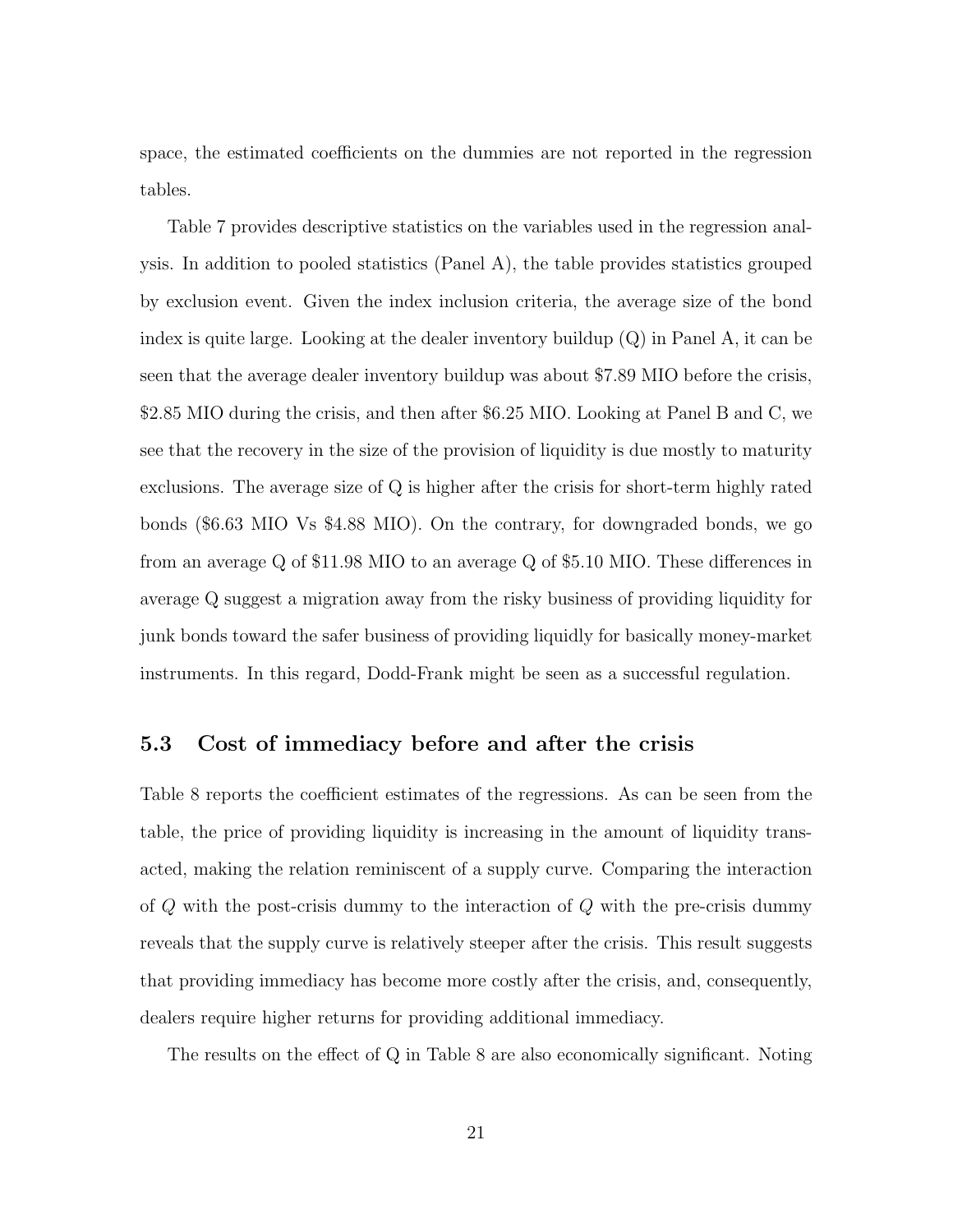that the returns are measured in basis points, a one standard deviation change in Q after the crisis (\$17.73 MIO) is associated to roughly an additional 18 basis points of return over three days, and roughly  $37$   $(17.73 \times 2.17)$  basis points over a 30 day horizon. Ultimately, the money to compensate dealers for their provision of liquidity comes from the final investors, not the indexer, in the form of lower returns.

The control variables behave as expected although they are not always significant. Larger bonds have a lower cost of immediacy. When dealers are more constrained, i.e. a low leverage growth or a high VIX, the cost of immediacy is higher. Also when the money market undergoes stress, i.e. a high TED spread, the cost of immediacy increases. Money markets are important for market makers since they often fund their market making activity through repo transactions.

### 6 Robustness checks

#### 6.1 Are downgrades and downgrade exclusions separate events?

The returns for the downgraded bonds could in theory be affected by a slow postdowngrade price adjustment (Katz, 1974; Grier and Katz, 1976).<sup>10</sup> In order to verify that this is not the case we look at dealer behavior at the actual downgrade date.

Figure 7a and 7b show that the downgrade date itself also sees a lot of trading activity. However, the average turnover is of the same size as that on the exclusion date. Also, the inventory build up on the downgrade itself is far smaller than that on the exclusion date. Where inventory peaked at the exclusion date and then decreased, here the peak is delayed. The delay is consistent with an inventory build up at the exclusion date.

<sup>10</sup>See Norden and Weber (2004) for a review of other rating change studies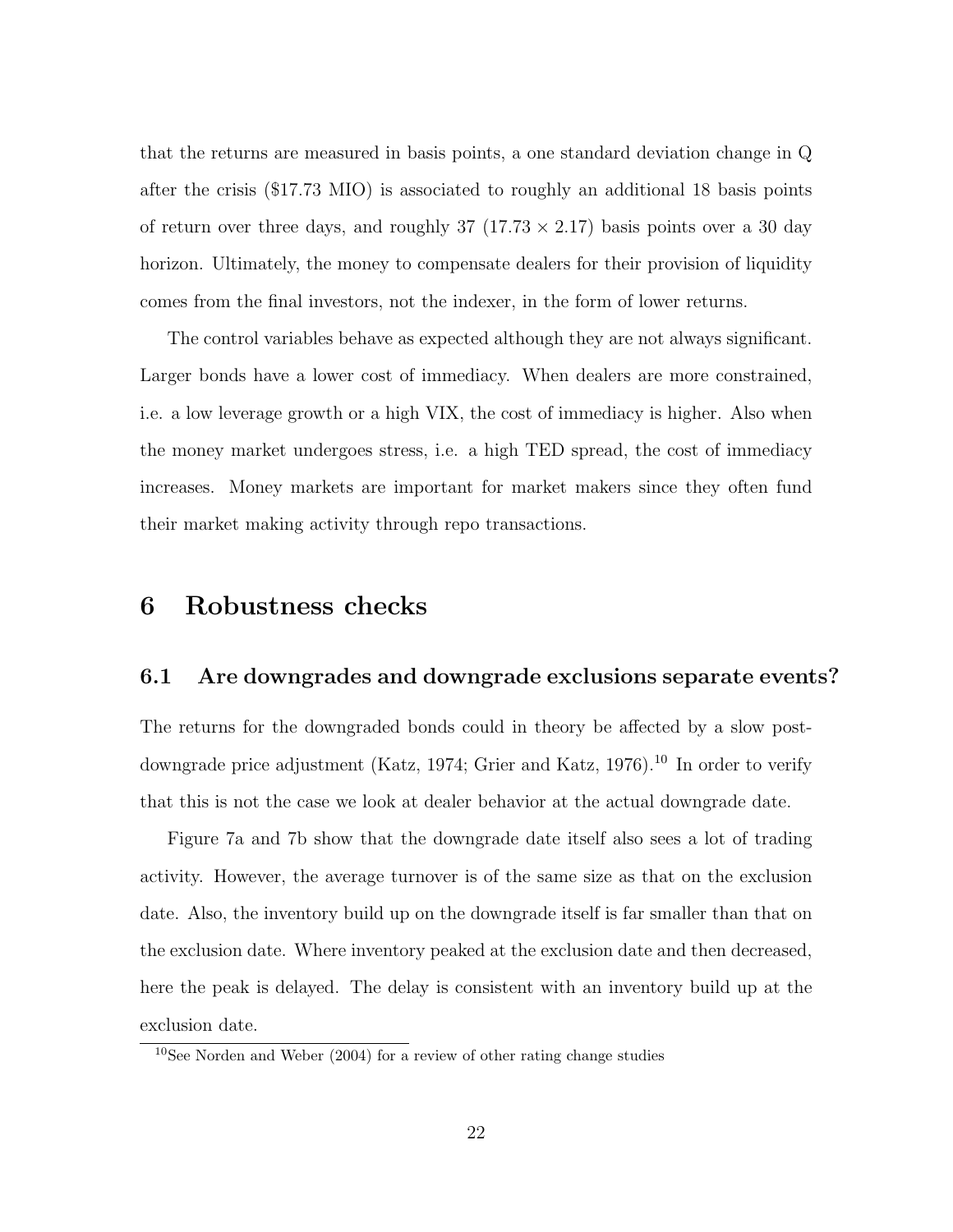Figure 8 shows both the downgrade date and the exclusion date for events with a fixed number of days between the exclusion and the downgrade. The fixed intervals of 4, 11, and 17 days are chosen because these are the days with most turnover on the downgrade date. The volume figures clearly show two spike in trading activity, first on the downgrade date and then on the exclusion date. The inventory graphs show that there sometimes is an inventory increase at the downgrade date but that there always is a second large increase at the exclusion date. After this second spike the inventory immediately starts to decrease.

In summary, the analysis verifies that the downgrade event and the exclusion event are two separate events. There may be information on the downgrade date itself, but there should be little or no information on the exclusion date. Also note that the trading activity for the downgrade date is also highly concentrated on the downgrade itself. The downgrade event is thus fairly short lived. The downgrade date is not well suited for investigating the cost of immediacy because of the potential information contained in the event and because dealers provide little immediacy using their inventory compared to the exclusion date.

### 6.2 Alternative regression model specification

In relating prices to quantity, we have proxied the price/cost of immediacy with dealers' abnormal returns, and the quantity of immediacy with dealers' inventory buildup, measured in millions of dollars. In this section, we explore alternative specifications for both the price and quantity of immediacy.

Table 9 presents coefficient estimates of a regression relating abnormal returns to the natural logarithm of inventory buildup. The coefficients on the variable Q can now be interpreted as elasticities. As can be seen from the table, the coefficient on Q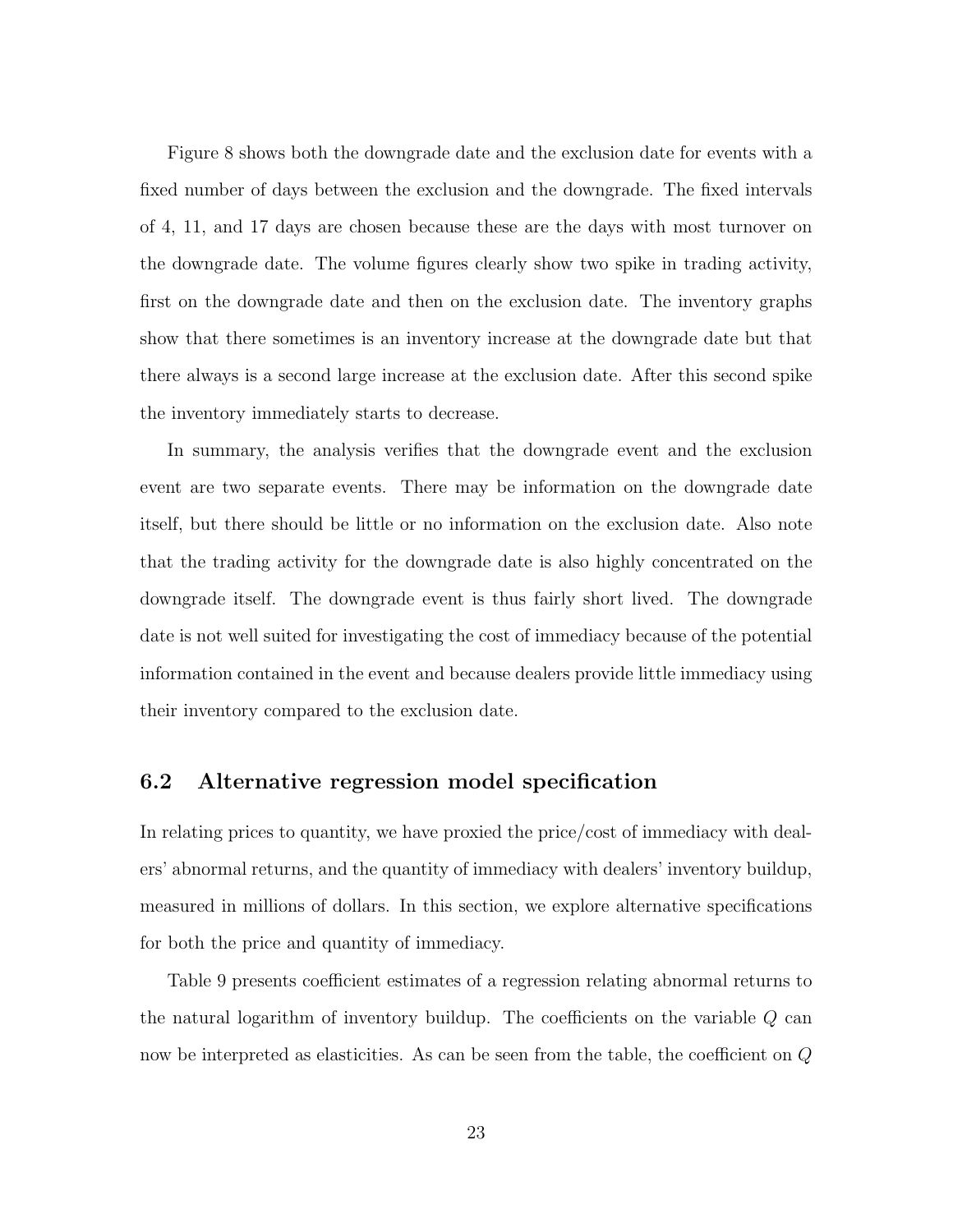(measured in natural logarithm) is much larger after the crisis.

Table 10 presents coefficient estimates of a regression in which we proxy for the price of immediacy (the dependent variable) with the actual bond price paid by dealers at the exclusion event. Specifically, the dependent variable is the current price (the denominator) used to calculate the inter-temporal bid-ask spreads and abnormal returns. One of the benefits of this specification is that it does not require a final selling price to compute returns, thus leading to a larger sample size. One of the drawbacks of this specification is that prices are a bit more unstable than returns. To better account for differences in bond price levels, we also include the coupon rate and the time to maturity as additional controls.

As can be seen from Model 2 of Table 10, the coefficient on Q (measured in \$MIO) is much more negative after the crisis, and it is the only one that is actually significant. Note that, since the dependent variable is a price, rather than a return, a negative coefficient means that a dealer requires a higher expected return (lower price today) in order to provide additional liquidity.

Taken together, the results of the regression analysis are robust, and all point to the conclusion that after the crisis dealers are more reluctant to provide liquidity. Dealers are willing to provide additional immediacy only if they obtain a higher compensation.

## 7 Conclusion

The cost of immediacy for corporate bonds has increased significantly after the 2008 credit crisis. We show that the supply of immediacy has become more elastic with respect to its price. Hence, dealers now charge a higher price for supplying a given amount of immediacy. Traditional dealers have lost market share and dealer behavior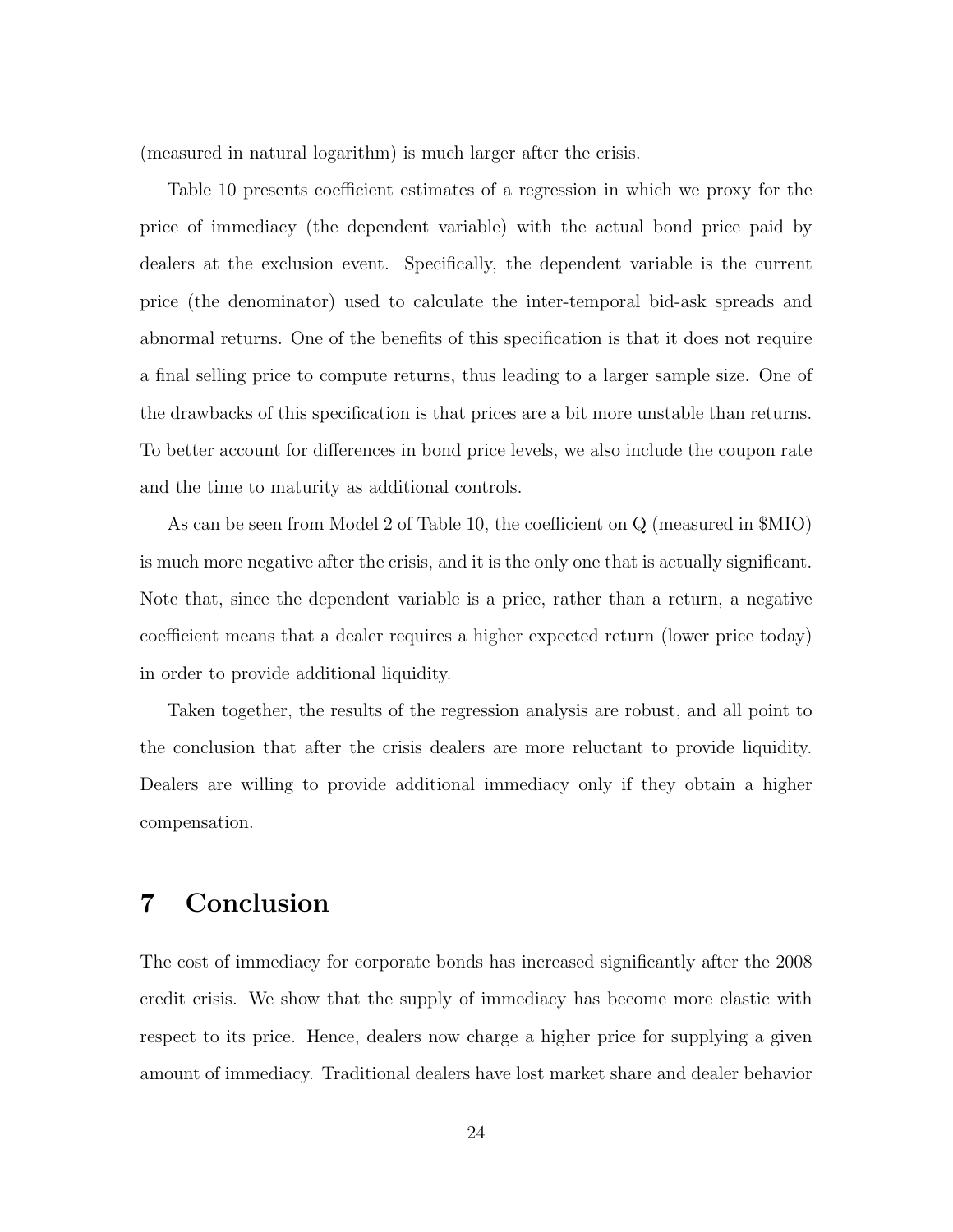has changed after the crisis so that risky bonds are no longer kept on inventory for longer periods of time. All these findings are consistent with the predictions in Duffie (2012) on how the post-crisis regulatory regime would impede market making.

This paper adds to the debate about the effects and side-effects of the postcrisis financial regulation. In a study on behalf of SIFMA, Wyman (2012) concluded that the Volcker rule would represent a significant risk for market liquidity. Both Johnson (2012) and Richardson (2012) argued against this conclusion. Although, market liquidity in general has not gone down when looking at traditional liquidity measures, the cost of immediacy has increased as predicted by Duffie (2012). Time constrained traders now pay a higher premium for trading than before the decline in dealer inventories.

Whether or not the post-crisis regulation can be considered a success depends on which segments of the economy will be affected by future shocks. By encouraging traditional market makers to take on less risk than before the crisis, the regulation makes a shock less likely to originate in the banking sector (Johnson, 2012; Richardson, 2012). However, the lower willingness to commit capital might make it harder for dealers to mitigate the selling pressure originating from shocks to other segments of the economy. Our research shows that it would be costly to seek liquidity during such fire sales events.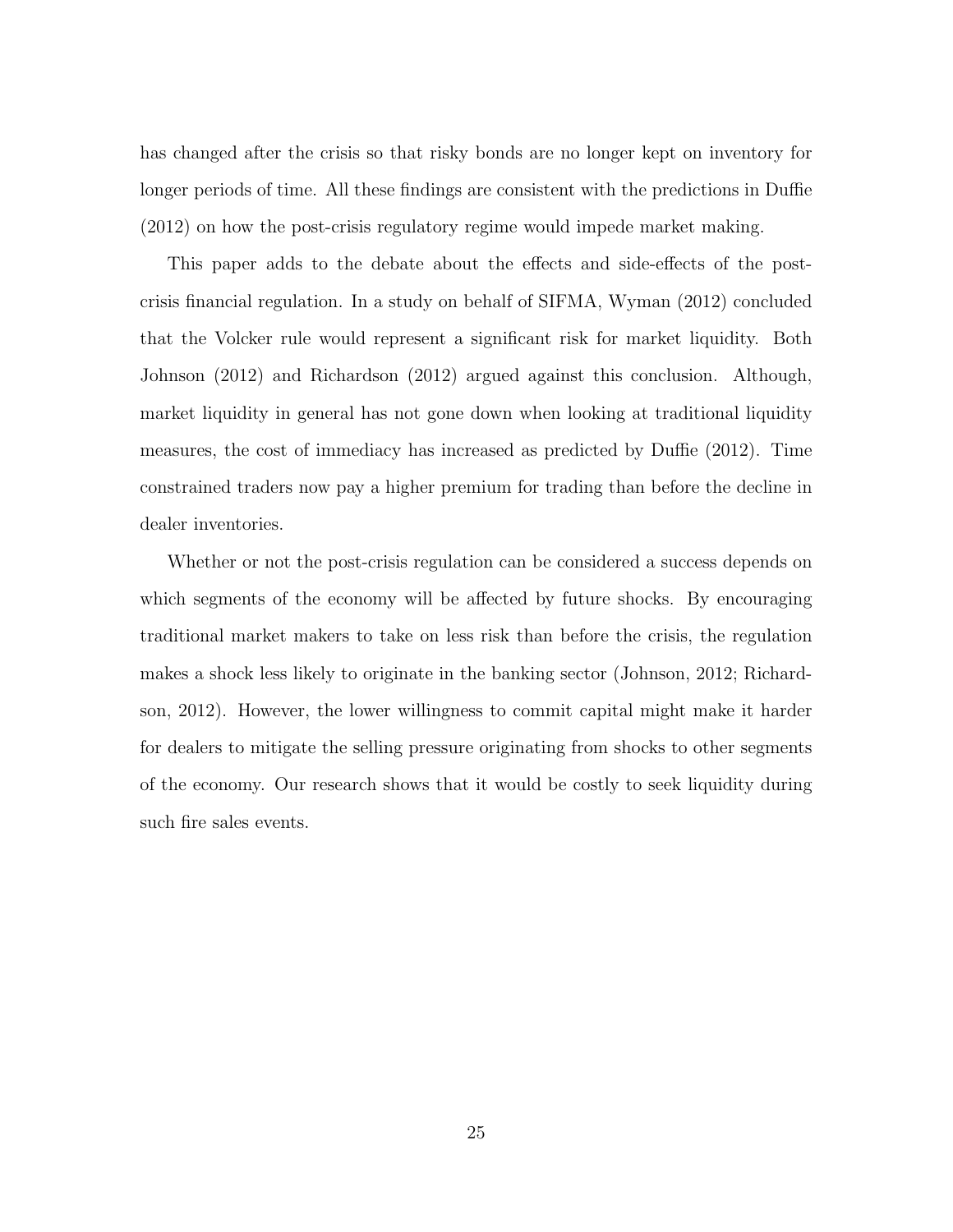## References

- Admanti, Anat R, and Paul Pfleiderer, 1991, Sunshine trading and financial market equilibrium, Review of Financial Studies 4, 443–481.
- Adrian, Tobias, Erkko Etula, and Tyler Muir, 2014, Financial intermediaries and the crosssection of asset returns, Journal of Finance 69, 2557–2596.
- Adrian, Tobias, Michael Fleming, Or Shachar, and Erik Vogt, 2015, Has u.s. corporate bond market liquidity deteriorated?, http://libertystreeteconomics.newyorkfed.org/.
- Ambrose, Brent, Kelly Nianyun Cai, and Jean Helwege, 2012, Fallen angels and price pressure, Journal of Fixed Income 21.
- Amihud, Yakov, and Haim Mendelson, 1980, Dealership market: Market-making with inventory, Journal of Financial Economics 8, 31–53.
- Bao, Jack, Maureen O'Hara, and Xing Zhou, 2016, The volcker rule and market-making in times of stress, Working paper Federal Reserve Board.
- Barber, Brad, and John Lyon, 1997, Detecting long-run abnormal stock returns: The empirical power and specification of test statistics, Journal of Financial Economics 43, 341–372.
- Beneish, Messod, and Robert Whaley, 1996, An anatomy of the s&p game: The effects of changing the rules, The Journal of Finance 51, 1909–1930.
- Bessembinder, Hendrik, Allen Carrion, Laura Tuttle, and Kumar Venkataraman, Forthcoming, Liquidity, resiliency and market quality around predictable trades: Theory and evidence, Journal of Financial Economics.
- Bessembinder, Hendrik, Stacey Jacobsen, William Maxwell, and Kumar Venkataraman, 2016, Capital commitment and illiquidity in corporate bonds, Working paper Arizona State University.
- Bessembinder, Hendrik, Kathleen Kahle, William Maxwell, and Danielle Xu, 2009, Measuring abnormal bond performance, Review of Financial Studies 22, 4219–4258.
- Bessembinder, Hendrik, William Maxwell, and Kumar Venkataraman, 2006, Market transparency, liquidity externalities, and institutional trading costs in corporate bonds, Journal of Financial Economics 82, 251–288.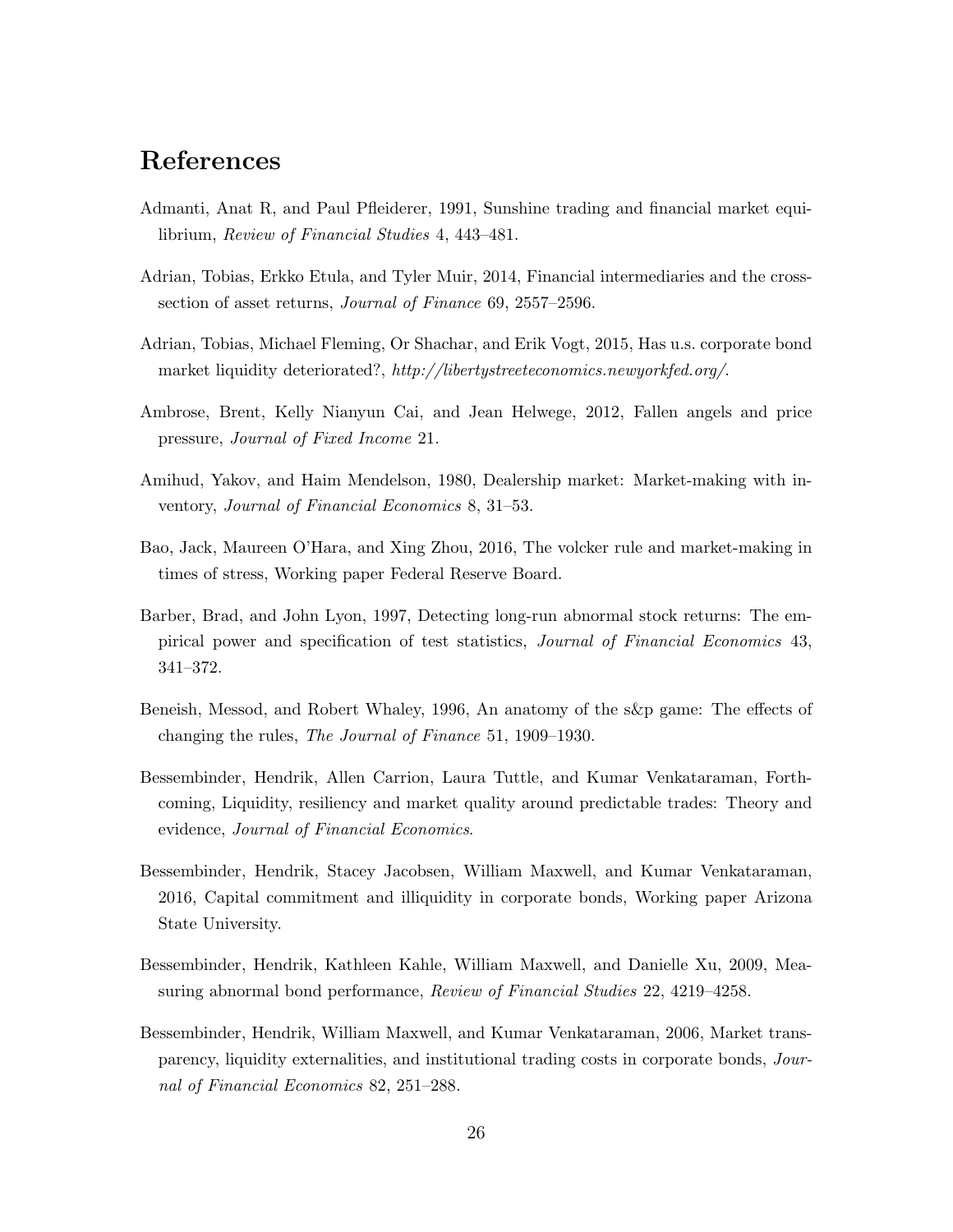- Blume, Marshall, and Roger Edelen, 2004, S&p 500 indexers, tracking error, and liquidity, The Journal of Portfolio Management 30, 37–46.
- Brunnermeier, Markus K, and Lasse Heje Pedersen, 2005, Predatory trading, The Journal of Finance 60, 1825–1863.
- Cai, Nianyun Kelly, Jean Helwege, and Arthur Warga, 2007, Underpricing in the corporate bond market, Review of Financial Studies 20, 2021–2046.
- Chacko, George C, Jakub W Jurek, and Erik Stafford, 2008, The price of immediacy, The Journal of Finance 63, 1253–1290.
- Chen, Honghui, Gregory Noronha, and Vijay Singal, 2004, The price response to s&p 500 index additions and deletions: Evidence of asymmetry and a new explanation, The Journal of Finance 59, 1901–1930.
- Chen, Zhihua, Aziz Lookman, Norman Sch¨urhoff, and Duane Seppi, 2014, Rating-based investment practices and bond market segmentation, Review of Asset Pricing Studies 4, 162–205.
- Choi, Darwin, Mila Getmansky, Brian Henderson, and Heather Tookes, 2010, Convertible bond arbitrageurs as suppliers of capital, Review of Financial Studies 23, 2492–2522.
- Denis, Diane K, John J McConnell, Alexei V Ovtchinnikov, and Yun Yu, 2003, S&p 500 index additions and earnings expectations, The Journal of Finance 58, 1821–1840.
- Dick-Nielsen, Jens, 2009, Liquidity biases in trace, *Journal of Fixed Income* 19.
- , Peter Feldh¨utter, and David Lando, 2012, Corporate bond liquidity before and after the onset of the subprime crisis, Journal of Financial Economics 103, 471–492.
- Duffie, Darrell, 2012, Market making under the proposed volcker rule, Rock Center for Corporate Governance at Stanford University Working Paper.
- Dynkin, Lev, Anthony Gould, and Vadim Konstantinovsky, 2006, Replicating bond indices with liquid derivatives, *Journal of Fixed Income* 15.
- Easley, David, and Maureen O'hara, 1987, Price, trade size, and information in securities markets, Journal of Financial Economics 19, 69–90.
- Edwards, Amy, Lawrence Harris, and Michael Piwowar, 2007, Corporate bond market transaction costs and transparency, The Journal of Finance 62, 1421–1451.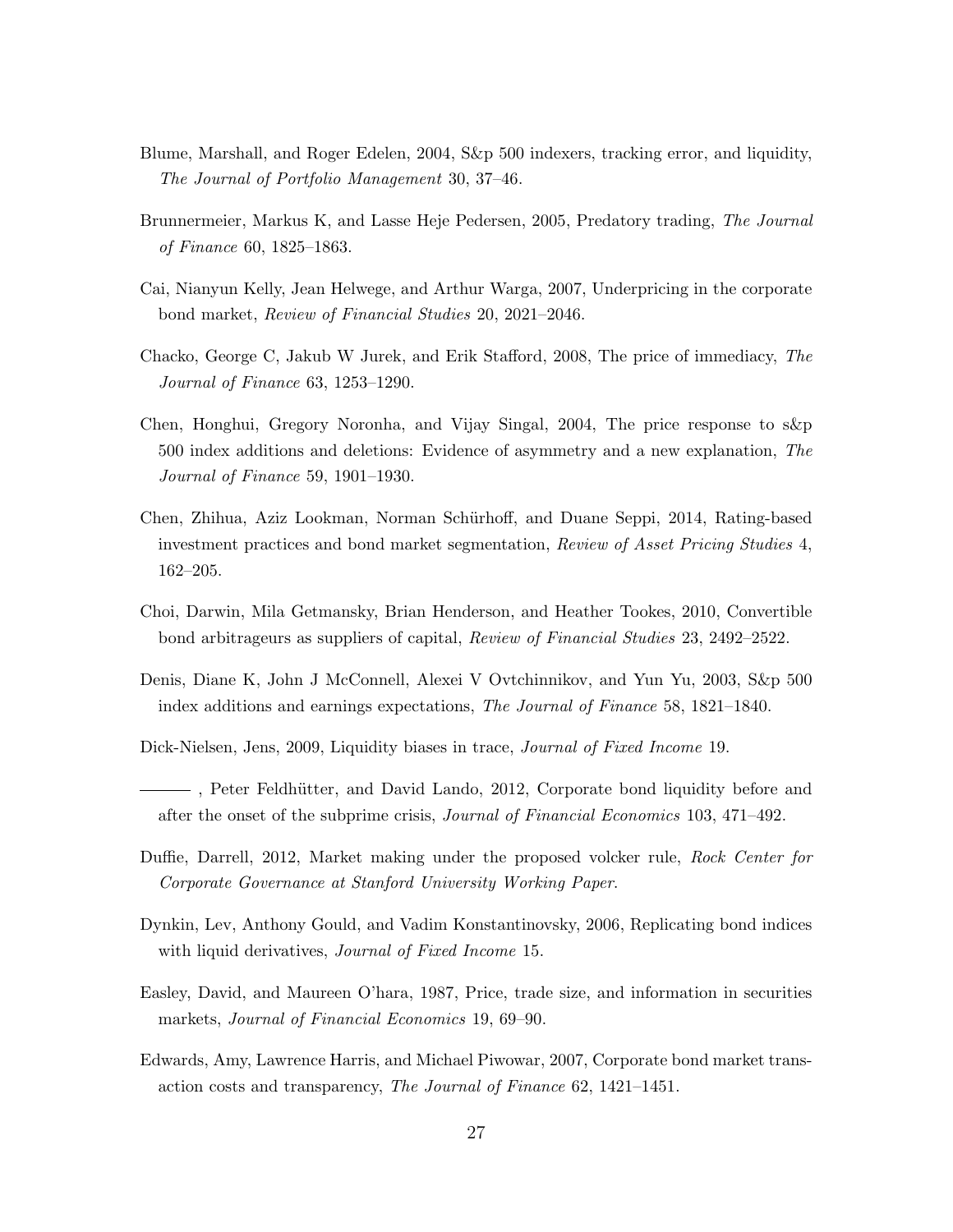- Ellul, Andrew, Chotibhak Jotikasthira, and Christian Lundblad, 2011, Regulatory pressure and fire sales in the corporate bond market, Journal of Financial Economics 101, 596– 620.
- Feldhütter, Peter, 2012, The same bond at different prices: identifying search frictions and selling pressures, Review of Financial Studies 25, 1155–1206.
- Garman, Mark, 1976, Market microstructure, Journal of Financial Economics 3, 257–275.
- Goldstein, Michael, and Edith Hotchkiss, 2008, Dealer behavior and the trading of newly issued corporate bonds, Unpublished working paper. Boston College.
- Greenwood, Robin, 2005, Short- and long-term demand curves for stocks: theory and evidence on the dynamics of arbitrage, *Journal of Financial Economics* 75, 607–649.
- Grier, Paul, and Steven Katz, 1976, The differential effects of bond rating changes among industrial and public utility bonds by maturity, Journal of Business pp. 226–239.
- Harris, Lawrence, and Eitan Gurel, 1986, Price and volume effects associated with changes in the s&p 500 list: New evidence for the existence of price pressures, The Journal of Finance 41, 815–829.
- Hegde, Shantaram, and John McDermott, 2003, The liquidity effects of revisions to the s&p 500 index: An empirical analysis, Journal of Financial Markets 6, 413–459.
- Ho, Thomas, and Hans Stoll, 1981, Optimal dealer pricing under transactions and return uncertainty, Journal of Financial Economics 9, 47–73.
- Johnson, Simon, 2012, Restrictions on proprietary trading and certain interests in and relationships with hedge funds and private equity funds, *Comment letter to the SEC*.
- Katz, Steven, 1974, The price and adjustment process of bonds to rating reclassifications: a test of bond market efficiency, Journal of Finance pp. 551–559.
- Lou, Dong, Hongjun Yan, and Jinfan Zhang, 2013, Anticipated and repeated shocks in liquid markets, Review of Financial Studies 26, 1891–1912.
- Lucas, Robert, 1976, Econometric policy evaluation: A critique, in Carnegie-Rochester conference series on public policy vol. 1 pp. 19–46. Elsevier.
- Mase, Bryan, 2007, The impact of changes in the ftse 100 index, *Financial Review* 42, 461–484.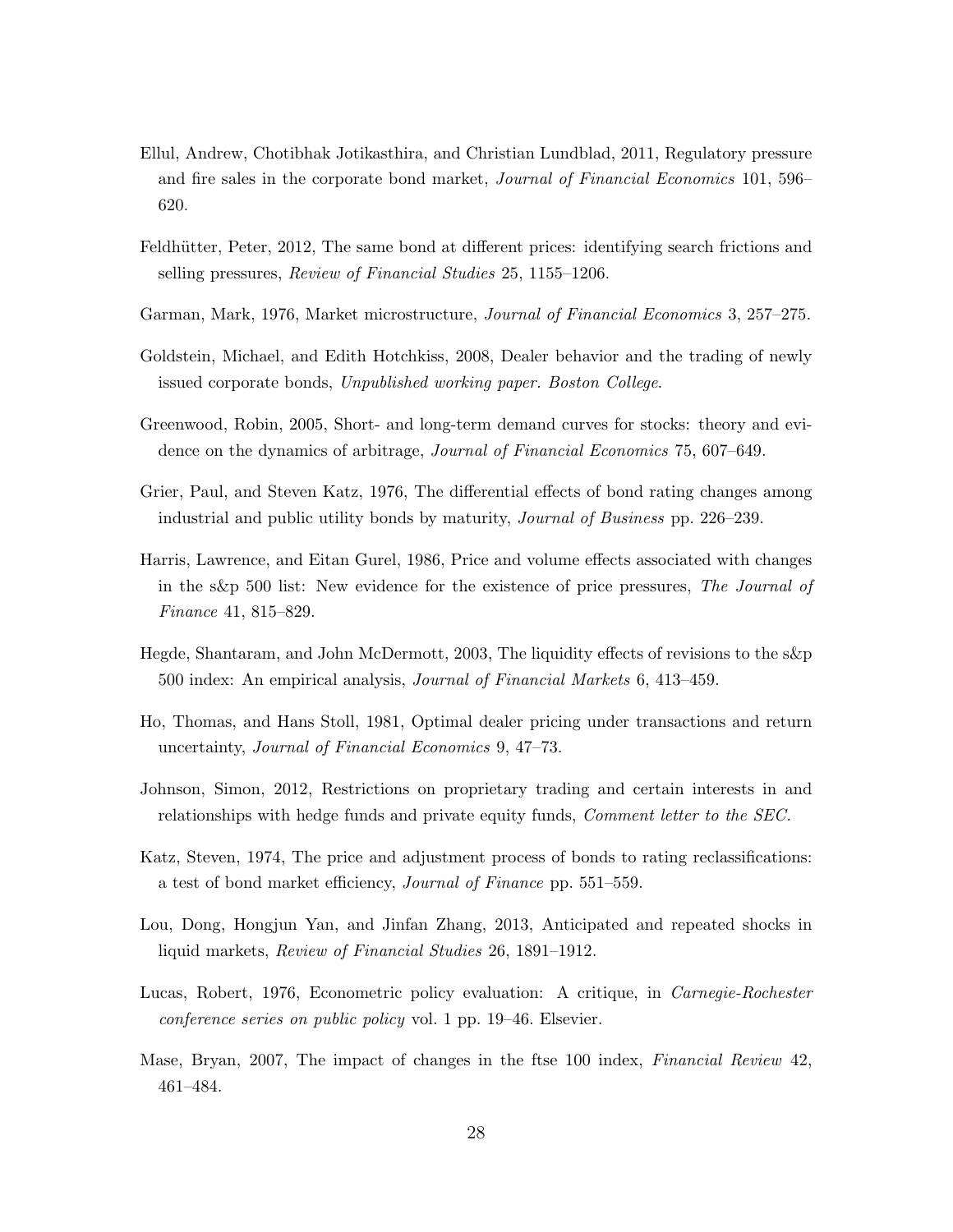- Newman, Yigal, and Michael Rierson, 2004, Illiquidity spillovers: Theory and evidence from european telecom bond issuance, Unpublished working paper. Stanford University.
- Norden, Lars, and Martin Weber, 2004, Informational efficiency of credit default swap and stock markets: The impact of credit rating announcements, *Journal of Banking*  $\mathcal{C}$ Finance 28, 2813–2843.
- Richardson, Matthew, 2012, Why the volcker rule is a useful tool for managing systemic risk, White paper, New York University.
- Rossi, Marco, 2014, Realized volatility, liquidity, and corporate yield spreads, The Quarterly Journal of Finance 4, 1450004.
- Schultz, Paul, 2001, Corporate bond trading costs: A peek behind the curtain, Journal of Finance 56, 677–698.
- Schwab, 2009, Schwab bond funds prospectus, White Paper.
- Shleifer, Andrei, 1986, Do demand curves for stocks slope down?, The Journal of Finance 41, 579–590.
- Stoll, Hans R, 1978, The supply of dealer services in securities markets, The Journal of Finance 33, 1133–1151.
- Trebbi, Francesco, and Kairong Xiao, 2015, Regulation and market liquidity, Working Paper 21739 National Bureau of Economic Research.
- Vanguard, 2009, Vanguard bond index funds prospectus, White Paper.
- Watson, Towers, 2012, Corporate bond liquidity constrained, but active managers can still excel, White Paper.
- Wyman, Oliver, 2012, The volcker rule restrictions on proprietary trading: Implications for market liquidity, White Paper.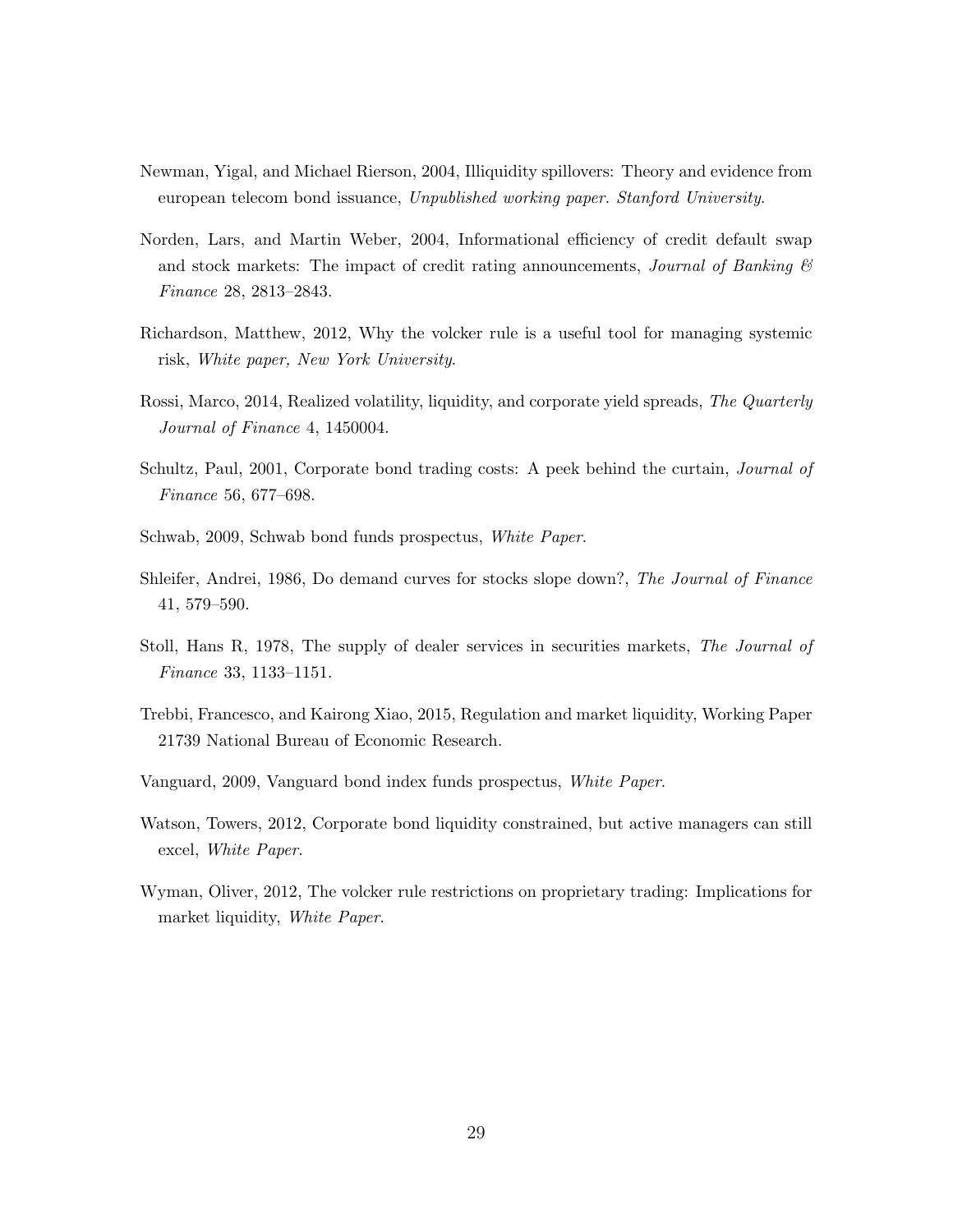#### Table 1: Barclay Capital corporate bond index exclusion statistics

The statistics are accumulated from July 2002 to November 2013 for the Barclay Corporate Bond Index (formerly Lehman). Market value in \$1,000 is the average market value at the time of the index revision. The table shows four reasons for being excluded. The maturity of the bonds can fall below 1 year during the month. The bond can be called. The bond can be downgraded from investment-grade to speculative grade during the month. Finally, there can be various other reasons for being excluded. Most of these exclusions are due to revisions of the general index rules, mainly that the size requirement has been increased twice over the period. In all cases the bonds are excluded at the end of the month (last trading day).

| Reason         | N     | Market Value $(\$1,000)$ | OA Duration | Coupon |  |
|----------------|-------|--------------------------|-------------|--------|--|
| Maturity $< 1$ | 3.102 | 645,374                  | 0.92        | 5.7    |  |
| Called         | 392   | 461,354                  | 0.52        | 7.1    |  |
| Downgrade      | 1.078 | 484,269                  | 5.1         | 6.8    |  |
| Other          | 2,119 | 358,501                  | 6.0         | 6.5    |  |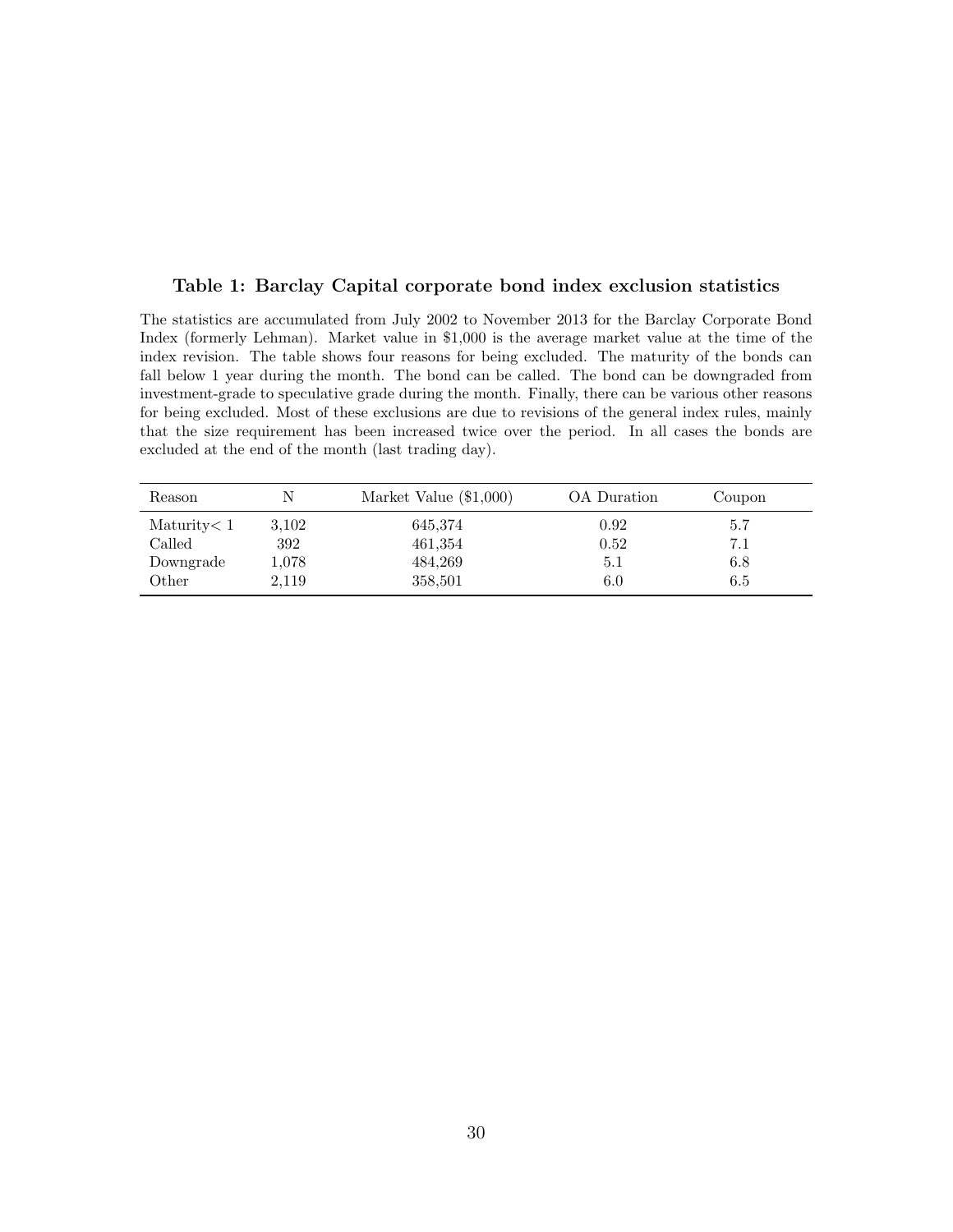#### Table 2: Dealer intertemporal bid-ask spreads: Maturity exclusions

This table shows the dealer-bond specific average returns of bonds excluded from the Barclay Corporate Bond Index because of low maturity. Returns are calculated as log price changes between day 0 (the exclusion date) and day t after the exclusion. The returns are calculated as seen from the dealers perspective. First, the intertemporal bid-ask spread is calculated using the dealer-buy price (dealer-specific average buy price over day -2,-1, and 0) and the average dealer sell price at day t (average across all dealers). Second, the abnormal return is the intertemporal bid-ask spread minus the return on a matched portfolio. The portfolio is matched on rating and time to maturity. EW returns are equally weighted across all excluded bonds. VW1 is weighted by the aggregate buying volume in the specific cusip for all dealers with a positive inventory build-up in the bond. VW2 is weighted by the aggregate inventory build-up for dealers with a net positive inventory change between day -3 to 0. The three time periods are 2002Q3-2007Q2, 2007Q3-2009Q4, and 2010Q1-2013Q4.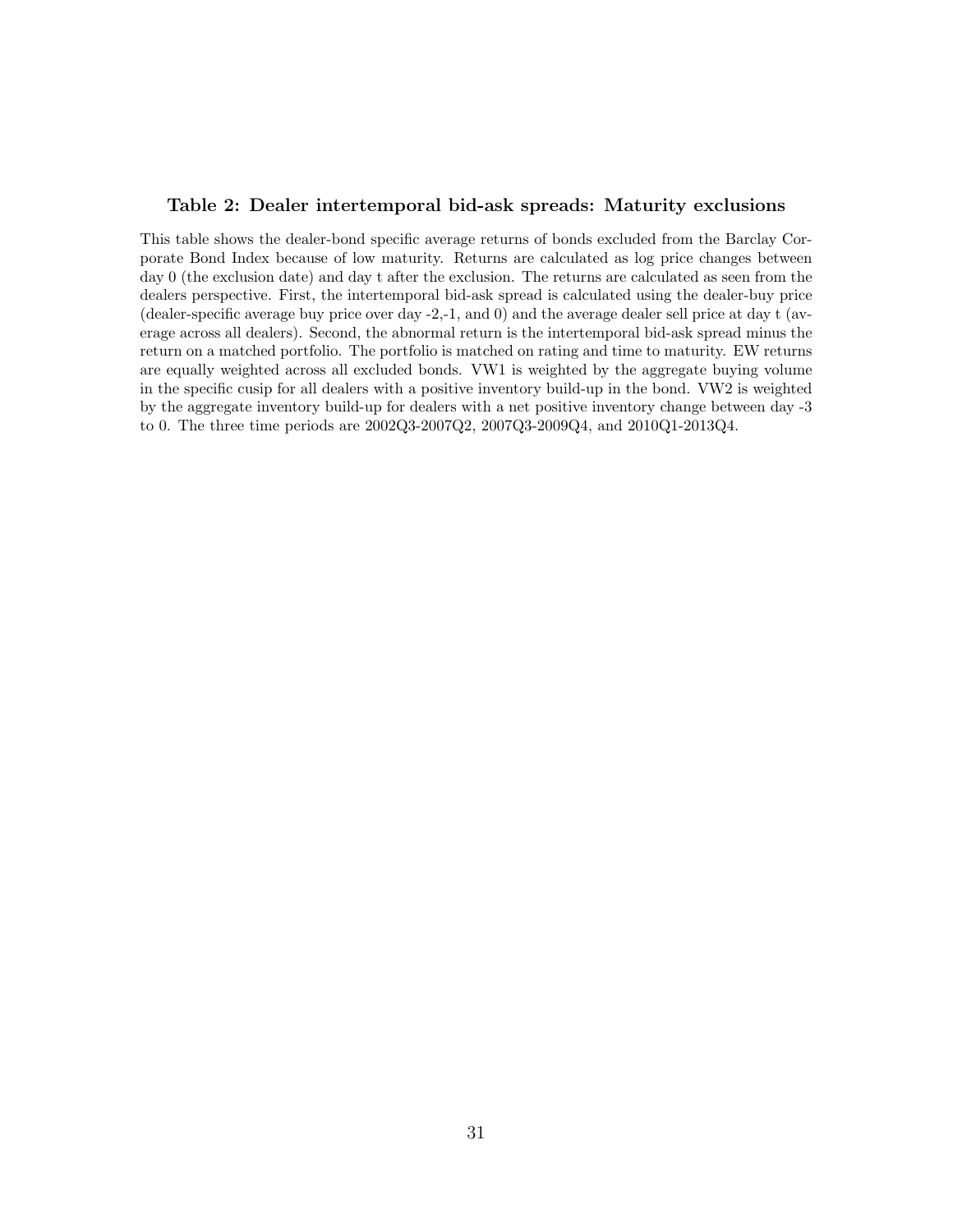|                |       |               | Intertemporal Bid-Ask |                         |               | Abnormal Returns        |                         |
|----------------|-------|---------------|-----------------------|-------------------------|---------------|-------------------------|-------------------------|
| [0, t]         | N     | EW            | VW1                   | $\overline{\text{vw2}}$ | EW            | $\overline{\text{VW1}}$ | $\overline{\text{vw2}}$ |
| Period 1       |       |               |                       |                         |               |                         |                         |
| $\mathbf{1}$   | 830   | 22.87         | 9.34                  | 9.45                    | 20.22         | 6.34                    | 6.17                    |
|                |       | $(14.41)$ *** | $(9.08)$ ***          | $(9.90)$ ***            | $(12.80)$ *** | $(9.23)$ ***            | $(8.04)$ ***            |
| $\,2$          | 794   | 25.34         | 12.61                 | 12.34                   | 20.78         | 7.31                    | 7.13                    |
|                |       | $(14.71)$ *** | $(10.88)$ ***         | $(10.25)$ ***           | $(13.06)$ *** | $(10.65)$ ***           | $(8.12)$ ***            |
| $\sqrt{3}$     | 780   | 26.63         | 14.36                 | 14.45                   | 21.15         | 7.66                    | 7.94                    |
|                |       | $(15.55)$ *** | $(13.04)$ ***         | $(12.40)$ ***           | $(12.92)$ *** | $(10.05)$ ***           | $(9.43)$ ***            |
| $\overline{4}$ | 777   | 29.42         | 16.05                 | 15.97                   | 23.03         | 7.87                    | 8.33                    |
|                |       | $(16.56)$ *** | $(13.87)$ ***         | $(13.24)$ ***           | $(12.35)$ *** | $(7.92)$ ***            | $(9.41)$ ***            |
| 5              | 763   | 30.26         | 17.09                 | 16.79                   | 22.17         | 7.59                    | 7.74                    |
|                |       | $(17.19)$ *** | $(14.47)$ ***         | $(12.36)$ ***           | $(13.12)$ *** | $(8.74)$ ***            | $(7.60)$ ***            |
| 10             | 727   | 35.49         | 24.30                 | 23.55                   | 21.29         | 8.05                    | 8.20                    |
|                |       | $(18.22)$ *** | $(15.65)$ ***         | $(15.21)$ ***           | $(12.20)$ *** | $(6.22)$ ***            | $(7.20)$ ***            |
| 20             | 688   | 51.52         | 39.69                 | 37.04                   | 22.76         | 7.20                    | 7.53                    |
|                |       | $(19.32)$ *** | $(10.40)$ ***         | $(13.04)$ ***           | $(9.86)$ ***  | $(8.40)$ ***            | $(6.82)$ ***            |
| 30             | 675   | 64.94         | 54.87                 | 51.80                   | 23.22         | 7.92                    | 7.50                    |
|                |       | $(18.71)$ *** | $(12.11)$ ***         | $(12.40)$ ***           | $(9.88)$ ***  | $(7.13)$ ***            | $(6.46)$ ***            |
| Period 2       |       |               |                       |                         |               |                         |                         |
| $\mathbf{1}$   | 269   | 55.87         | 58.36                 | 51.22                   | 46.33         | 50.43                   | 43.02                   |
|                |       | $(11.89)$ *** | $(6.93)$ ***          | $(7.49)$ ***            | $(10.26)$ *** | $(6.71)$ ***            | $(6.50)$ ***            |
| $\,2$          | 254   | 55.15         | 57.95                 | 50.15                   | 46.57         | 50.86                   | 42.12                   |
|                |       | $(13.82)$ *** | $(6.88)$ ***          | $(6.86)$ ***            | $(8.12)$ ***  | $(6.25)$ ***            | $(5.13)$ ***            |
| $\sqrt{3}$     | 236   | 59.07         | 61.12                 | 58.62                   | 49.80         | 56.52                   | 52.18                   |
|                |       | $(10.17)$ *** | $(8.14)$ ***          | $(6.52)$ ***            | $(7.16)$ ***  | $(5.70)$ ***            | $(5.00)$ ***            |
| 4              | 235   | 63.17         | 62.12                 | 58.59                   | 52.96         | 56.89                   | 48.79                   |
|                |       | $(8.30)$ ***  | $(7.37)$ ***          | $(6.54)$ ***            | $(8.38)$ ***  | $(7.34)$ ***            | $(6.35)$ ***            |
| 5              | 230   | 70.03         | 67.27                 | 62.56                   | 53.18         | 56.27                   | 47.12                   |
|                |       | $(9.65)$ ***  | $(9.73)$ ***          | $(7.27)$ ***            | $(6.23)$ ***  | $(6.35)$ ***            | $(6.12)$ ***            |
| 10             | 211   | 82.52         | 79.42                 | 73.19                   | 63.28         | 68.71                   | 54.53                   |
|                |       | $(10.69)$ *** | $(7.89)$ ***          | $(5.14)$ ***            | $(7.36)$ ***  | $(7.00)$ ***            | $(5.09)$ ***            |
| 20             | 211   | 122.81        | 94.50                 | 86.86                   | 76.35         | 72.47                   | 54.52                   |
|                |       | $(5.59)$ ***  | $(5.94)$ ***          | $(7.08)$ ***            | $(5.58)$ ***  | $(4.32)$ ***            | $(3.11)$ ***            |
| 30             | 206   | 156.75        | 130.99                | 119.01                  | 96.55         | 102.75                  | 80.71                   |
|                |       | $(5.20)$ ***  | $(4.25)$ ***          | $(4.59)$ ***            | $(4.66)$ ***  | $(3.90)$ ***            | $(3.52)$ ***            |
| Period 3       |       |               |                       |                         |               |                         |                         |
| $\mathbf{1}$   | 1,085 | 27.34         | 14.15                 | 13.67                   | 26.27         | 13.53                   | 13.30                   |
|                |       | $(13.81)$ *** | $(9.27)$ ***          | $(8.96)$ ***            | $(12.76)$ *** | $(8.24)$ ***            | $(8.54)$ ***            |
| $\,2$          | 1,054 | 29.08         | 15.21                 | 14.64                   | 27.16         | 13.79                   | 13.59                   |
|                |       | $(13.99)$ *** | $(11.45)$ ***         | $(10.76)$ ***           | $(13.70)$ *** | $(9.94)$ ***            | $(10.12)$ ***           |
| 3              | 1,041 | 29.04         | 15.38                 | 14.89                   | 26.47         | 13.25                   | 13.06                   |
|                |       | $(12.91)$ *** | $(11.90)$ ***         | $(11.82)$ ***           | $(12.83)$ *** | $(10.15)$ ***           | $(10.15)$ ***           |
| $\overline{4}$ | 995   | 32.47         | 16.57                 | 15.84                   | 29.46         | 13.99                   | 13.62                   |
|                |       | $(12.16)$ *** | $(9.36)$ ***          | $(8.98)$ ***            | $(12.22)$ *** | $(8.64)$ ***            | $(8.73)$ ***            |
| $\bf 5$        | 990   | 33.71         | 17.38                 | 16.85                   | 30.06         | 14.35                   | 14.08                   |
|                |       | $(12.06)$ *** | $(8.82)$ ***          | $(8.63)$ ***            | $(12.29)$ *** | $(7.80)$ ***            | $(7.84)$ ***            |
| 10             | 954   | 36.16         | 19.36                 | 18.70                   | 30.19         | 14.87                   | 14.46                   |
|                |       | $(12.14)$ *** | $(9.01)$ ***          | $(8.75)$ ***            | $(13.38)$ *** | $(9.24)$ ***            | $(9.23)$ ***            |
| 20             | 861   | 44.38         | 22.90                 | 21.85                   | 34.06         | 15.93                   | 16.02                   |
|                |       | $(9.06)$ ***  | $(6.87)$ ***          | $(6.78)$ ***            | $(10.49)$ *** | $(9.55)$ ***            | $(9.23)$ ***            |
| 30             | 814   | 51.82         | 27.64                 | 25.31                   | 34.20         | 15.09                   | 14.37                   |
|                |       | $(8.71)$ ***  | $(7.19)$ ***          | $(7.22)$ ***            | $(10.39)$ *** | $(9.42)$ ***            | $(8.73)$ ***            |
|                |       |               |                       |                         |               |                         |                         |

Table 2 (continued)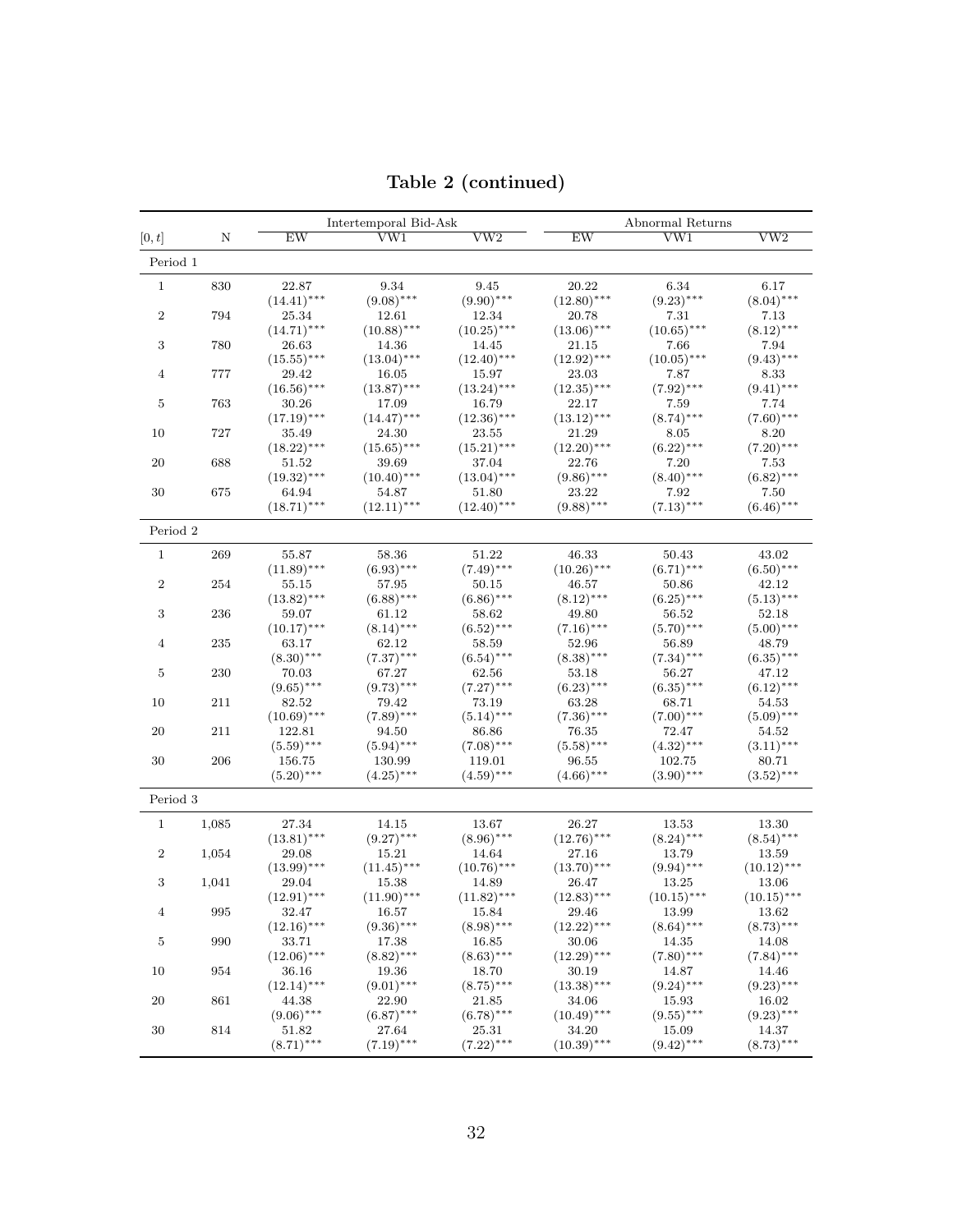#### Table 3: Dealer intertemporal bid-ask spreads: Downgrade exclusions

This table shows the dealer-bond specific returns of bond excluded from the Barclay Corporate Bond Index because of downgrade from investment-grade to speculative grade. Returns are calculated as log price changes between day 0 (the exclusion date) and day t after the exclusion. The returns are calculated as seen from the dealers perspective. First, the intertemporal bid-ask spread is calculated using the dealer-buy price (dealer-specific average buy price over day -2,-1, and 0) and the average dealer sell price at day t (average across all dealers). Second, the abnormal return is the intertemporal bid-ask spread minus the return on a matched portfolio. The portfolio is matched on rating and time to maturity. EW returns are equally weighted across all excluded bonds. VW1 is weighted by the aggregate buying volume in the specific cusip for all dealers with a positive inventory build-up in the bond. VW2 is weighted by the aggregate inventory build-up for dealers with a net positive inventory change between day -3 to 0. The three time periods are 2002Q3-2007Q2, 2007Q3-2009Q4, and 2010Q1-2013Q4.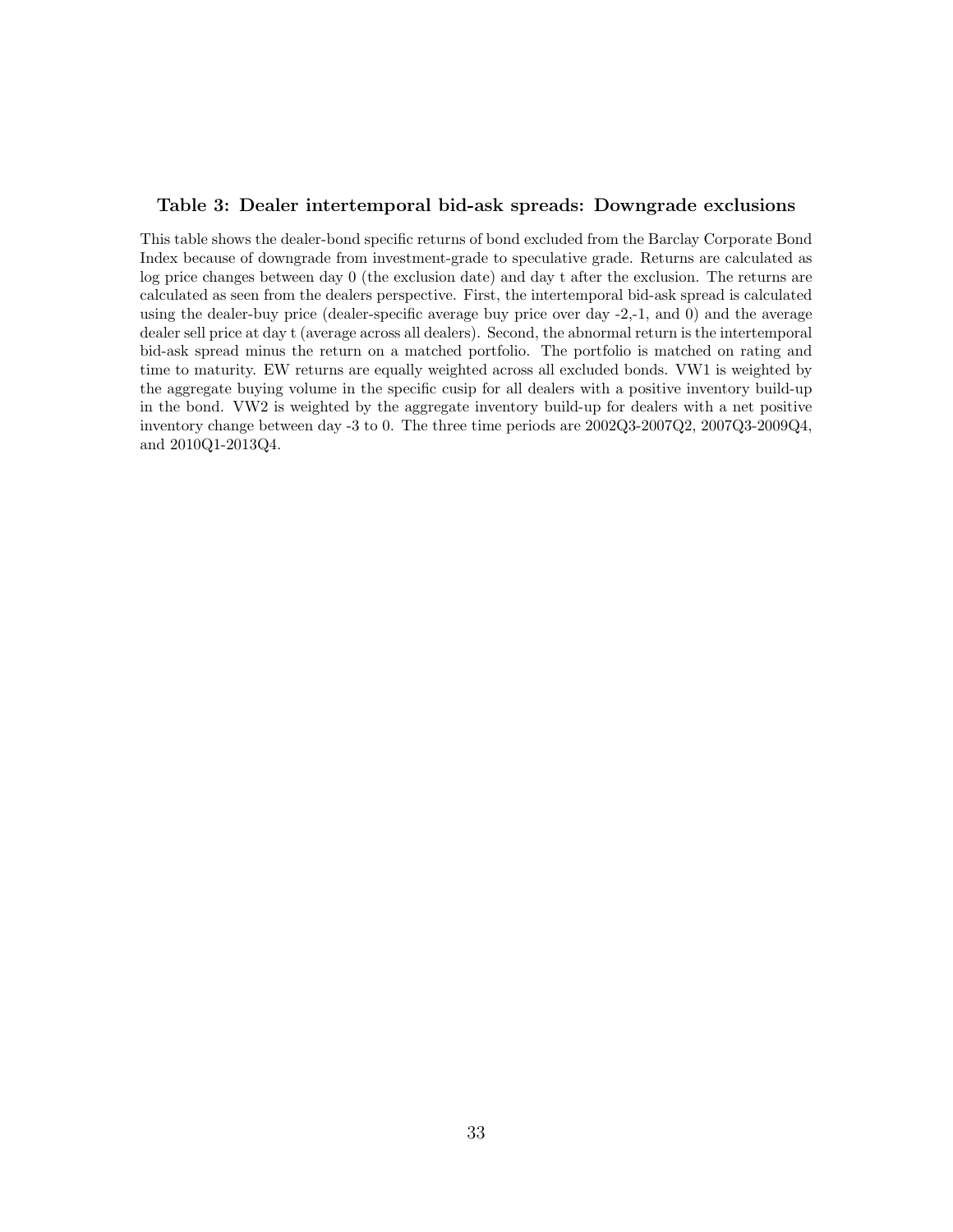|                |        |              | Intertemporal Bid-Ask |                         |              | Abnormal Returns        |                         |
|----------------|--------|--------------|-----------------------|-------------------------|--------------|-------------------------|-------------------------|
| [0, t]         | N      | EW           | VW1                   | $\overline{\text{vw2}}$ | EW           | $\overline{\text{VW1}}$ | $\overline{\text{vw2}}$ |
| Period 1       |        |              |                       |                         |              |                         |                         |
| $\mathbf{1}$   | 243    | 139.73       | 162.06                | 147.54                  | 98.19        | 96.18                   | 81.19                   |
|                |        | $(4.62)$ *** | $(10.63)$ ***         | $(7.64)$ ***            | $(4.39)$ *** | $(8.15)$ ***            | $(5.73)$ ***            |
| $\,2$          | 245    | 250.70       | 333.73                | 307.93                  | 157.89       | 188.18                  | 166.18                  |
|                |        | $(3.41)$ *** | $(8.14)$ ***          | $(6.25)$ ***            | $(3.81)$ *** | $(7.21)$ ***            | $(5.10)$ ***            |
| 3              | 243    | 282.37       | 368.52                | 335.56                  | 160.68       | 184.35                  | 155.62                  |
|                |        | $(3.67)$ *** | $(9.53)$ ***          | $(7.27)$ ***            | $(3.96)$ *** | $(7.60)$ ***            | $(5.12)$ ***            |
| $\overline{4}$ | 234    | 267.30       | 328.41                | 308.38                  | 168.71       | 195.90                  | 172.19                  |
|                |        | $(4.95)$ *** | $(16.59)$ ***         | $(13.56)$ ***           | $(4.96)$ *** | $(9.86)$ ***            | $(7.06)$ ***            |
| 5              | 229    | 318.45       | 389.00                | 367.67                  | 193.42       | 220.81                  | 196.05                  |
|                |        | $(5.04)$ *** | $(19.10)$ ***         | $(15.73)$ ***           | $(5.21)$ *** | $(10.94)$ ***           | $(7.92)$ ***            |
| 10             | 226    | 389.65       | 500.46                | 460.66                  | 251.28       | 295.58                  | 256.95                  |
|                |        | $(3.60)$ *** | $(10.25)$ ***         | $(7.51)$ ***            | $(3.50)$ *** | $(8.20)$ ***            | $(5.29)$ ***            |
| $20\,$         | 215    | 367.99       | 399.81                | 373.50                  | 173.15       | 154.53                  | 124.79                  |
|                |        | $(5.06)$ *** | $(24.79)$ ***         | $(19.97)$ ***           | $(4.70)$ *** | $(9.08)$ ***            | $(6.40)$ ***            |
| 30             | 209    | 422.03       | 513.42                | 470.94                  | 173.25       | 174.94                  | 142.36                  |
|                |        | $(3.16)$ *** | $(12.15)$ ***         | $(9.80)$ ***            | $(2.72)$ *** | $(8.46)$ ***            | $(6.76)$ ***            |
| Period 2       |        |              |                       |                         |              |                         |                         |
| $\mathbf{1}$   | 107    | 48.13        | 65.43                 | 110.55                  | 58.60        | 59.14                   | 93.56                   |
|                |        | (0.75)       | (1.17)                | $(1.78)^*$              | (1.36)       | (1.59)                  | $(1.67)^*$              |
| $\,2$          | 101    | 70.68        | 76.11                 | 135.18                  | 80.74        | 65.61                   | 112.61                  |
|                |        | (0.62)       | (0.92)                | $(1.77)^*$              | (1.08)       | (1.26)                  | $(1.88)^*$              |
| 3              | 102    | 14.65        | 87.71                 | 161.95                  | 42.16        | 74.38                   | 130.23                  |
|                |        | (0.09)       | (0.79)                | $(4.96)$ ***            | (0.47)       | (1.08)                  | $(7.26)$ ***            |
| $\overline{4}$ | 93     | 30.42        | 155.40                | 233.01                  | 50.22        | 118.90                  | 174.51                  |
|                |        | (0.14)       | (0.89)                | $(2.19)$ **             | (0.37)       | (0.96)                  | $(2.12)$ **             |
| 5              | 87     | 65.02        | 193.97                | 334.67                  | 82.48        | 152.41                  | 260.06                  |
|                |        | (0.25)       | (0.89)                | $(2.47)$ **             | (0.53)       | (0.98)                  | $(2.46)$ **             |
| 10             | 91     | 241.79       | 296.57                | 463.31                  | 162.46       | 193.45                  | 344.43                  |
|                |        | (1.01)       | $(1.69)^*$            | $(2.85)$ ***            | (0.93)       | (1.33)                  | $(2.83)$ ***            |
| 20             | 77     | 442.86       | 467.30                | 576.55                  | 234.47       | 334.32                  | 492.31                  |
|                |        | $(1.86)^*$   | $(2.97)$ ***          | $(2.35)$ <sup>**</sup>  | (1.15)       | $(1.97)$ **             | $(2.84)$ ***            |
| 30             | $71\,$ | 125.36       | 412.56                | 427.40                  | $-139.2$     | 270.88                  | 373.44                  |
|                |        | (0.31)       | $(3.79)$ ***          | $(4.49)$ ***            | $(-0.37)$    | $(1.65)^*$              | $(3.16)$ ***            |
| Period 3       |        |              |                       |                         |              |                         |                         |
| $1\,$          | 213    | 123.91       | 365.93                | 372.42                  | 99.91        | 292.93                  | 294.79                  |
|                |        | (1.19)       | $(2.61)$ ***          | $(2.85)$ ***            | (1.14)       | $(2.65)$ ***            | $(2.84)$ ***            |
| $\,2$          | 208    | 193.05       | 474.34                | 494.84                  | 149.92       | 350.12                  | 366.33                  |
|                |        | $(1.70)^*$   | $(2.69)$ ***          | $(3.06)$ ***            | $(1.76)^*$   | $(2.79)$ ***            | $(3.16)$ ***            |
| $\sqrt{3}$     | 193    | 240.29       | 644.88                | 667.15                  | 185.00       | 488.51                  | 508.88                  |
|                |        | $(1.66)^*$   | $(2.71)$ ***          | $(2.93)$ ***            | $(1.69)^*$   | $(2.80)$ ***            | $(3.04)$ ***            |
| $\overline{4}$ | 185    | 263.72       | 757.23                | 770.70                  | 203.06       | 577.79                  | 592.19                  |
|                |        | (1.55)       | $(2.69)$ ***          | $(2.85)$ ***            | (1.58)       | $(2.83)$ ***            | $(3.07)$ ***            |
| $\bf 5$        | 188    | 301.42       | 844.22                | 874.81                  | 231.84       | 651.57                  | 682.85                  |
|                |        | (1.59)       | $(2.87)$ ***          | $(3.04)$ ***            | (1.59)       | $(2.98)$ ***            | $(3.21)$ ***            |
| 10             | 177    | 199.79       | 413.16                | 475.31                  | 173.39       | 381.56                  | 444.73                  |
|                |        | $(1.74)^*$   | $(2.50)$ **           | $(2.59)$ ***            | $(1.71)^*$   | $(2.60)$ ***            | $(2.83)$ ***            |
| 20             | 175    | 398.41       | 1061.0                | 1136.2                  | 314.30       | 807.29                  | 869.89                  |
|                |        | (1.54)       | $(2.77)$ ***          | $(3.24)$ ***            | (1.62)       | $(2.87)$ ***            | $(3.37)$ ***            |
| 30             | 163    | 538.57       | 1407.1                | 1434.4                  | 332.27       | 937.37                  | 965.48                  |
|                |        | $(1.70)^*$   | $(3.19)$ ***          | $(3.33)***$             | (1.45)       | $(2.99)$ ***            | $(3.11)$ ***            |

Table 3 (continued)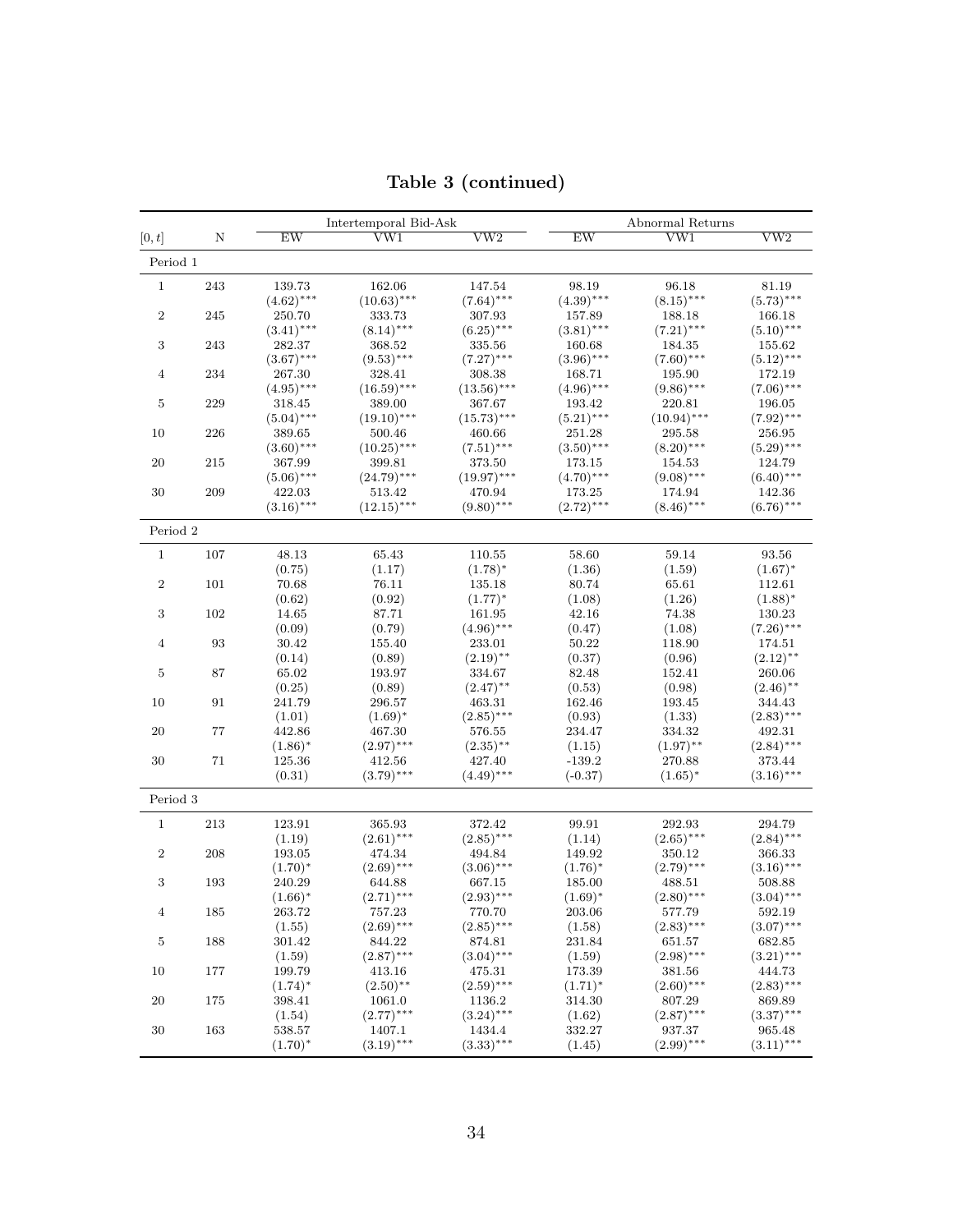| Table 4: Aggregate intertemporal bid-ask spreads: maturity exclusions |  |  |
|-----------------------------------------------------------------------|--|--|
|                                                                       |  |  |

Intertemporal Bid-Ask Abnormal Returns  $[0, t]$  N EW VW1 VW2 EW VW1 VW2 Period 1 1 834 7.58 5.81 5.96 5.41 3.86 4.02  $(10.26)$ <sup>\*\*\*</sup>  $(8.65)$ <sup>\*\*\*</sup>  $(8.88)$ <sup>\*\*\*</sup>  $(7.85)$ <sup>\*\*\*</sup>  $(8.41)$ <sup>\*\*\*</sup>  $(8.51)$ <sup>\*\*\*</sup> 2 798 9.25 8.19 8.10 5.87 5.01 5.10  $(9.39)$ <sup>\*\*\*</sup> (8.81)<sup>\*\*\*</sup> (7.99)<sup>\*\*\*</sup> (8.36)<sup>\*\*\*</sup> (7.43)<sup>\*\*\*</sup> (6.66)<sup>\*\*\*</sup> 3 782 10.80 9.50 9.84 6.85 5.56 6.06  $(8.78)$ <sup>∗∗∗</sup> (10.09)<sup>∗∗∗</sup> (9.74)<sup>∗∗∗</sup> (7.16)<sup>∗∗∗</sup> (7.48)<sup>∗∗∗</sup> (7.44)<sup>∗∗∗</sup> 4 780 13.14 11.12 11.46 8.47 6.60 7.23  $(10.23)$ \*\*\*  $(12.34)$ \*\*\*  $(13.01)$ \*\*\*  $(8.11)$ \*\*\*  $(9.94)$ \*\*\*  $(12.09)$ \*\*\*  $14.81$   $12.43$   $12.38$   $9.08$   $6.99$   $7.21$ 5 766 14.81 12.43 12.38 9.08 6.99 7.21  $(11.80)$ <sup>\*\*\*</sup>  $(12.74)$ \*\*\*  $(11.77)$ \*\*\*  $(8.98)$ \*\*\*  $(9.21)$ \*\*\*  $(8.76)$ \*\*\* 10 731 19.78 18.81 18.50 10.57 9.25 9.48  $(13.14)$ <sup>\*\*\*</sup> (15.61)<sup>\*\*\*</sup> (13.09)<sup>\*\*\*</sup> (10.36)<sup>\*\*\*</sup> (10.59)<sup>\*\*\*</sup> (9.56)\*\*\* 20 690 31.43 32.74 31.28 15.33 14.84 14.40  $(13.32)$ <sup>∗∗∗</sup>  $(11.95)$ <sup>∗∗∗</sup>  $(13.30)$ <sup>∗∗∗</sup>  $(11.65)$ <sup>∗∗∗</sup>  $(11.41)$ <sup>∗∗∗</sup>  $(11.76)$ <sup>∗∗∗</sup> 30 683 46.04 45.83 44.14 23.48 21.36 20.71  $(14.65)$ <sup>∗∗</sup>\*  $(12.27)$ <sup>∗∗∗</sup>  $(12.20)$ <sup>∗∗∗</sup>  $(13.33)$ <sup>∗∗∗</sup>  $(11.11)$ <sup>∗∗∗</sup>  $(11.02)$ <sup>∗∗∗</sup> Period 2 1 274 56.47 46.28 44.04 48.45 38.19 37.53  $(9.10)$ <sup>\*\*\*</sup>  $(8.16)$ <sup>\*\*\*</sup>  $(7.76)$ <sup>\*\*\*</sup>  $(8.47)$ <sup>\*\*\*</sup>  $(8.50)$ <sup>\*\*\*</sup>  $(6.80)$ <sup>\*\*\*</sup> 2 258 64.08 48.05 46.30 54.24 39.72 39.06 (7.58)∗∗∗ (6.33)∗∗∗ (6.66)∗∗∗ (7.73)∗∗∗ (6.10)∗∗∗ (5.86)∗∗∗ 3 237 65.85 54.17 51.74 55.56 46.97 44.35  $(8.06)$ <sup>∗∗∗</sup> (7.78)<sup>∗∗∗</sup> (7.62)<sup>∗∗∗</sup> (7.00)<sup>∗∗∗</sup> (5.35)<sup>∗∗∗</sup> (6.26)<sup>∗∗∗</sup> 4 239 68.50 53.68 56.07 55.91 46.90 49.08  $(8.32)$ \*\*\*  $(6.49)$ \*\*\*  $(7.80)$ \*\*\*  $(7.50)$ \*\*\*  $(6.66)$ \*\*\*  $(7.75)$ \*\*\* 5 234 73.45 62.21 63.55 58.45 49.97 51.16  $(8.66)$ <sup>\*\*\*</sup>  $(8.32)$ <sup>\*\*\*</sup>  $(7.73)$ <sup>\*\*\*</sup>  $(7.33)$ <sup>\*\*\*</sup>  $(5.33)$ <sup>\*\*\*</sup> (6.90)<sup>\*\*\*</sup> 10 218 81.24 70.81 74.47 68.48 65.73 66.49  $(8.10)$ <sup>\*\*\*</sup>  $(8.84)$ <sup>\*\*\*</sup>  $(6.18)$ <sup>\*\*\*</sup>  $(8.62)$ <sup>\*\*\*</sup>  $(8.94)$ <sup>\*\*\*</sup>  $(6.89)$ <sup>\*\*\*</sup> 20 216 107.91 92.59 88.18 76.90 77.35 72.14  $(7.45)$ <sup>∗∗</sup>\*  $(5.47)$ <sup>∗∗</sup>\*  $(5.10)$ <sup>∗∗∗</sup>  $(9.09)$ <sup>∗∗∗</sup>  $(6.51)$ <sup>∗∗∗</sup>  $(7.65)$ <sup>∗∗∗</sup><br>143.19 122.32 121.24 99.60 98.44 95.83 30 213 143.19 122.32 121.24 99.60 98.44 95.83  $(5.71)$ \*\*\*  $(4.21)$ \*\*\*  $(4.07)$ \*\*\*  $(7.92)$ \*\*\*  $(6.69)$ \*\*\*  $(7.02)$ \*\*\* (7.02) Period 3 1 1,072 13.72 11.29 13.18 12.68 10.47 12.49  $(10.49)$ <sup>∗∗∗</sup>  $(9.68)$ <sup>∗∗∗</sup> (8.21)<sup>∗∗∗</sup> (10.42)<sup>∗∗∗</sup> (9.57)<sup>∗∗∗</sup> (8.25)<sup>∗∗∗</sup> 2 1,042 14.93 12.83 14.29 13.46 11.54 13.14  $(10.96)$ <sup>\*\*\*</sup>  $(10.65)$ <sup>\*\*\*</sup>  $(8.75)$ \*\*\*  $(10.83)$ <sup>\*\*\*</sup>  $(9.70)$ \*\*\*  $(8.27)$ \*\*\* 3 1,030 15.15 12.74 14.88 13.26 11.05 13.26  $(10.75)$ <sup>∗∗∗</sup>  $(10.99)$ <sup>∗∗∗</sup>  $(6.38)$ <sup>∗∗∗</sup>  $(10.84)$ <sup>∗∗∗</sup>  $(10.29)$ <sup>∗∗∗</sup>  $(6.20)$ <sup>∗∗∗</sup><br>16.72 13.73 16.28 14.63 11.82 14.49 4 984 16.72 13.73 16.28 14.63 11.82 14.49 (9.78)∗∗∗ (9.68)∗∗∗ (6.86)∗∗∗ (9.93)∗∗∗ (9.81)∗∗∗ (6.73)∗∗∗ 5 981 17.11 14.74 17.39 14.62 12.53 15.40  $(10.30)^{***}$   $(8.24)^{***}$   $(6.76)^{***}$   $(10.57)^{***}$   $(7.54)^{***}$   $(6.42)^{***}$   $(6.42)^{***}$ <br>19.04  $16.80$  20.13  $15.03$   $13.23$   $16.95$ 10 942 19.04 16.80 20.13 15.03 13.23 16.95  $(9.72)$ \*\*\*  $(8.15)$ \*\*\*  $(5.86)$ \*\*\*  $(10.53)$ \*\*\*  $(7.79)$ \*\*\*  $(5.39)$ \*\*\* 20 853 24.08 20.64 24.60 18.17 15.82 21.08  $(7.96)$ <sup>∗∗∗</sup> (5.95)<sup>∗∗∗</sup> (4.54)<sup>∗∗∗</sup> (9.13)<sup>∗∗∗</sup> (6.08)<sup>∗∗∗</sup> (3.86)<sup>∗∗∗</sup> 30 804 29.09 23.49 34.06 19.69 15.21 27.16  $(7.67) * * * \hspace{1cm} 23.49 \hspace{1cm} 34.06 \hspace{1cm} 19.69 \hspace{1cm} 15.21 \hspace{1cm} 27.16 \hspace{1cm} (7.67) * * * \hspace{1cm} (6.29) * * * \hspace{1cm} (3.25) * * * \hspace{1cm} (8.06) * * * \hspace{1cm} (6.10) * * * \hspace{1cm} (2.54) * *$ 

This table replicates Table 2, except that the time zero price is an average (across all dealers) of the transaction prices at time zero.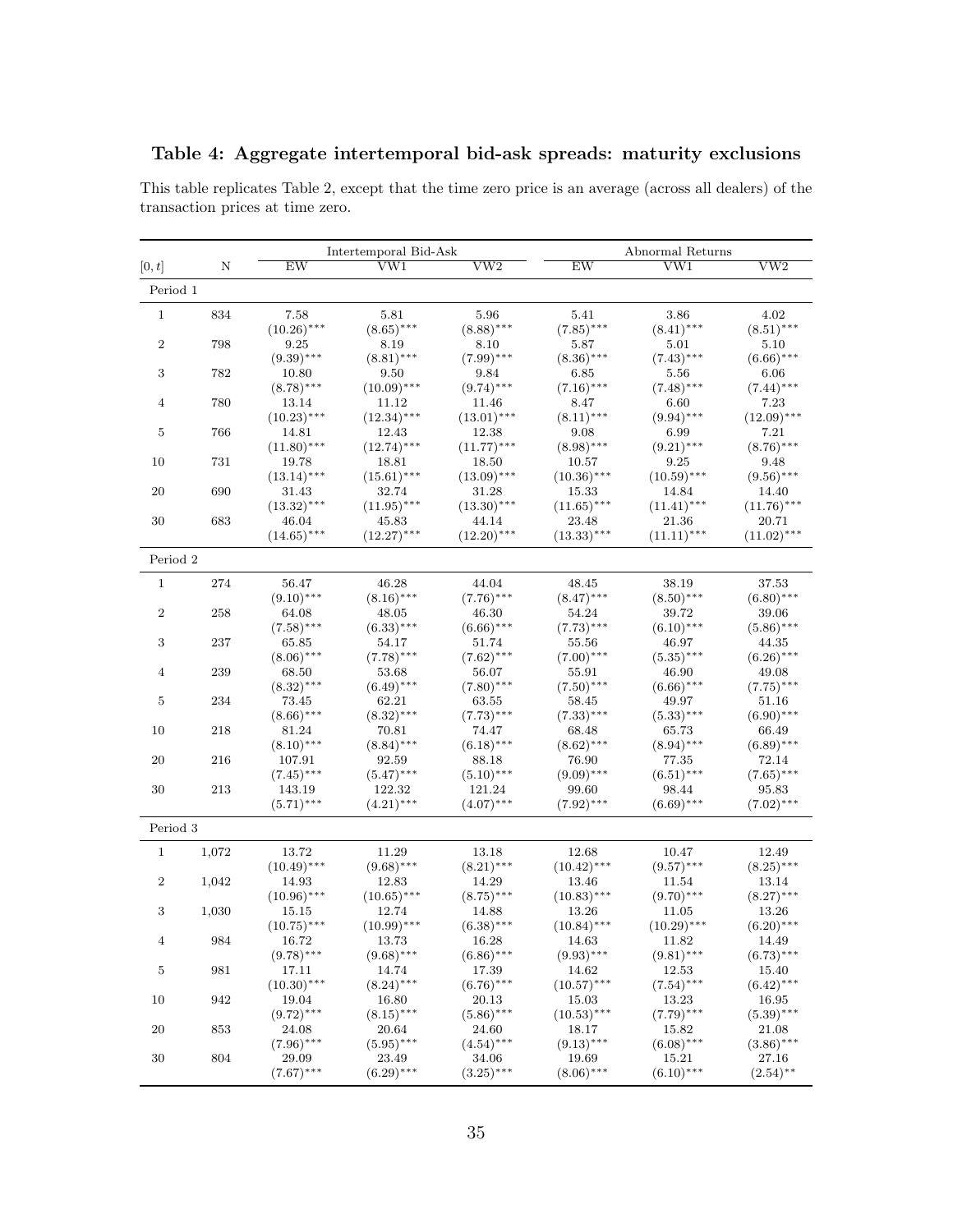### Table 5: Aggregate intertemporal bid-ask spreads: maturity exclusions

|                  |         |              | Intertemporal Bid-Ask   |                         |              | Abnormal Returns        |                         |
|------------------|---------|--------------|-------------------------|-------------------------|--------------|-------------------------|-------------------------|
| [0, t]           | Ν       | EW           | $\overline{\text{VW1}}$ | $\overline{\text{vw2}}$ | EW           | $\overline{\text{VW1}}$ | $\overline{\text{VW2}}$ |
| Period 1         |         |              |                         |                         |              |                         |                         |
| $1\,$            | 244     | 100.74       | 107.76                  | 91.70                   | 78.25        | 81.91                   | 63.95                   |
|                  |         | $(4.77)$ *** | $(4.80)$ ***            | $(6.37)$ ***            | $(5.19)$ *** | $(3.64)$ ***            | $(7.23)$ ***            |
| $\sqrt{2}$       | 246     | 149.11       | 207.20                  | 181.77                  | 108.60       | 153.80                  | 125.45                  |
|                  |         | $(3.03)$ *** | $(3.20)$ ***            | $(3.20)$ ***            | $(3.37)$ *** | $(4.29)$ ***            | $(3.83)$ ***            |
| $\sqrt{3}$       | 244     | 168.44       | 256.85                  | 215.31                  | 115.43       | 177.85                  | 137.42                  |
|                  |         | $(3.30)$ *** | $(4.18)$ ***            | $(3.87)$ ***            | $(3.83)$ *** | $(5.62)$ ***            | $(5.20)$ ***            |
| $\overline{4}$   | 235     | 177.16       | 242.64                  | 216.32                  | 127.83       | 182.74                  | 152.86                  |
|                  |         | $(4.28)$ *** | $(5.86)$ ***            | $(5.49)$ ***            | $(4.68)$ *** | $(7.45)$ ***            | $(6.90)$ ***            |
| 5                | 229     | 203.93       | 278.99                  | 259.63                  | 147.95       | 200.58                  | 176.04                  |
|                  |         | $(3.99)$ *** | $(4.87)$ ***            | $(5.60)$ ***            | $(4.61)$ *** | $(6.31)$ ***            | $(7.06)$ ***            |
| 10               | 227     | 232.72       | 371.70                  | 295.16                  | 168.31       | 283.79                  | 205.26                  |
|                  |         | $(2.94)$ *** | $(4.51)$ ***            | $(4.08)$ ***            | $(3.04)$ *** | $(5.39)$ ***            | $(4.89)$ ***            |
| 20               | 215     | 255.84       | 319.06                  | 274.72                  | 156.32       | 205.81                  | 159.11                  |
|                  |         | $(4.66)$ *** | $(4.61)$ ***            | $(5.62)$ ***            | $(4.98)$ *** | $(6.16)$ ***            | $(6.24)$ ***            |
| 30               | 210     | 277.82       | 322.58                  | 280.44                  | 161.02       | 187.28                  | 142.17                  |
|                  |         | $(2.62)$ *** | $(2.13)$ **             | $(2.88)$ ***            | $(2.46)$ **  | $(2.22)$ **             | $(2.72)$ ***            |
| Period 2         |         |              |                         |                         |              |                         |                         |
| $1\,$            | 147     | 244.81       | 260.68                  | 251.98                  | 276.21       | 337.68                  | 338.27                  |
|                  |         | $(2.34)$ **  | $(2.90)$ ***            | $(4.14)$ ***            | $(2.23)$ **  | $(2.68)$ ***            | $(3.33)$ ***            |
| $\,2$            | 145     | 248.08       | 274.92                  | 327.58                  | 278.59       | 365.23                  | 448.19                  |
|                  |         | (1.63)       | (1.59)                  | $(2.63)$ ***            | (1.59)       | $(1.71)^*$              | $(2.38)$ **             |
| $\sqrt{3}$       | 138     | 219.47       | 219.60                  | 315.24                  | 264.11       | 307.07                  | 442.94                  |
|                  |         | (1.39)       | (0.93)                  | $(2.43)$ **             | (1.51)       | (1.20)                  | $(2.24)$ **             |
| $\overline{4}$   | 126     | 61.79        | 64.76                   | 195.05                  | 228.01       | 417.62                  | 602.66                  |
|                  |         | (0.56)       | (0.55)                  | $(2.65)$ ***            | (1.23)       | $(2.07)$ **             | $(2.60)$ ***            |
| $\bf 5$          | 119     | 211.29       | 259.21                  | 363.23                  | 389.21       | 603.17                  | 781.29                  |
|                  |         | (1.35)       | $(1.88)^*$              | $(3.88)$ ***            | $(1.66)^*$   | $(2.55)$ **             | $(2.86)$ ***            |
| 10               | $124\,$ | $-2.59$      | $-72.72$                | 3.35                    | 484.20       | 857.76                  | 1076.9                  |
|                  |         | $(-0.01)$    | $(-0.29)$               | (0.01)                  | $(2.04)$ **  | $(2.13)$ **             | $(2.84)$ ***            |
| 20               | 104     | 502.34       | 258.53                  | 231.89                  | 731.14       | 840.43                  | 910.67                  |
|                  |         | (1.47)       | (0.76)                  | (0.85)                  | $(2.17)$ **  | $(3.44)$ ***            | $(3.54)$ ***            |
| 30               | 97      | 482.59       | 366.42                  | 425.21                  | 653.52       | 939.52                  | 1129.3                  |
|                  |         | (1.34)       | $(2.17)$ **             | $(2.99)$ ***            | (1.51)       | $(2.04)$ **             | $(2.32)$ **             |
| Period 3         |         |              |                         |                         |              |                         |                         |
| $\mathbf{1}$     | 211     | 146.26       | 144.95                  | 133.39                  | 115.29       | 120.07                  | 104.38                  |
|                  |         | $(2.25)$ **  | $(1.88)$ <sup>*</sup>   | $(2.34)$ **             | $(2.43)$ **  | $(1.99)$ **             | $(2.47)$ **             |
| $\boldsymbol{2}$ | 207     | 230.77       | 272.94                  | 224.79                  | 182.03       | 227.37                  | 175.36                  |
|                  |         | $(2.59)$ *** | $(2.72)$ ***            | $(2.94)$ ***            | $(2.90)$ *** | $(3.06)$ ***            | $(3.36)$ ***            |
| $\sqrt{3}$       | 191     | 314.24       | 357.19                  | 307.21                  | 251.97       | 296.31                  | 247.27                  |
|                  |         | $(2.29)$ **  | $(2.50)$ **             | $(2.66)$ ***            | $(2.45)$ **  | $(2.76)$ ***            | $(2.94)$ ***            |
| $\overline{4}$   | 183     | 369.22       | 396.80                  | 352.28                  | 296.71       | 327.72                  | 286.97                  |
|                  |         | $(2.15)$ **  | $(2.25)$ **             | $(2.44)$ **             | $(2.27)$ **  | $(2.52)$ **             | $(2.76)$ ***            |
| $\bf 5$          | 185     | 414.73       | 417.02                  | 388.10                  | 336.39       | 339.23                  | 313.15                  |
|                  |         | $(2.32)$ **  | $(2.09)$ **             | $(2.47)$ **             | $(2.46)$ **  | $(2.23)$ **             | $(2.75)$ ***            |
| 10               | 179     | 361.26       | 278.32                  | 303.73                  | 333.66       | 264.38                  | 283.66                  |
|                  |         | $(2.35)$ **  | $(1.74)^*$              | $(2.64)$ ***            | $(2.28)$ **  | $(1.74)^*$              | $(2.76)$ ***            |
| 20               | 176     | 497.84       | 489.02                  | 497.66                  | 391.35       | 401.71                  | 407.29                  |
|                  |         | $(2.14)$ **  | $(1.97)$ **             | $(2.24)$ **             | $(2.06)$ **  | $(2.02)$ **             | $(2.37)$ **             |
| $30\,$           | 162     | 690.20       | 715.33                  | 736.24                  | 494.07       | 509.90                  | 534.25                  |
|                  |         | $(2.44)$ **  | $(2.25)$ **             | $(2.51)$ **             | $(2.26)$ **  | $(2.09)$ **             | $(2.44)$ **             |

This table replicates Table 3, except that the time zero price is an average (across all dealers) of the transaction prices at time zero.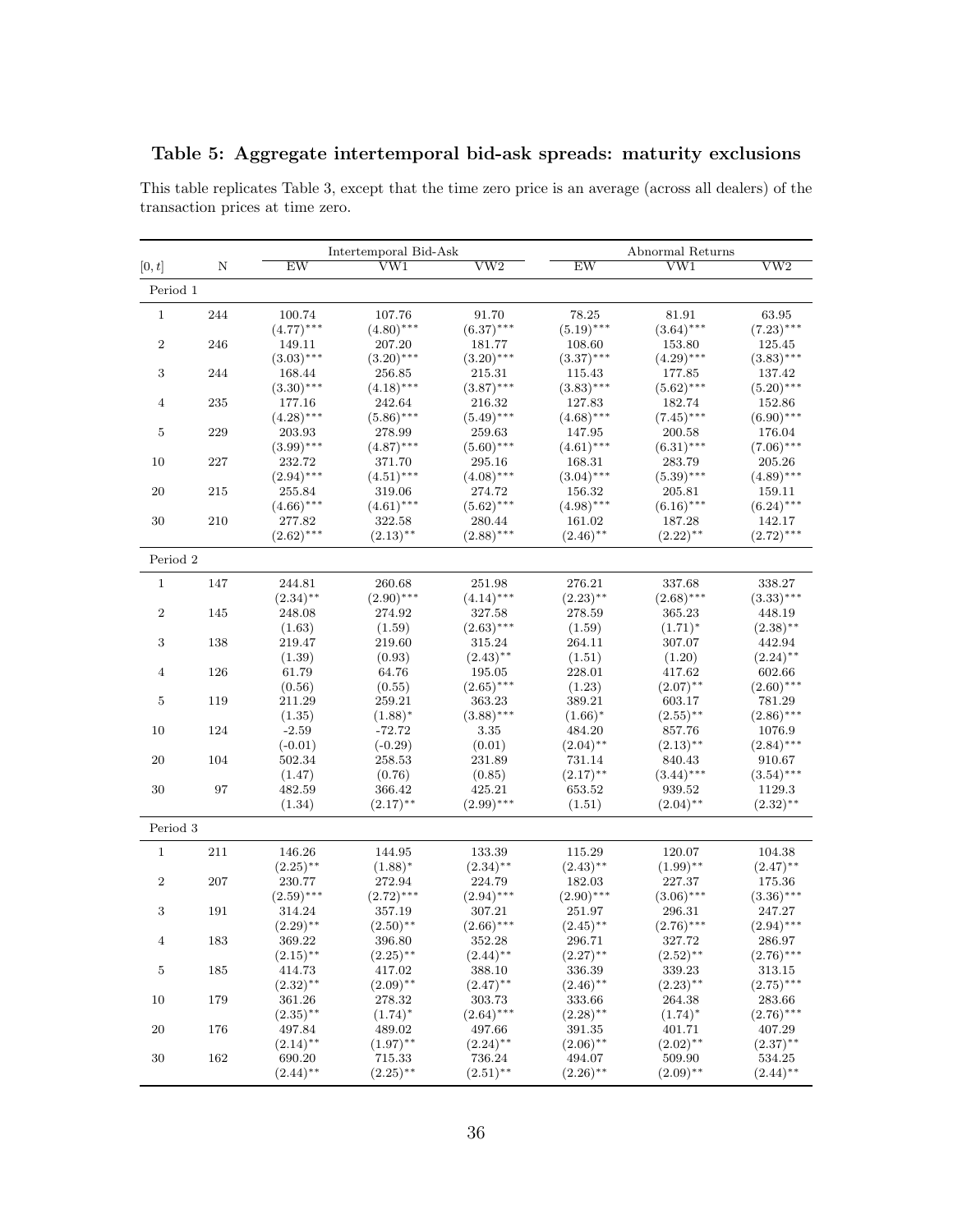#### Table 6: Market share for the most active dealers

The table shows the market share for the most active dealers. The market share is calculated as the fraction of total event dealer-buying volume that the most active dealers facilitated. The most active dealers are defined as the 4 dealers that on average facilitated the most event buying volume and which were alive in the entire sample period. The periods are 2002Q3-2007Q2 (pre-crisis), 2007Q3-2009Q4 (crisis), and 2010Q1-2013Q4 (post-crisis). The numbers reported are the average combined market share for the most active dealers.

|                     | Pre-Crisis | Crisis | Post-Crisis |
|---------------------|------------|--------|-------------|
| Maturity exclusion  | 0.212      | 0.108  | 0.128       |
| Downgrade exclusion | 0.320      | 0.183  | 0.235       |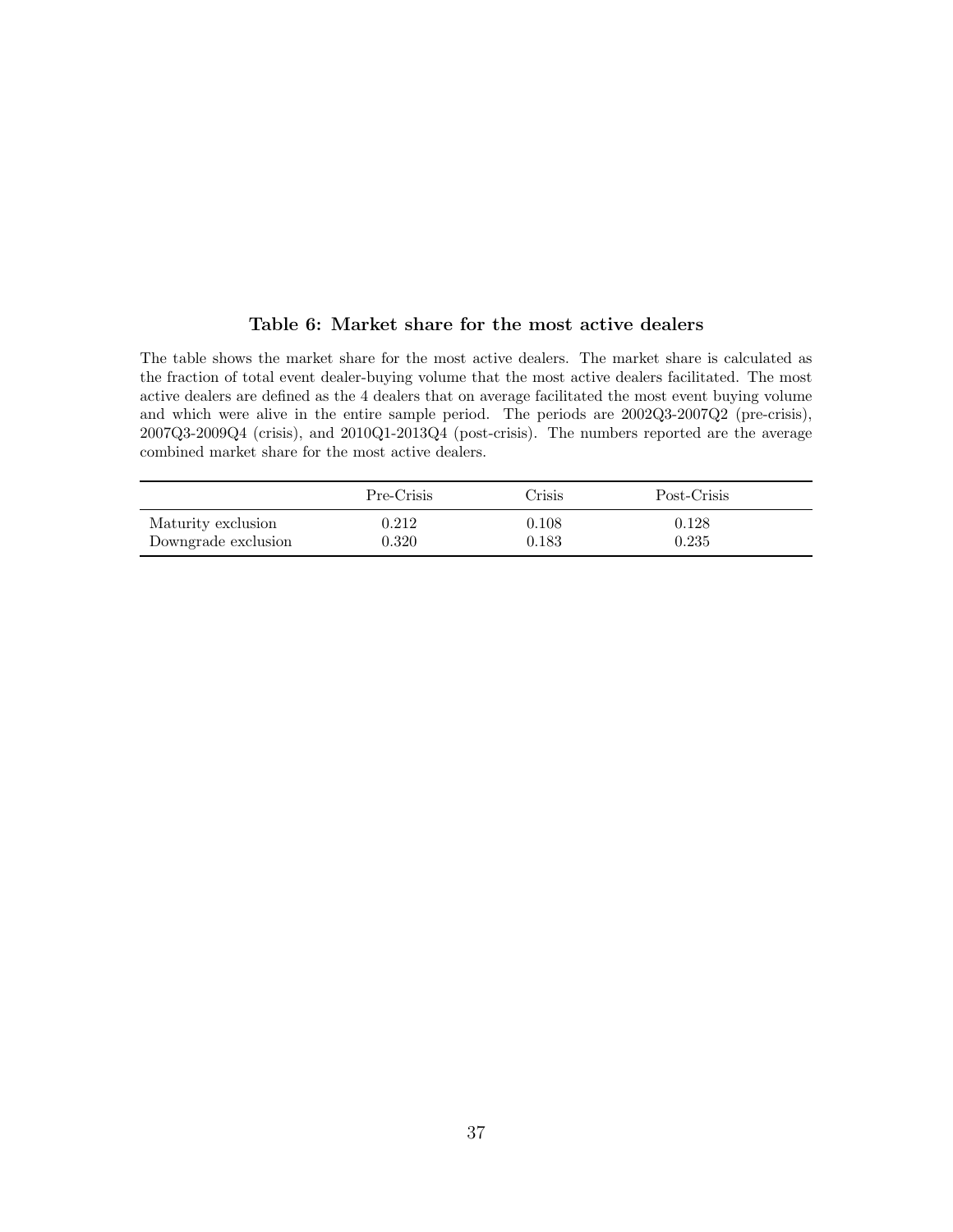#### Table 7: Descriptive statistics of regression variables

This table presents descriptive statistics for the variables used in the regression analysis. The statistics is divided into the whole sample, the downgrade sample, and the low maturity sample. TED spread is the difference between the 3-month LIBOR rate and the 3-month T-bill rate. VIX is the CBOR volatility index derived from the implied volatility on S&P 500 index options. Coupon is the nominal annualized coupon on the corporate bond. Issue size is the offering amount for the bond in millions. Years to maturity is the remaining time to maturity of the bond. Dealer Lev Growth is the aggregate leverage growth for broker-dealers obtained from the Federal Reserve Flow of Funds data. Q is the dealer-specific aggregate imbalance. Rating is an index indicating all rating notches that a bond can take, and takes all integer values from  $1$  (AAA) to  $21$  (C). Financials is a dummy indicating whether the bond was issued by a financial institution (according to FISD).

| Variable                    | Obs.                          | Mean    | St. Dev.                     | p1       | p25      | p50      | p75    | p99    |  |
|-----------------------------|-------------------------------|---------|------------------------------|----------|----------|----------|--------|--------|--|
|                             |                               |         | Panel A: all exclusions      |          |          |          |        |        |  |
| TED Spread                  | 136                           | 44.10   | 59.70                        | 6.00     | 16.50    | 23.00    | 39.50  | 312.00 |  |
| <b>VIX</b>                  | 136                           | 20.82   | 9.05                         | 10.91    | 14.60    | 17.92    | 24.57  | 55.28  |  |
| Dealer Lev. Growth          | 136                           | $-0.01$ | 0.20                         | $-0.98$  | $-0.03$  | 0.02     | 0.04   | 0.65   |  |
| Coupon                      | 3,314                         | 5.80    | 1.66                         | 1.38     | 4.88     | 5.88     | 6.95   | 9.30   |  |
| Rating $(1 = AAA - 21 = C)$ | 3,314                         | 7.52    | 2.85                         | 1.00     | 6.00     | 7.00     | 10.00  | 13.00  |  |
| Issue Size (MIO)            | 3,314                         | 664.91  | 569.02                       | 200.00   | 300.00   | 500.00   | 750.00 | 3000.0 |  |
| Years to Maturity           | 3,314                         | 2.84    | 6.03                         | 0.87     | 0.92     | 0.95     | 0.99   | 27.37  |  |
| Log Issue Size              | 3,314                         | 17.75   | 0.68                         | 16.56    | 17.24    | 17.71    | 18.18  | 19.55  |  |
| Financials                  | 3,314                         | 0.43    | 0.50                         | 0.00     | 0.00     | 0.00     | 1.00   | 1.00   |  |
| Dealer Inventory (Q)        | 223,603                       | 6.51    | 24.22                        | $-11.52$ | $0.00\,$ | $0.01\,$ | 2.60   | 89.99  |  |
| Pre-crisis Q                | 86,592                        | 7.89    | 32.61                        | $-7.73$  | 0.00     | 0.03     | 2.88   | 118.83 |  |
| Crisis Q                    | 24,829                        | 2.85    | 11.62                        | $-9.87$  | $0.00\,$ | 0.00     | 0.83   | 68.33  |  |
| Post-crisis Q               | 112,182                       | 6.25    | 17.73                        | $-16.18$ | 0.00     | 0.01     | 2.86   | 82.26  |  |
|                             |                               |         | Panel B: maturity exclusions |          |          |          |        |        |  |
| Coupon                      | 2,619                         | 5.58    | 1.67                         | 1.25     | 4.63     | 5.65     | 6.75   | 8.95   |  |
| Rating $(1 = AAA - 21 = C)$ | 2,619                         | 6.47    | 2.19                         | $1.00\,$ | 5.00     | $6.00\,$ | 8.00   | 10.00  |  |
| Issue Size (MIO)            | 2,619                         | 667.38  | 562.35                       | 200.00   | 300.00   | 500.00   | 750.00 | 3000.0 |  |
| Years to Maturity           | 2,619                         | 0.94    | 0.03                         | 0.86     | 0.92     | 0.95     | 0.96   | 1.00   |  |
| Log Issue Size              | 2,619                         | 17.80   | 0.65                         | 16.84    | 17.25    | 17.74    | 18.19  | 19.56  |  |
| Financials                  | 2,619                         | 0.46    | 0.50                         | 0.00     | 0.00     | 0.00     | 1.00   | 1.00   |  |
| Dealer Inventory (Q)        | 153,304                       | 5.40    | 15.45                        | $-13.23$ | $0.00\,$ | 0.03     | 3.06   | 73.00  |  |
| Pre-crisis Q                | 49,902                        | 4.88    | 12.33                        | $-6.59$  | 0.00     | 0.08     | 3.76   | 60.37  |  |
| Crisis Q                    | 19,630                        | 1.44    | 6.40                         | $-9.84$  | $0.00\,$ | 0.00     | 0.41   | 28.22  |  |
| Post-crisis Q               | 83,772                        | 6.63    | 18.20                        | $-19.23$ | 0.00     | 0.02     | 4.22   | 82.74  |  |
|                             | Panel C: downgrade exclusions |         |                              |          |          |          |        |        |  |
| Coupon                      | 695                           | 6.61    | 1.30                         | 3.50     | 5.70     | 6.63     | 7.50   | 9.98   |  |
| Rating $(1 = AAA - 21 = C)$ | 695                           | 11.46   | 0.93                         | 11.00    | 11.00    | 11.00    | 12.00  | 15.00  |  |
| Issue Size (MIO)            | 695                           | 655.59  | 593.82                       | 150.00   | 300.00   | 500.00   | 750.00 | 3000.0 |  |
| Years to Maturity           | 695                           | 10.01   | 10.42                        | 1.11     | 3.66     | 6.59     | 10.92  | 41.44  |  |
| Log Issue Size              | 695                           | 17.57   | 0.75                         | 16.14    | 17.07    | 17.46    | 18.02  | 19.49  |  |
| Financials                  | 695                           | 0.31    | 0.46                         | 0.00     | 0.00     | 0.00     | 1.00   | 1.00   |  |
| Dealer Inventory $(Q)$      | 70,299                        | 8.92    | 36.57                        | $-8.46$  | $0.00\,$ | 0.00     | 1.70   | 128.37 |  |
| Pre-crisis Q                | 36,690                        | 11.98   | 47.68                        | $-8.51$  | 0.00     | 0.00     | 2.11   | 205.38 |  |
| Crisis Q                    | 5,199                         | 8.21    | 21.30                        | $-10.08$ | 0.00     | 0.01     | 5.00   | 100.36 |  |
| Post-crisis Q               | 28,410                        | 5.10    | 16.23                        | $-8.28$  | 0.00     | 0.00     | 0.80   | 82.26  |  |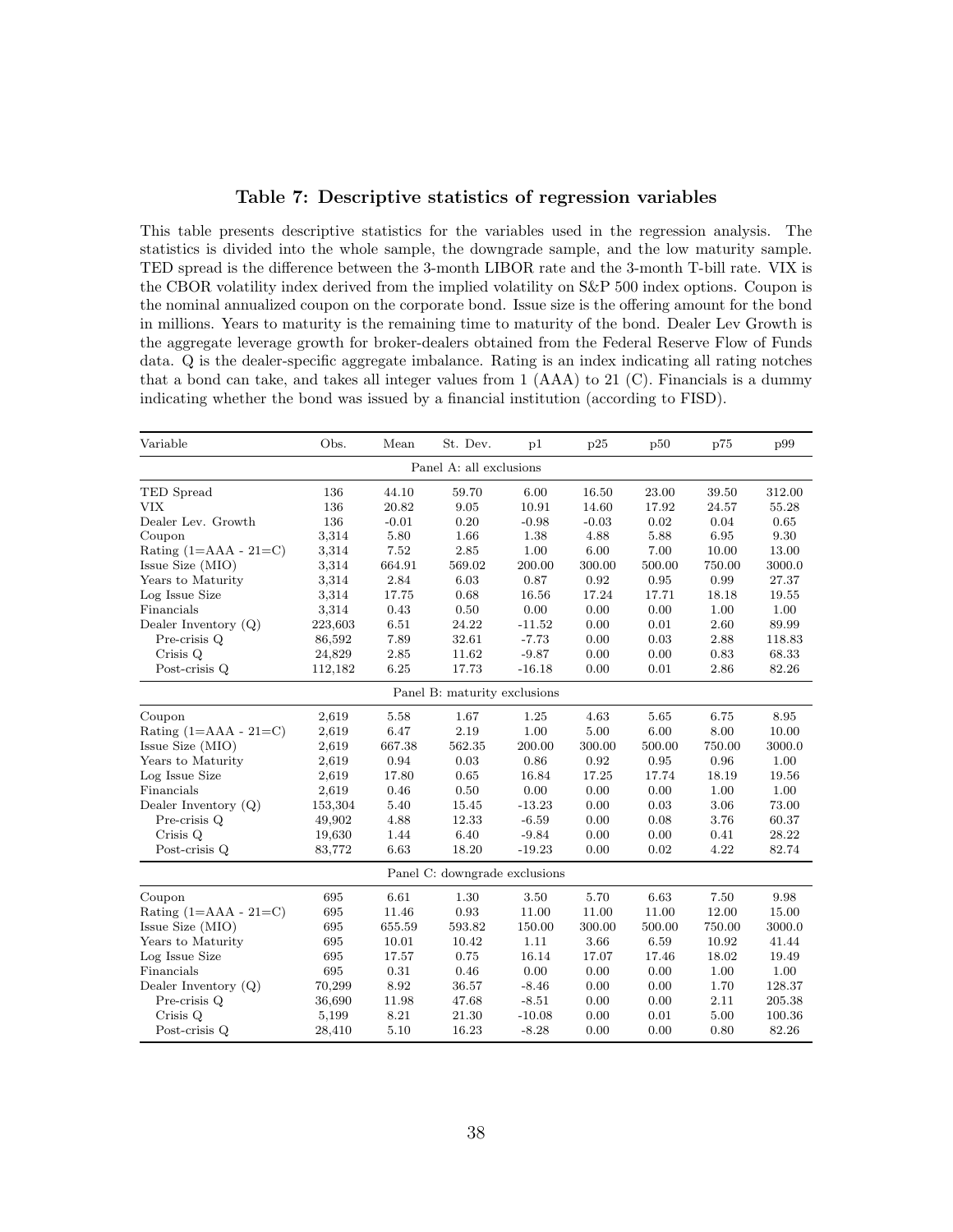| ֺ֧֧ׅ֧֧֧֦֧ׅ֧֧֧֦֧ׅ֧֛ׅ֧֛֛֧֦֧ׅ֧֛֛֪֛֧֛֧֛֧֛֧֛֧֛֧֛֧֛֚֚֚֚֚֚֚֚֕֓֕֓֝֬֜֓֓֝֓֝֓֜֓֓֝֬֝֓֜֓֜֓֓֜֓֓֓֓                                                                    |
|--------------------------------------------------------------------------------------------------------------------------------------------------------|
| $-1$<br>)<br> }                                                                                                                                        |
| i                                                                                                                                                      |
| .<br>Christian<br>Christian<br>Christian<br>Christian<br>֧֧ׅ֧ׅ֧֧ׅ֧ׅ֧֧ׅ֧ׅ֧ׅ֧֧ׅ֧֧ׅ֧֧ׅ֧֛֛֛֛֛֛֛֛֛֛֚֚֚֚֚֚֚֚֚֚֚֚֚֚֚֚֚֚֚֚֚֚֚֚֚֚֚֚֚֚֝֝֟֜֓֝֬֜֓֜֓֝֬֜֜֜֝֬֜֝֬֜֝֬֝֜ |
| こうしょう こうしょう こうしゅう しょう                                                                                                                                  |
| I<br>֧֢ׅ֧ׅ֧֧֧֦֧֧֦֧֚֚֚֚֚֚֚֚֚֚֚֚֚֚֚֚֚֚֚֚֚֬֜֓֝֓֝֓֓                                                                                                        |
| I                                                                                                                                                      |
| $\overline{\phantom{a}}$<br>I                                                                                                                          |

period/industry/rating and dealer fixed effects. The periods are  $2002Q3-2007Q2$  (pre-crisis),  $2007Q3-2009Q4$  (crisis), and  $2010Q1-2013Q4$  (post-crisis). We consider two industry categories (financial Vs non-financial) This table presents regression coefficients for a series of regressions. The dependent variable is the bond- and dealer-specific abnormal return over the period from the exclusion day 0 to day t after the exclusion. Variables are defined in Tabe 7. The regressions include (interacted) This table presents regression coefficients for a series of regressions. The dependent variable is the bond- and dealer-specific abnormal return over the period from the exclusion day 0 to day t after the exclusion. Variables are defined in Tabe 7. The regressions include (interacted) period/industry/rating and dealer fixed effects. The periods are 2002Q3-2007Q2 (pre-crisis), 2007Q3-2009Q4 (crisis), and 2010Q1-2013Q4 (post-crisis). We consider two industry categories (financial Vs non-financial) and six rating categories (AAA-AA, A, BBB, BB, B, CCC-C). Robust standard errors are clustered at the bond issuer level. Robust standard errors are clustered at the bond issuer level.

| Event Window: (0,t]    |                        | $\mathbf{\Omega}$                                                                                                                                                                                                                                                                                                                       | $\infty$                                                                                                                                                                                                                 |                                                                                                                                                                         |                                                                                                                                                    | $\overline{10}$                                                                                                                                                                                                                                                                                                                        | $\Omega$                                                                                                                                                                                                                                                                                                                                                         | $\overline{\mathcal{E}}$                                                                                                                                                                                                                                                                                                                               |
|------------------------|------------------------|-----------------------------------------------------------------------------------------------------------------------------------------------------------------------------------------------------------------------------------------------------------------------------------------------------------------------------------------|--------------------------------------------------------------------------------------------------------------------------------------------------------------------------------------------------------------------------|-------------------------------------------------------------------------------------------------------------------------------------------------------------------------|----------------------------------------------------------------------------------------------------------------------------------------------------|----------------------------------------------------------------------------------------------------------------------------------------------------------------------------------------------------------------------------------------------------------------------------------------------------------------------------------------|------------------------------------------------------------------------------------------------------------------------------------------------------------------------------------------------------------------------------------------------------------------------------------------------------------------------------------------------------------------|--------------------------------------------------------------------------------------------------------------------------------------------------------------------------------------------------------------------------------------------------------------------------------------------------------------------------------------------------------|
| Q*Postcrisis           | 0.55                   |                                                                                                                                                                                                                                                                                                                                         | $\begin{array}{c c} 1.00 & 1.00 \\ 2.61)^{***} & 2.39 \\ 2.39 & 0.19 \\ 0.19 & -22.75 \\ -1.4 & -77.85 \\ -1.39 & -77.85 \\ -1.28 & 3.83 \\ -1.28 & 3.83 \\ -1.93 & 3.35 \\ -1.93 & 3.35 \\ -1.93 & 3.35 \\ \end{array}$ |                                                                                                                                                                         |                                                                                                                                                    |                                                                                                                                                                                                                                                                                                                                        |                                                                                                                                                                                                                                                                                                                                                                  |                                                                                                                                                                                                                                                                                                                                                        |
|                        | $1.77$ <sup>*</sup>    |                                                                                                                                                                                                                                                                                                                                         |                                                                                                                                                                                                                          |                                                                                                                                                                         |                                                                                                                                                    |                                                                                                                                                                                                                                                                                                                                        |                                                                                                                                                                                                                                                                                                                                                                  |                                                                                                                                                                                                                                                                                                                                                        |
| $Q*$ Crisis            | 1.04                   |                                                                                                                                                                                                                                                                                                                                         |                                                                                                                                                                                                                          |                                                                                                                                                                         |                                                                                                                                                    |                                                                                                                                                                                                                                                                                                                                        |                                                                                                                                                                                                                                                                                                                                                                  |                                                                                                                                                                                                                                                                                                                                                        |
|                        | (1.29)                 |                                                                                                                                                                                                                                                                                                                                         |                                                                                                                                                                                                                          |                                                                                                                                                                         |                                                                                                                                                    |                                                                                                                                                                                                                                                                                                                                        |                                                                                                                                                                                                                                                                                                                                                                  |                                                                                                                                                                                                                                                                                                                                                        |
| 2*Precrisis            | 0.11                   |                                                                                                                                                                                                                                                                                                                                         |                                                                                                                                                                                                                          |                                                                                                                                                                         |                                                                                                                                                    |                                                                                                                                                                                                                                                                                                                                        |                                                                                                                                                                                                                                                                                                                                                                  |                                                                                                                                                                                                                                                                                                                                                        |
|                        | $1.74$ <sup>*</sup>    |                                                                                                                                                                                                                                                                                                                                         |                                                                                                                                                                                                                          |                                                                                                                                                                         |                                                                                                                                                    |                                                                                                                                                                                                                                                                                                                                        |                                                                                                                                                                                                                                                                                                                                                                  |                                                                                                                                                                                                                                                                                                                                                        |
| Log Issue Size         | $-17.81$               |                                                                                                                                                                                                                                                                                                                                         |                                                                                                                                                                                                                          |                                                                                                                                                                         |                                                                                                                                                    |                                                                                                                                                                                                                                                                                                                                        |                                                                                                                                                                                                                                                                                                                                                                  |                                                                                                                                                                                                                                                                                                                                                        |
|                        | $(-1.49)$              |                                                                                                                                                                                                                                                                                                                                         |                                                                                                                                                                                                                          |                                                                                                                                                                         |                                                                                                                                                    |                                                                                                                                                                                                                                                                                                                                        |                                                                                                                                                                                                                                                                                                                                                                  |                                                                                                                                                                                                                                                                                                                                                        |
| Dealer Lev. Growth     | $-92.15$               |                                                                                                                                                                                                                                                                                                                                         |                                                                                                                                                                                                                          |                                                                                                                                                                         |                                                                                                                                                    |                                                                                                                                                                                                                                                                                                                                        |                                                                                                                                                                                                                                                                                                                                                                  |                                                                                                                                                                                                                                                                                                                                                        |
|                        | $(-1.97)$ **           |                                                                                                                                                                                                                                                                                                                                         |                                                                                                                                                                                                                          |                                                                                                                                                                         |                                                                                                                                                    |                                                                                                                                                                                                                                                                                                                                        |                                                                                                                                                                                                                                                                                                                                                                  |                                                                                                                                                                                                                                                                                                                                                        |
| VIХ                    | 3.07                   |                                                                                                                                                                                                                                                                                                                                         |                                                                                                                                                                                                                          |                                                                                                                                                                         |                                                                                                                                                    |                                                                                                                                                                                                                                                                                                                                        |                                                                                                                                                                                                                                                                                                                                                                  |                                                                                                                                                                                                                                                                                                                                                        |
|                        | $(2.27)$ <sup>**</sup> |                                                                                                                                                                                                                                                                                                                                         |                                                                                                                                                                                                                          |                                                                                                                                                                         |                                                                                                                                                    |                                                                                                                                                                                                                                                                                                                                        |                                                                                                                                                                                                                                                                                                                                                                  |                                                                                                                                                                                                                                                                                                                                                        |
| <b>TED</b> Spread      | 1.26                   |                                                                                                                                                                                                                                                                                                                                         |                                                                                                                                                                                                                          |                                                                                                                                                                         |                                                                                                                                                    |                                                                                                                                                                                                                                                                                                                                        |                                                                                                                                                                                                                                                                                                                                                                  |                                                                                                                                                                                                                                                                                                                                                        |
|                        | $(3.19)$ ***           | $\begin{array}{c} 0.72 \\ (1.74)^{*} \\ (1.87) \\ (1.67)^{*} \\ (1.95) \\ (1.35) \\ (1.36) \\ (-1.47) \\ (1.47) \\ (-0.71) \\ (0.89)^{*}} \\ (1.36) \\ (1.36) \\ (1.36) \\ (1.36) \\ (1.36) \\ (1.36) \\ (1.36) \\ (1.36) \\ (1.36) \\ (1.36) \\ (1.36) \\ (1.36) \\ (1.36) \\ (1.36) \\ (1.36) \\ (1.36) \\ (1.36) \\ (1.36) \\ (1.36$ |                                                                                                                                                                                                                          | 1.19<br>$(2.46)^{**}$<br>$(3.61)^{**}$<br>$(3.61)^{**}$<br>$(0.13)$<br>$(0.85)$<br>$(0.39)$<br>$(0.29)$<br>$(1.25)$<br>$(1.25)$<br>$(1.27)$<br>$(1.4779)$<br>$(1.4779)$ | 1.41<br>$(2.90)$ ***<br>5.39<br>$(0.78)$<br>$(0.78)$<br>$(0.66)$<br>$(0.66)$<br>$(0.60)$<br>$(0.82)$<br>$(0.38)$<br>$(1.9)$<br>$(0.38)$<br>$(1.9)$ | $\begin{array}{c} 0.69 \\ (2.77)^{**} \\ (4.33 \\ (0.11 \\ (0.32) \\ (0.73) \\ (0.73) \\ (0.73) \\ (0.73) \\ (0.74) \\ (0.40) \\ (1.75)^{*}\\ (1.40) \\ (2.08)^{**} \\ (2.08)^{*} \\ (2.09) \\ (2.01) \\ (2.01) \\ (2.01) \\ (2.02) \\ (2.03) \\ (2.03) \\ (2.01) \\ (2.01) \\ (2.02) \\ (2.03) \\ (2.03) \\ (2.03) \\ (2.03) \\ (2.0$ | $\begin{array}{c} 1.95 \\ (2.47)^{* \ast} \\ (6.12 \\ (0.03 \\ (0.009 \\ (-0.009 \\ (-0.034)^{* \ast} \\ (1.33) \\ (-1.33) \\ (-1.33) \\ (-1.33) \\ (-1.33) \\ (-1.33) \\ (-1.33) \\ (-1.33) \\ (-1.33) \\ (-1.33) \\ (-1.33) \\ (-1.33) \\ (-1.33) \\ (-1.33) \\ (-1.33) \\ (-1.33) \\ (-1.33) \\ (-1.33) \\ (-1.33) \\ (-1.33) \\ (-1.33) \\ (-1.33) \\ (-1.3$ | $\begin{array}{c c} 2.17 \\ (2.03)_{\ast}^{**} \\ 5.58 \\ (2.33)_{\ast}^{**} \\ (0.45)_{\ast} \\ (0.45)_{\ast} \\ (0.45)_{\ast} \\ (1.25)_{\ast} \\ (1.66)_{\ast} \\ (1.67)_{\ast} \\ (1.50)_{\ast} \\ (1.50)_{\ast} \\ (1.50)_{\ast} \\ (1.50)_{\ast} \\ (1.50)_{\ast} \\ (1.50)_{\ast} \\ (1.50)_{\ast} \\ (1.50)_{\ast} \\ (1.50)_{\ast} \\ (1.50)$ |
| Number of Observations | 15713                  | 15338                                                                                                                                                                                                                                                                                                                                   | 14993<br>0.3407                                                                                                                                                                                                          |                                                                                                                                                                         | 14634                                                                                                                                              | $\begin{array}{c}\n14101 \\ \end{array}$                                                                                                                                                                                                                                                                                               | 13401                                                                                                                                                                                                                                                                                                                                                            |                                                                                                                                                                                                                                                                                                                                                        |
| Adjusted R-Square      | 0.3233                 | 1.2935                                                                                                                                                                                                                                                                                                                                  |                                                                                                                                                                                                                          |                                                                                                                                                                         | 0.3480                                                                                                                                             | 0.3404                                                                                                                                                                                                                                                                                                                                 | 0.4126                                                                                                                                                                                                                                                                                                                                                           | 1.3287                                                                                                                                                                                                                                                                                                                                                 |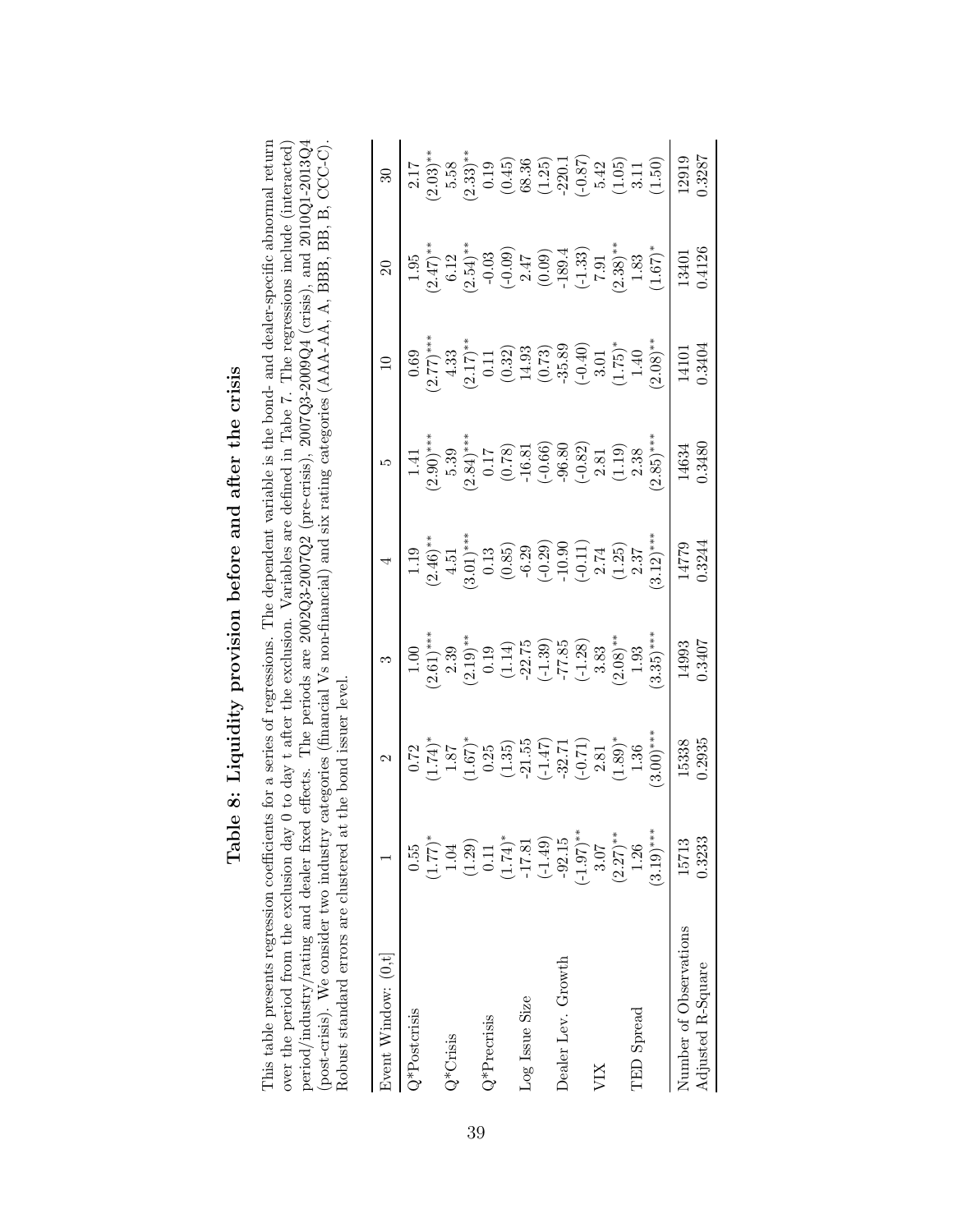| This table replicates Table 8, except that the natural logarithm of dealer inventory is used to proxy for $Q$ . |              |                                                                                           |                                                                                                        |                                                                                                                                                                                                                      |                                                                                         |                                                                                                   |                                                                           |                                                                                                                                                                                                                                                                                                                                                                                                                                                               |
|-----------------------------------------------------------------------------------------------------------------|--------------|-------------------------------------------------------------------------------------------|--------------------------------------------------------------------------------------------------------|----------------------------------------------------------------------------------------------------------------------------------------------------------------------------------------------------------------------|-----------------------------------------------------------------------------------------|---------------------------------------------------------------------------------------------------|---------------------------------------------------------------------------|---------------------------------------------------------------------------------------------------------------------------------------------------------------------------------------------------------------------------------------------------------------------------------------------------------------------------------------------------------------------------------------------------------------------------------------------------------------|
| Event Window: $(0, t]$                                                                                          |              | 2                                                                                         | S                                                                                                      |                                                                                                                                                                                                                      | S                                                                                       | $\Box$                                                                                            | $\mathcal{S}$                                                             | Z                                                                                                                                                                                                                                                                                                                                                                                                                                                             |
| Q*Postcrisis                                                                                                    | 1.44         | 14.50                                                                                     | 20.69                                                                                                  | 23.01                                                                                                                                                                                                                | 30.39                                                                                   | 18.53                                                                                             | 40.54                                                                     | 49.46                                                                                                                                                                                                                                                                                                                                                                                                                                                         |
|                                                                                                                 | $(1.73)^*$   | $(1.74)$ *                                                                                | $2.65$ <sup>***</sup>                                                                                  | $\frac{(2.22)*}{62.72}$                                                                                                                                                                                              | $(2.66)$ ***                                                                            | $(2.91)$ ***                                                                                      | $2.36$ <sup>**</sup>                                                      | $2.06$ <sup>**</sup>                                                                                                                                                                                                                                                                                                                                                                                                                                          |
| $Q^*$ Crisis                                                                                                    | 12.83        | 32.80                                                                                     | 53.25                                                                                                  |                                                                                                                                                                                                                      |                                                                                         | 49.64                                                                                             | 66.80                                                                     | 83.76                                                                                                                                                                                                                                                                                                                                                                                                                                                         |
|                                                                                                                 | (1.34)       | $(2.52)$ **                                                                               | $(3.32)^{***}$                                                                                         |                                                                                                                                                                                                                      | $\begin{array}{c} 71.27 \\ (2.87) ^{***} \\ 14.51 \\ (1.75) ^{*} \\ -13.63 \end{array}$ |                                                                                                   | $(2.25)$ **                                                               |                                                                                                                                                                                                                                                                                                                                                                                                                                                               |
| $Q^*$ Precrisis                                                                                                 | 3.65         |                                                                                           |                                                                                                        |                                                                                                                                                                                                                      |                                                                                         |                                                                                                   |                                                                           |                                                                                                                                                                                                                                                                                                                                                                                                                                                               |
|                                                                                                                 | (0.92)       |                                                                                           |                                                                                                        |                                                                                                                                                                                                                      |                                                                                         |                                                                                                   |                                                                           |                                                                                                                                                                                                                                                                                                                                                                                                                                                               |
| Log Issue Size                                                                                                  | $-16.74$     |                                                                                           |                                                                                                        |                                                                                                                                                                                                                      |                                                                                         |                                                                                                   |                                                                           |                                                                                                                                                                                                                                                                                                                                                                                                                                                               |
|                                                                                                                 | $(-1.41)$    |                                                                                           |                                                                                                        |                                                                                                                                                                                                                      | $(-0.54)$                                                                               |                                                                                                   | $\begin{array}{c} 5.67 \\ (0.42) \\ 6.23 \\ (0.23) \\ -156.7 \end{array}$ |                                                                                                                                                                                                                                                                                                                                                                                                                                                               |
| Dealer Lev. Growth                                                                                              | $-89.39$     |                                                                                           |                                                                                                        |                                                                                                                                                                                                                      | $-84.93$                                                                                |                                                                                                   |                                                                           |                                                                                                                                                                                                                                                                                                                                                                                                                                                               |
|                                                                                                                 | $(-1.88)$    | $\begin{array}{c} 12.53 \\ (1.81)^* \\ -20.46 \\ (-1.44) \\ -34.90 \\ \hline \end{array}$ | $\begin{array}{c} 11.86 \\ (1.55) \\ -21.07 \\ (-1.31) \\ -88.22 \\ (-1.45) \\ (-1.45) \\ \end{array}$ |                                                                                                                                                                                                                      |                                                                                         |                                                                                                   | $\left( -1.04\right)$ $8.21$                                              |                                                                                                                                                                                                                                                                                                                                                                                                                                                               |
| VIХ                                                                                                             | 3.19         |                                                                                           |                                                                                                        |                                                                                                                                                                                                                      |                                                                                         |                                                                                                   |                                                                           |                                                                                                                                                                                                                                                                                                                                                                                                                                                               |
|                                                                                                                 | $(2.27)$ **  | $\left(1.91\right)^{*}$<br>1.35                                                           | $(2.17)$ **                                                                                            | $\begin{array}{c} (2.96)_{\ast\ast\ast} \\ (3.04)_{\ast\ast} \\ (1.47)_{\ast\ast} \\ (1.47)_{\ast\ast} \\ (4.16)_{\ast\ast} \\ (1.06)_{\ast\ast} \\ (1.02)_{\ast\ast} \\ (1.32)_{\ast} \\ (1.32)_{\ast} \end{array}$ | $\begin{array}{c} ( -0.69 ) \\ 3.06 \\ ( 1.26 ) \\ 2.28 \end{array}$                    | $(2.96)$<br>***<br>11.46<br>16.32<br>(0.81)<br>(0.82<br>(0.78)<br>-3.02<br>3.02<br>3.02<br>(1.70) | $2.38)***$                                                                | $\begin{array}{l} \left( \begin{matrix} 2.24\\ 1.462\\ 1.36 \end{matrix} \right)\\ \left( \begin{matrix} 0.86\\ 0.36 \end{matrix} \right)\\ \left( \begin{matrix} 0.34\\ 1.34 \end{matrix} \right)\\ \left( \begin{matrix} 1.34\\ -1.97.0\\ 0.76 \end{matrix} \right)\\ \left( \begin{matrix} -0.76\\ -0.10 \end{matrix} \right)\\ \left( \begin{matrix} 1.10\\ -0.10 \end{matrix} \right)\\ \left( \begin{matrix} 1.10\\ -0.10 \end{matrix} \right)\\ \left$ |
| TED Spread                                                                                                      | 1.25         |                                                                                           | $1.90\,$                                                                                               |                                                                                                                                                                                                                      |                                                                                         |                                                                                                   | $1.74\,$                                                                  |                                                                                                                                                                                                                                                                                                                                                                                                                                                               |
|                                                                                                                 | $(3.19)$ *** | $2.94$ <sup>***</sup>                                                                     | $3.32$ <sup>***</sup>                                                                                  | $3.03)***$                                                                                                                                                                                                           | $(2.76)$ ***                                                                            | $(1.91)^*$                                                                                        | (1.59)                                                                    | (1.51)                                                                                                                                                                                                                                                                                                                                                                                                                                                        |
| Number of Observations                                                                                          | 15713        | 15338                                                                                     | 14993                                                                                                  | 14779                                                                                                                                                                                                                | 14634                                                                                   | 14101                                                                                             | 13401                                                                     | 12919                                                                                                                                                                                                                                                                                                                                                                                                                                                         |
| Adjusted R-Square                                                                                               | 0.3215       | 0.2918                                                                                    | 0.3427                                                                                                 | 0.3191                                                                                                                                                                                                               | 0.3423                                                                                  | 0.3347                                                                                            | 0.4056                                                                    | 0.3281                                                                                                                                                                                                                                                                                                                                                                                                                                                        |

| !<br>١          |
|-----------------|
|                 |
| l               |
| $C_1$<br>)<br>I |
| Í               |
|                 |
|                 |
| こくししょう<br>ı     |
| i<br>ĺ          |
|                 |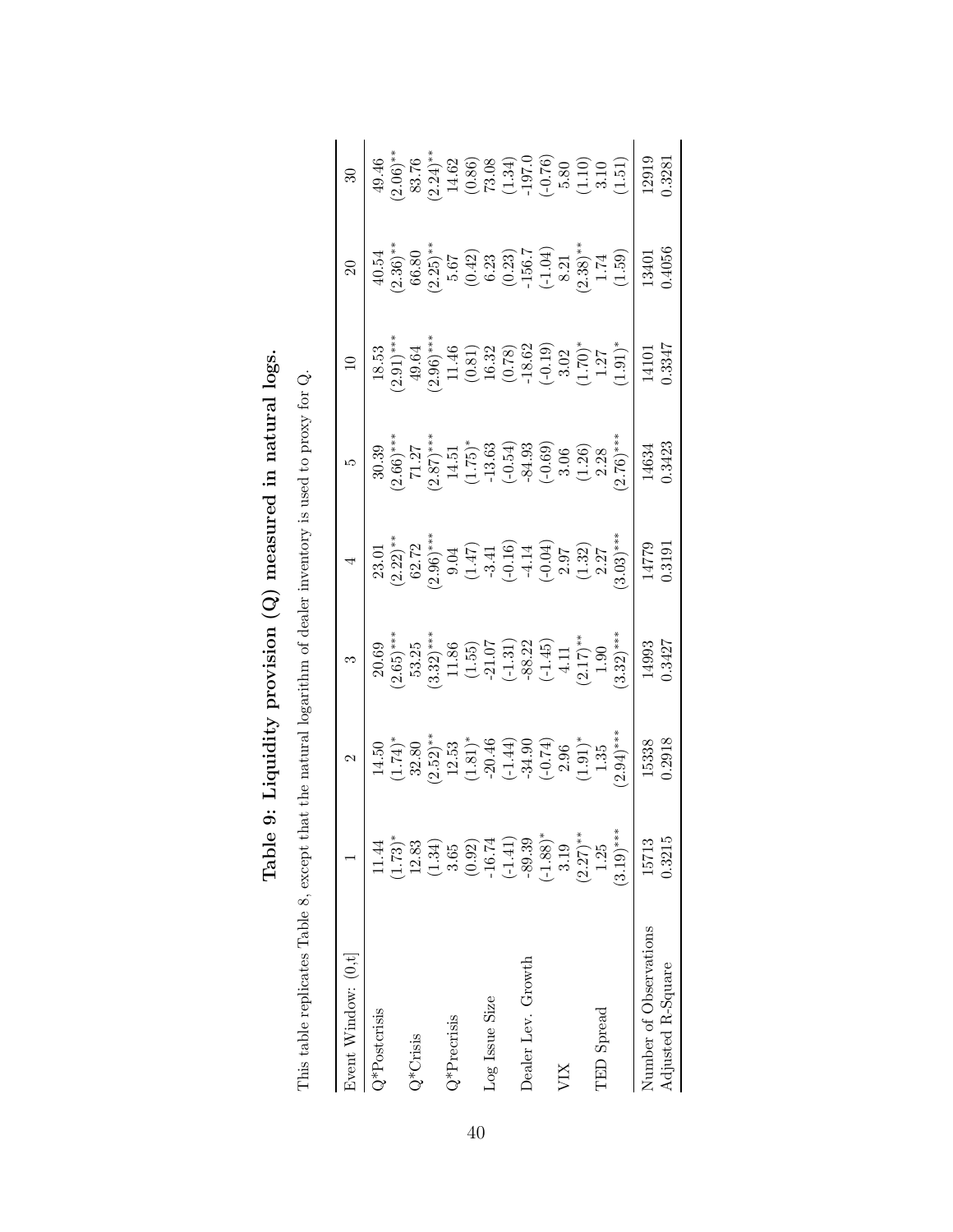#### Table 10: Bond purchase price and the provision of immediacy

This table is similar to Table 8, except that the dependent variable is given by bond prices rather than abnormal returns. The specification incudes two additional bond characteristics (coupon and time to maturity) to better control for factors affecting bond prices (but not necessarily returns).

| Model                  | 1             | $\overline{2}$ |
|------------------------|---------------|----------------|
| $Q^*$ Postcrisis       | $-0.07$       | $-0.05$        |
|                        | $(-4.04)$ *** | $(-4.04)$ ***  |
| $Q^*$ Crisis           | 0.12          | 0.02           |
|                        | $(2.28)$ **   | (0.41)         |
| $Q^*$ Precrisis        | $-0.01$       | $-0.01$        |
|                        | $(-1.35)$     | $(-1.27)$      |
| Log Issue Size         | 2.97          | 2.63           |
|                        | $(4.70)$ ***  | $(5.04)$ ***   |
| Coupon                 | 1.52          | 1.59           |
|                        | $(7.00)$ ***  | $(7.79)$ ***   |
| Years to Maturity      | $-0.42$       | $-0.44$        |
|                        | $(-3.98)$ *** | $(-4.72)$ ***  |
| Dealer Lev. Growth     |               | 11.87          |
|                        |               | $(4.70)$ ***   |
| VIX                    |               | $-0.28$        |
|                        |               | $(-4.92)$ ***  |
| TED Spread             |               | $-0.07$        |
|                        |               | $(-4.61)$ ***  |
| Number of Observations | 17415         | 17415          |
| Adjusted R-Square      | 0.6381        | 0.7125         |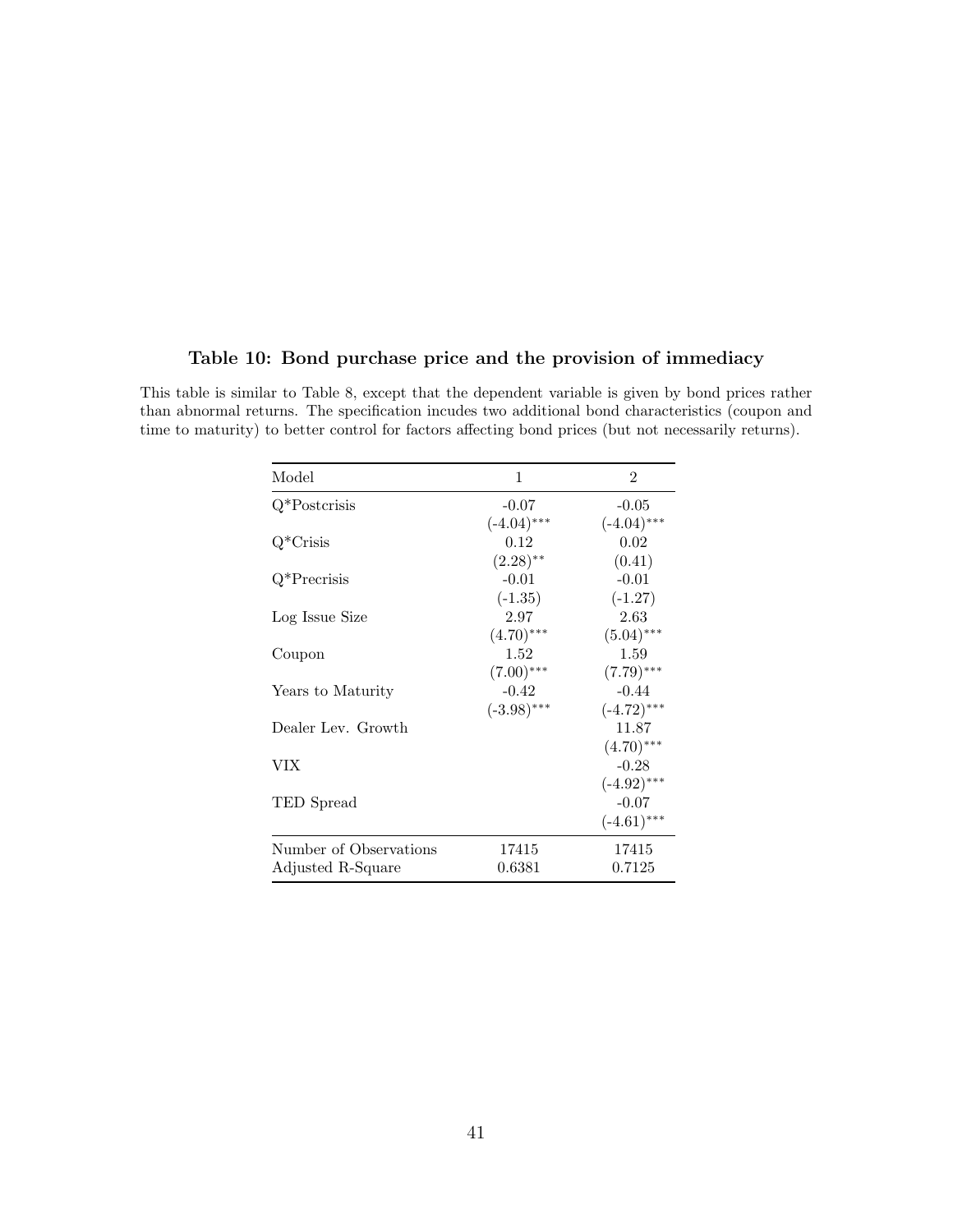



Panel A shows the primary dealer inventories in corporate securities (investment-grade above 1 year in maturity) and in corporate bonds. The first series can be retrieved from the New York Fed statistics on primary dealer holdings. The graph on corporate bonds can be retrieved from the same place after March 2003. The numbers prior to that date have been computed by Goldman Sachs using yearly SEC-filings from the primary dealers. Panel B shows the market liquidity measure from Dick-Nielsen, Feldhütter, and Lando (2012) which can be downloaded from peterfeldhutter.com. Panel C shows total nominal corporate bond market size. Panel D shows total market trading volume and the number of total size of new issuances. Data for panel C and D are retrieved from SIFMA.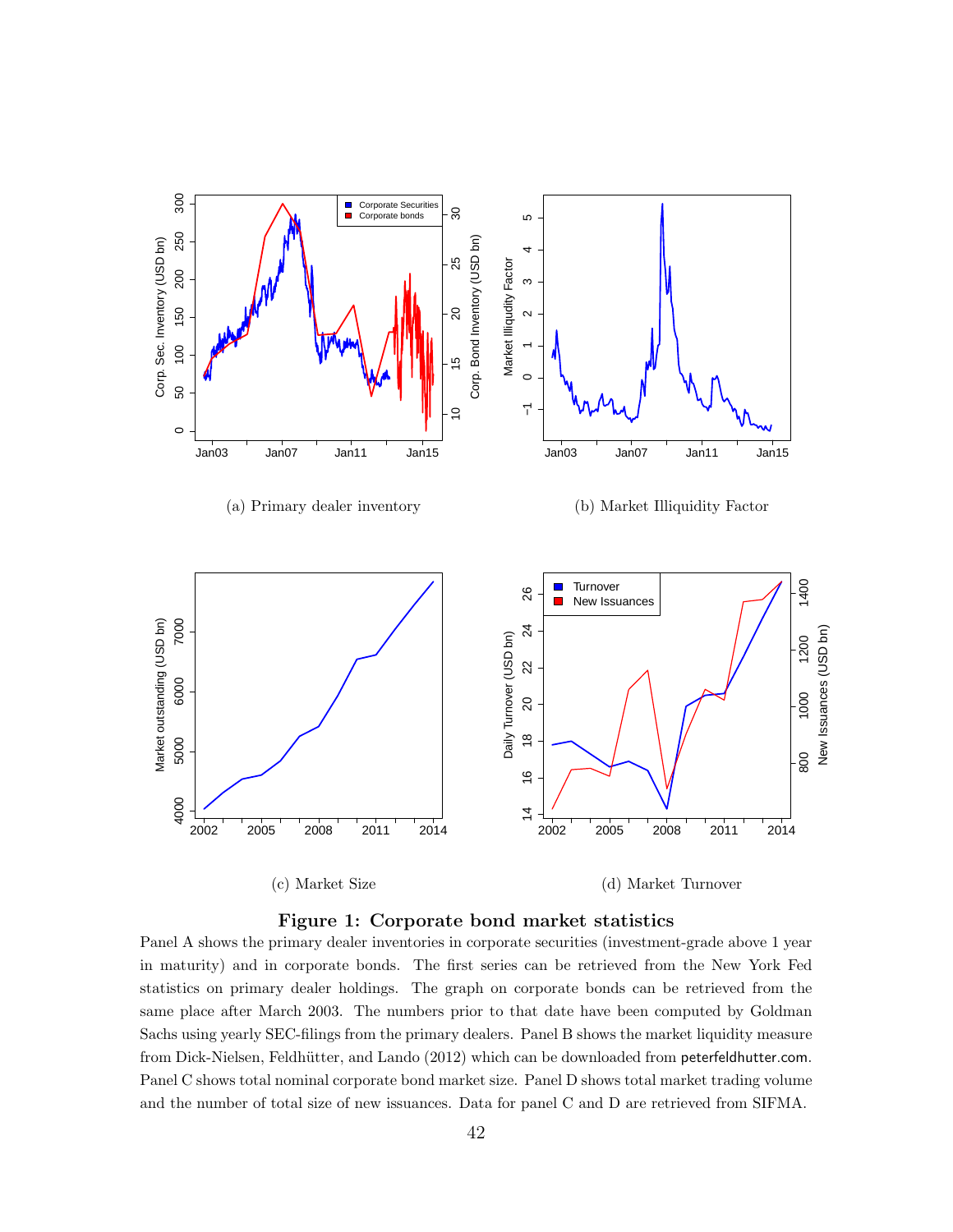

(a) Maturity < 1 Year



(b) Rating Less Then investment-grade

Figure 2: Trading activity around the event.

This graphs show the average trading volume around the monthly exclusions. Panel A shows the trading volume for the bonds excluded because of low maturity. Panel B is for the bonds excluded because of a downgrade to speculative grade. Trading volume is aggregated across all the bonds excluded at a given event date and then averaged across all event dates.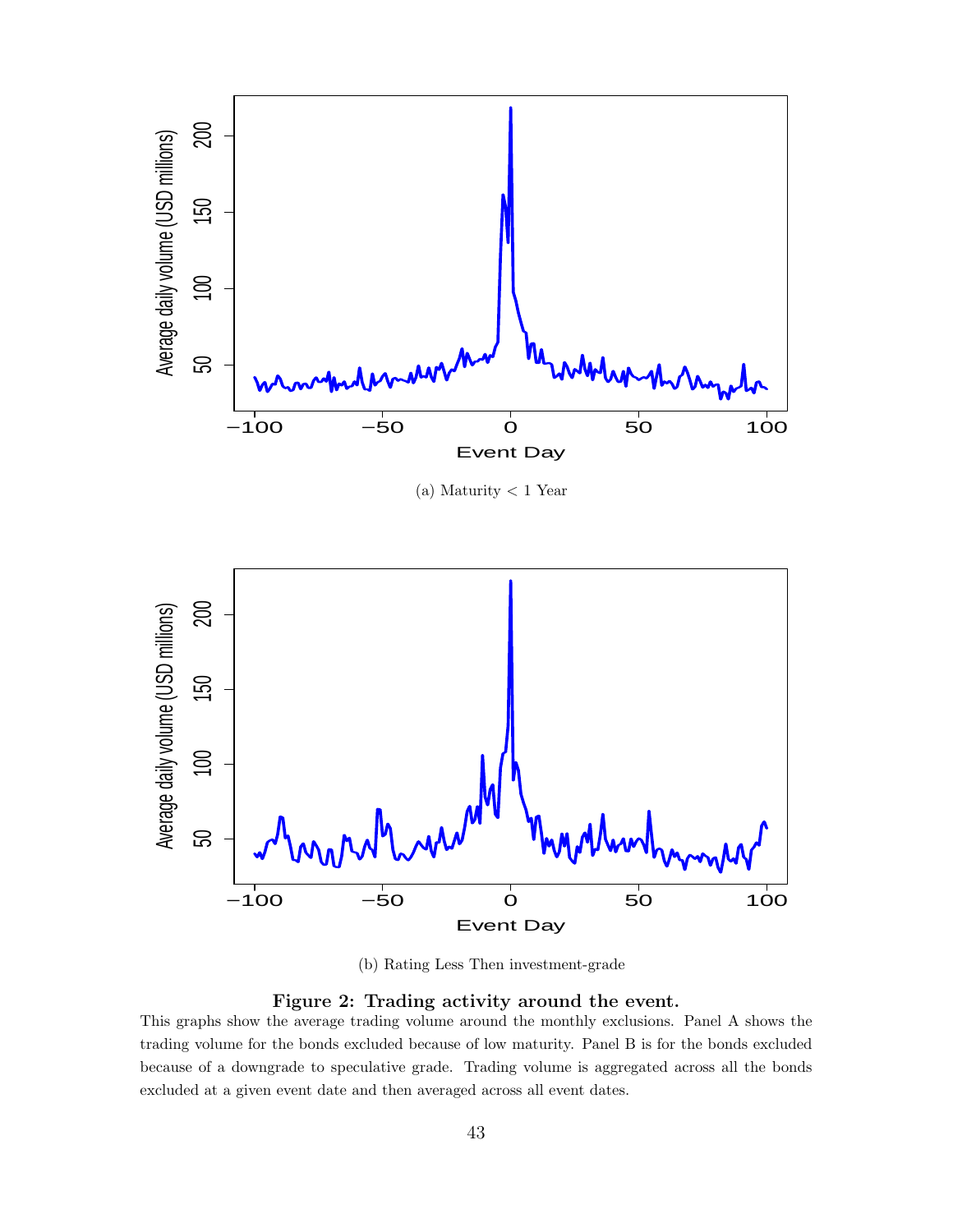

**Number of Index Exclusions** 



(b) Rating Less Then investment-grade

#### Figure 3: Index Exclusions Over time

This figure plots the number of bond (square) and firm (circle) exclusions from the Barclay's investment-grade Index. The top panel presents the exclusions due to maturity; the bottom panel presents the exclusions due to rating deterioration. The shaded area represents the sub-prime crisis.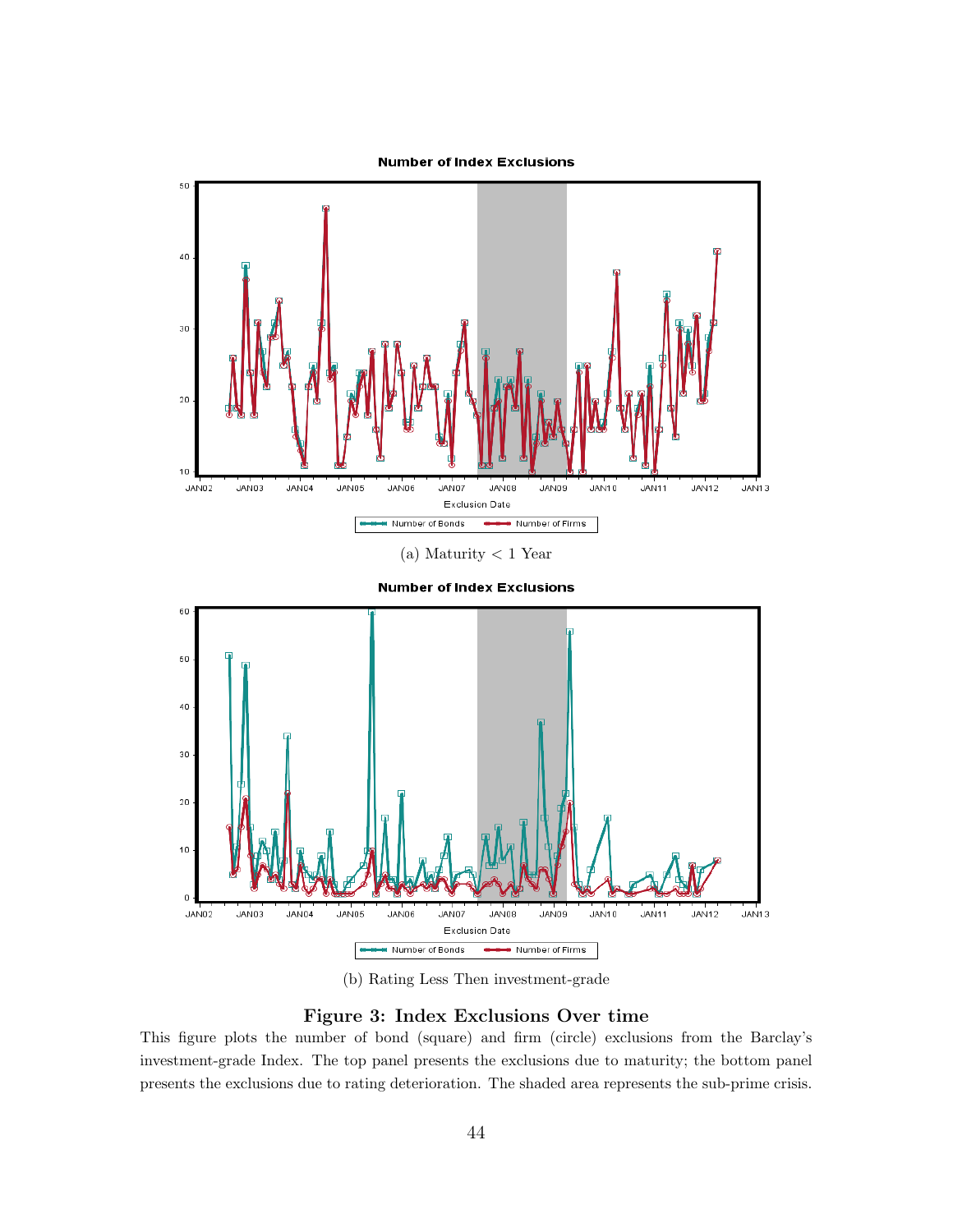

 $(a)$  Maturity  $<$  1 Year



(b) Rating Less Then investment-grade

### Figure 4: Cumulative dealer inventory around the event date. This graphs show the average cumulative dealer inventory around the monthly exclusions. Panel A shows the inventory for the bonds excluded because of low maturity. Panel B is for the bonds excluded because of a downgrade to speculative grade. Cumulative inventory is found by subtracting dealer sells from dealer buys and cumulating the imbalance over time. The dealer inventory is relative to the arbitrarily chosen starting point at event day -100. Inventory is aggregated across all the bonds excluded at a given date and then averaged across all the event dates.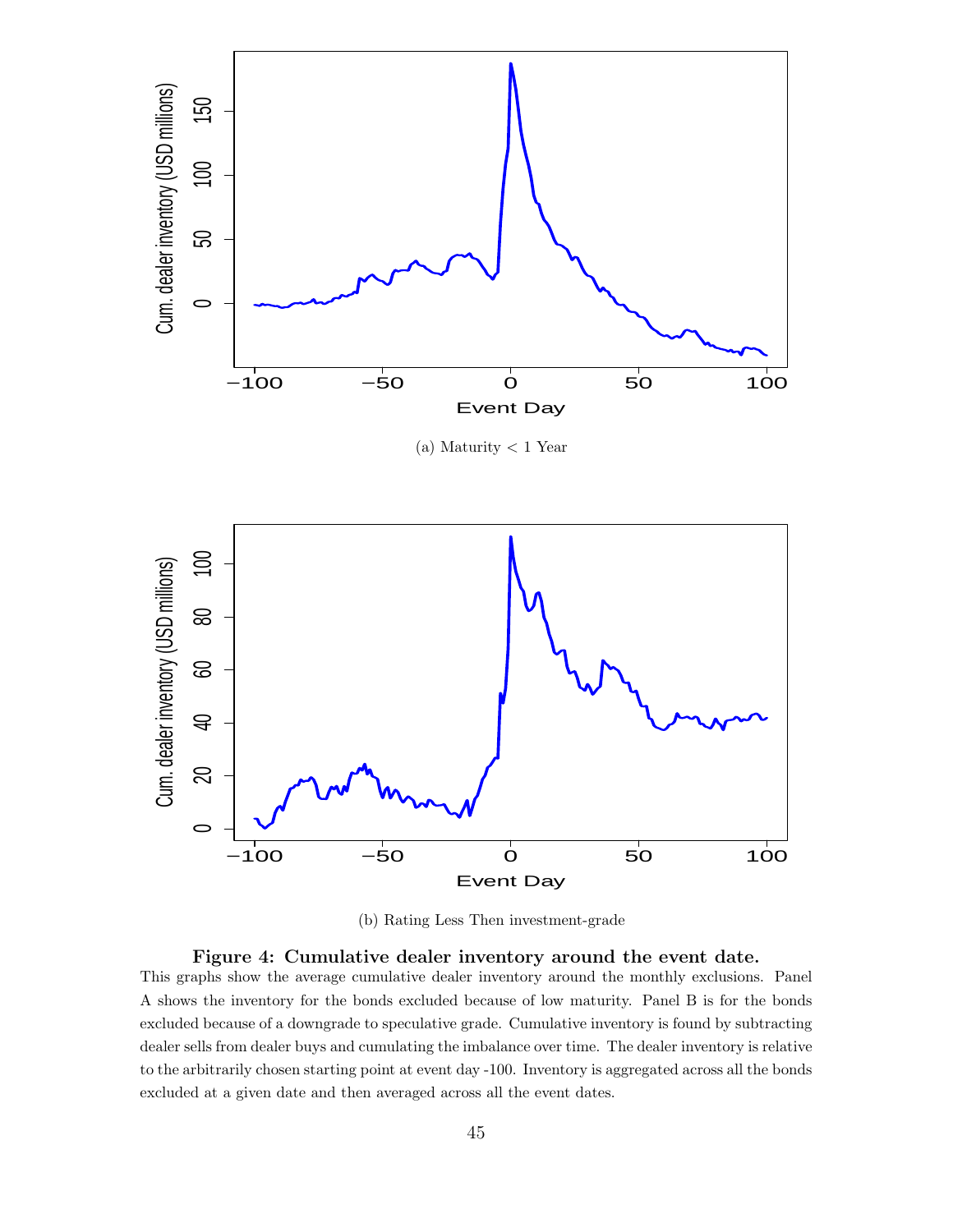

(a) Maturity < 1 Year



(b) Rating Less Then investment-grade

#### Figure 5: Cumulative dealer inventory around the event date for subperiods.

This graphs shows the cumulative dealer inventories for three periods. Pre-crisis: 2002Q2 to 2007Q2, Crisis: 2007Q3 to 2009Q4, and Post-crisis: 2010Q1 to 2013Q4. The cumulative inventory and the two panels are calculated as in Figure 4, except that the referencing point is now event day -30.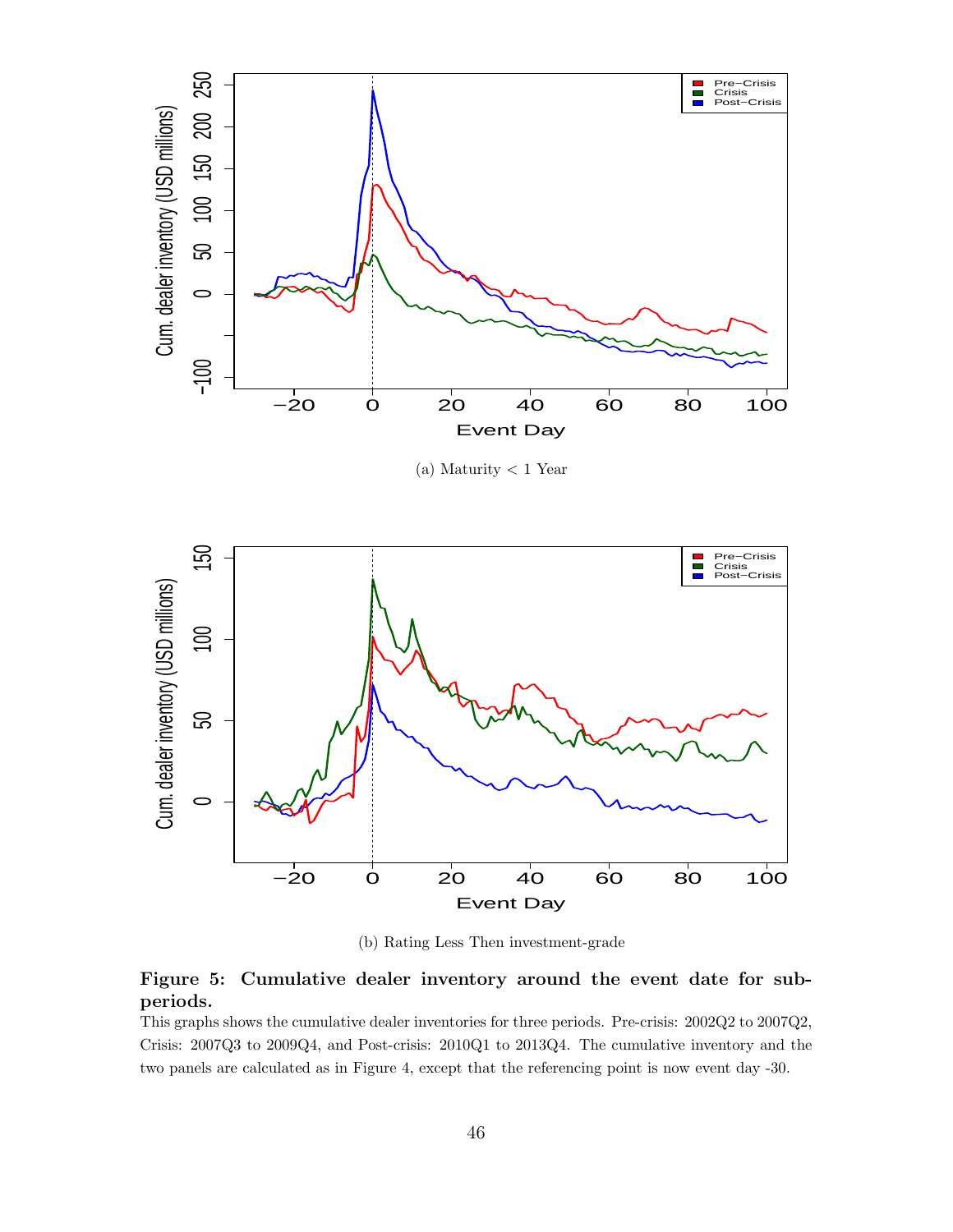





(a) Maturity (EW) (b) Downgrade (EW)





Figure 6: Cost of immediacy before and after the credit crisis (dealer level) The figure provides a graphical representation of the estimates from the last three columns (abnormal returns) in Table 2 (left graphs) and Table 3 (right graphs).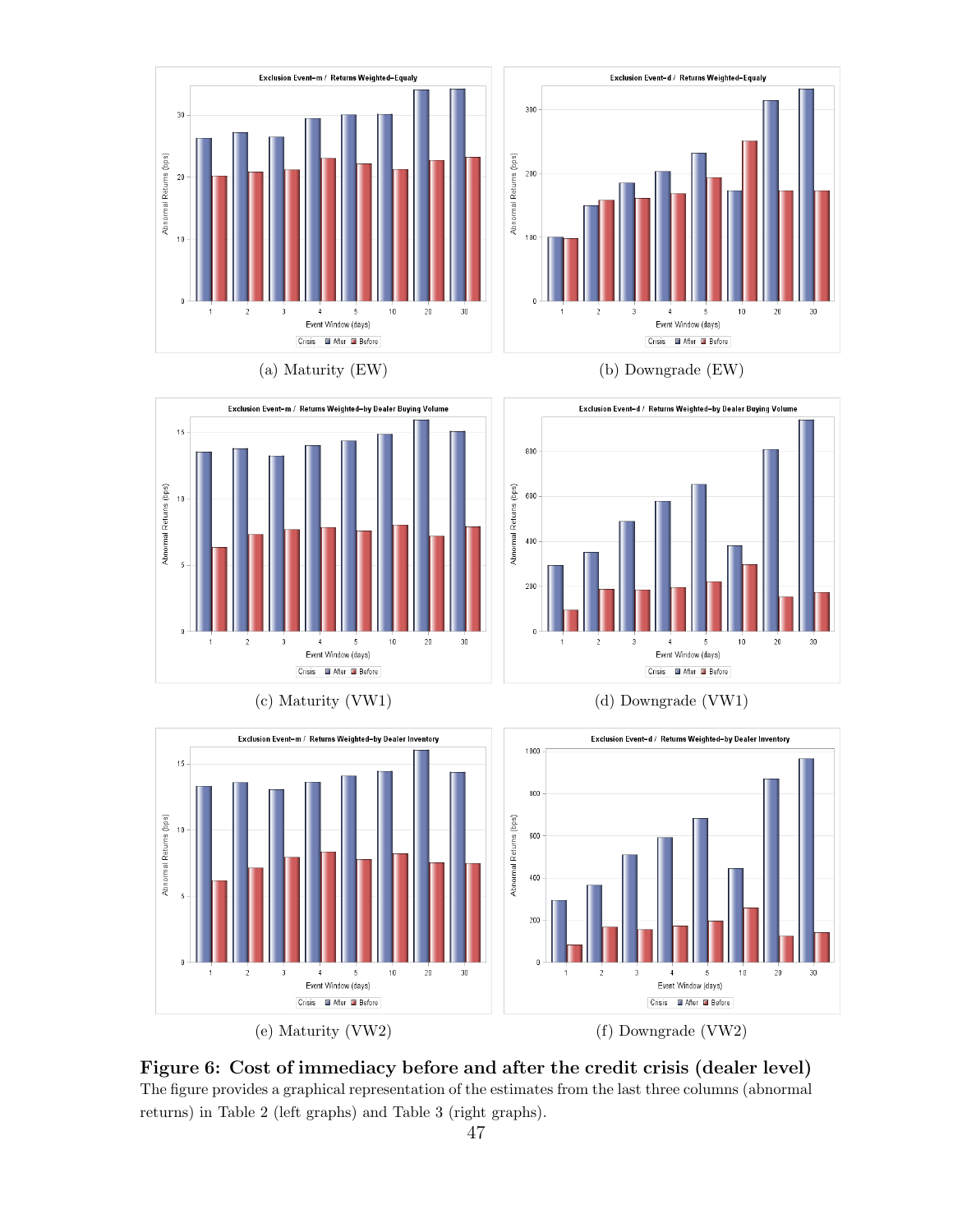

(a) Volume at downgrade date



(b) Cumulative inventory at downgrade date

#### Figure 7: Trading and inventory around the downgrade date.

This graphs show the average trading volume and cumulative dealer inventory around the downgrade date. The downgrade date is the date at which the bond changes index rating from investmentgrade to speculative-grade. Trading volume is aggregated across all the downgraded bonds. The cumulative inventory is calculated as in Figure 4, except that the referencing point is now event day -50 and event time is now relative to the downgrade date.